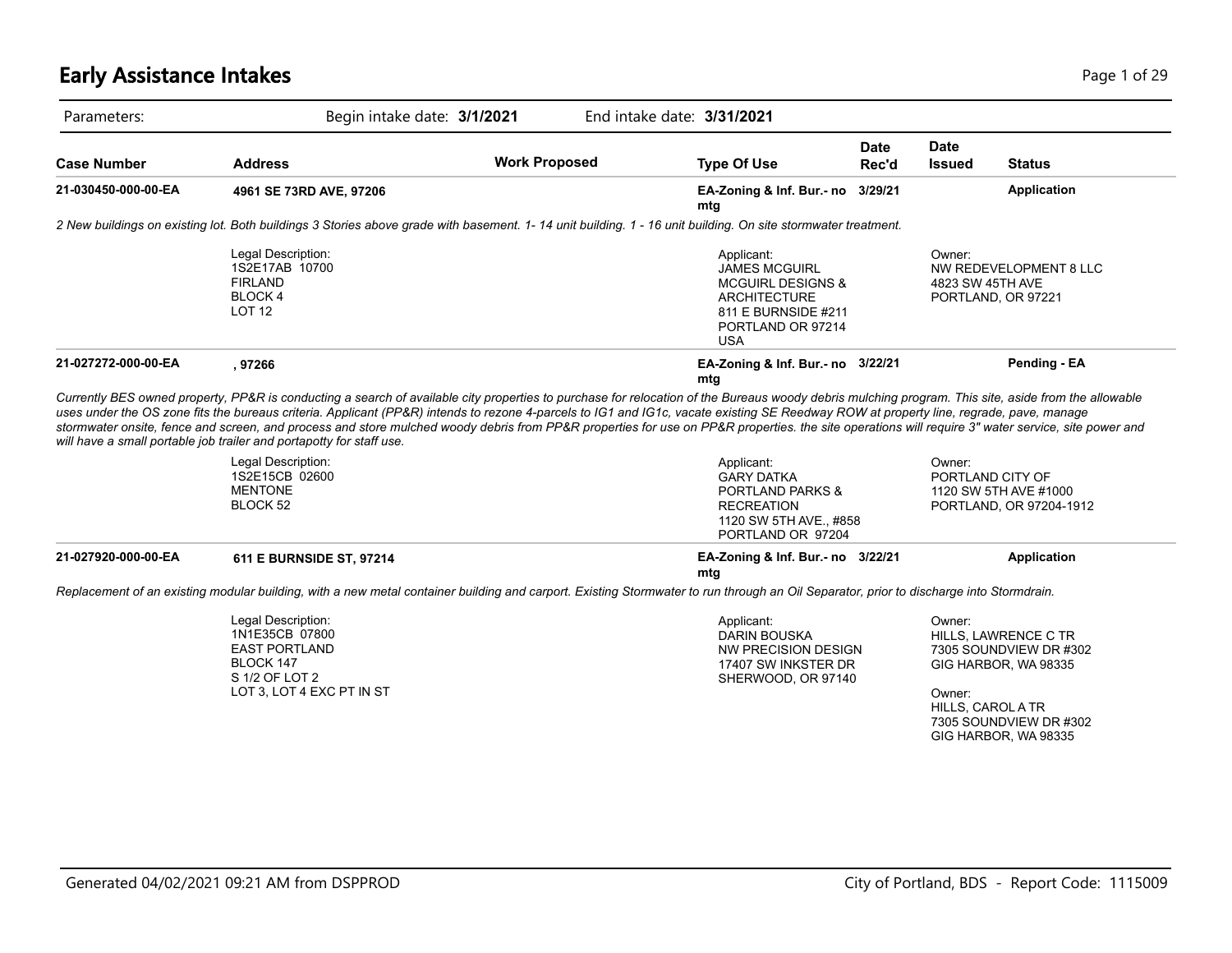# **Early Assistance Intakes** Page 2 of 29

| <b>Case Number</b>  | <b>Address</b>                                                                                                                             | <b>Work Proposed</b>                                                                                                                                                                                                                                                                                                           | <b>Type Of Use</b>                                                                                                                                                                                                            | <b>Date</b><br>Rec'd | <b>Date</b><br><b>Issued</b>                 | <b>Status</b>                                                                                                                                                      |
|---------------------|--------------------------------------------------------------------------------------------------------------------------------------------|--------------------------------------------------------------------------------------------------------------------------------------------------------------------------------------------------------------------------------------------------------------------------------------------------------------------------------|-------------------------------------------------------------------------------------------------------------------------------------------------------------------------------------------------------------------------------|----------------------|----------------------------------------------|--------------------------------------------------------------------------------------------------------------------------------------------------------------------|
|                     |                                                                                                                                            |                                                                                                                                                                                                                                                                                                                                |                                                                                                                                                                                                                               |                      |                                              |                                                                                                                                                                    |
| 21-023947-000-00-EA | 5911 NE M L KING BLVD, 97211                                                                                                               |                                                                                                                                                                                                                                                                                                                                | EA-Zoning & Inf. Bur. - no 3/10/21<br>mtg                                                                                                                                                                                     |                      |                                              | <b>Application</b>                                                                                                                                                 |
|                     |                                                                                                                                            | Retail Center, 2 Phase project (See EA 19-162099). Stormwater to be resolved by Underground structure, Drywell, or soakage trench (TBD) Development to meet community design standards.                                                                                                                                        |                                                                                                                                                                                                                               |                      |                                              |                                                                                                                                                                    |
|                     | Legal Description:<br>1N1E15DD 00300<br><b>PIEDMONT</b><br>BLOCK 21<br>INC STRIP 20' WIDE E OF & ADJ LOT 4&5                               | LAND & IMPS SEE R243362 (R657803081) FOR BILLBOARD                                                                                                                                                                                                                                                                             | Applicant:<br><b>JEREMY MILLER</b><br>METROPOLITAN DESIGN STUDIO<br>5336 N MARYLAND AVE<br>PORTLAND, OR 97217                                                                                                                 |                      | Owner:<br>PAUL JR KNAULS<br>2600 T ST APT 72 | VANCOUVER, WA 98661                                                                                                                                                |
| 21-018645-000-00-EA | 2892 NW UPSHUR ST, 97210                                                                                                                   |                                                                                                                                                                                                                                                                                                                                | EA-Zoning & Inf. Bur.- no 3/1/21<br>mtg                                                                                                                                                                                       |                      |                                              | Completed                                                                                                                                                          |
|                     |                                                                                                                                            | Consolidation of two adjacent tax lots and demolition of two existing structures. Construction of a new 5-story, multi-family structure compromising 4 units and on-site parking for 6 cars on two levels.<br>Alteration of non-standard right-of-way along NW 29th Avenue to access new parking and pedestrian access points. |                                                                                                                                                                                                                               |                      |                                              |                                                                                                                                                                    |
|                     | Legal Description:<br>1N1E29DC 03800<br><b>WILLAMETTE HTS ADD</b><br><b>BLOCK D</b><br>N 47' OF LOT 20<br>N 3' OF E 25' OF S 53' OF LOT 20 |                                                                                                                                                                                                                                                                                                                                | Applicant:<br><b>WILLIAM NEBURKA</b><br>EVIDENT ARCHITECTURE OFFICE 3915 NW DEVOTO LN<br>411 SE 58TH PLACE<br>PORTLAND OR 97215                                                                                               |                      | Owner:<br>Owner:<br><b>HALEH SIMI</b>        | SOHRAB VOSSOUGHI<br>PORTLAND, OR 97229-8096<br>3915 NW DEVOTO LN<br>PORTLAND, OR 97229-8096                                                                        |
| 21-028473-000-00-EA | 1536 SE 50TH AVE, 97215                                                                                                                    |                                                                                                                                                                                                                                                                                                                                | EA-Zoning & Inf. Bur.-<br>w/mtg                                                                                                                                                                                               | 3/23/21              |                                              | Application                                                                                                                                                        |
|                     |                                                                                                                                            | North side of Clay (12) townhomes in (3) buildings. South side of Clay (6) townhomes or (2) SFR w/ (2) ADU's Stormwater in flow through planters.                                                                                                                                                                              |                                                                                                                                                                                                                               |                      |                                              |                                                                                                                                                                    |
|                     | Legal Description:<br>1S2E06CA 05800<br><b>HAWTHORNE PL</b><br>BLOCK 1<br>S 33 1/3' OF LOT 4                                               |                                                                                                                                                                                                                                                                                                                                | Applicant:<br><b>JOE KARMAN</b><br>JOSEPH A KARMAN ARCHITECTS<br>PC<br>PO BOX 14631<br>PORTLAND, OR 97293<br>Applicant:<br><b>STEVE MELKERSON</b><br><b>CALIBER HOMES</b><br>4110 SE HAWTHORNE BLVD #166<br>PORTLAND OR 97214 |                      | Owner:<br>Owner:                             | <b>CEANNE MELKERSON</b><br>4110 SE HAWTHORNE BLVD PMB 166<br>PORTLAND, OR 97214<br>SE 50TH & CLAY LLC<br>4110 SE HAWTHORNE BLVD PMB 166<br>PORTLAND, OR 97214-5246 |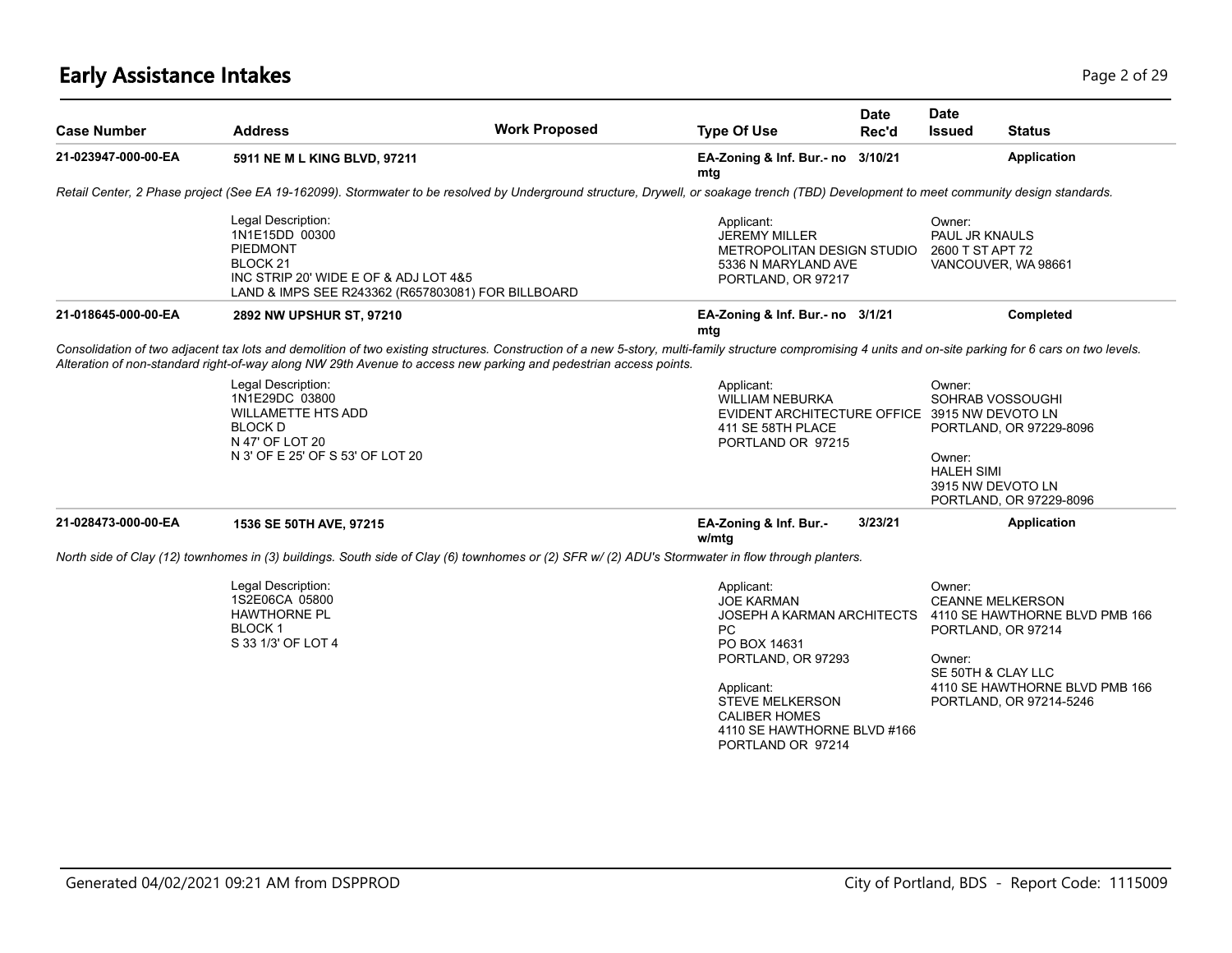### **Early Assistance Intakes** Page 3 of 29

| <b>Case Number</b>  | <b>Address</b>                                                                                                                                                                                                                                                                                                                                                                                                    | <b>Work Proposed</b> | <b>Type Of Use</b>                                                                                                                                | <b>Date</b><br>Rec'd | <b>Date</b><br><b>Issued</b><br><b>Status</b>                                                                                                      |  |
|---------------------|-------------------------------------------------------------------------------------------------------------------------------------------------------------------------------------------------------------------------------------------------------------------------------------------------------------------------------------------------------------------------------------------------------------------|----------------------|---------------------------------------------------------------------------------------------------------------------------------------------------|----------------------|----------------------------------------------------------------------------------------------------------------------------------------------------|--|
| 21-027045-000-00-EA | 660 SE 47TH AVE, 97215                                                                                                                                                                                                                                                                                                                                                                                            |                      | EA-Zoning & Inf. Bur.-<br>w/mtg                                                                                                                   | 3/24/21              | Pending - EA                                                                                                                                       |  |
|                     | RIP: Build of 4 townhouses at the above address under the new Residential Infill Project.                                                                                                                                                                                                                                                                                                                         |                      |                                                                                                                                                   |                      |                                                                                                                                                    |  |
|                     | Legal Description:<br>1S2E06BA 06700<br><b>EAST PARADISE SPR</b><br>N 1/2 OF LOT 5                                                                                                                                                                                                                                                                                                                                |                      | Applicant:<br><b>KIM CELLARIUS</b><br>AFFORDABLE NORTHWEST<br><b>CONTRACTORS INC</b><br>6787 SW FIRLOCK WAY #2<br>PORTLAND OR 97223<br><b>USA</b> |                      | Owner:<br><b>CINDY WALKER</b><br>654 SE 47TH AVE<br>PORTLAND, OR 97215<br>Owner:<br><b>LEONARD WALKER</b><br>654 SE 47TH AVE<br>PORTLAND, OR 97215 |  |
| 21-021885-000-00-EA | 10645 SE HENRY ST, 97266                                                                                                                                                                                                                                                                                                                                                                                          |                      | EA-Zoning & Inf. Bur.-<br>w/mtg                                                                                                                   | 3/8/21               | Pending - EA                                                                                                                                       |  |
|                     |                                                                                                                                                                                                                                                                                                                                                                                                                   |                      |                                                                                                                                                   |                      |                                                                                                                                                    |  |
| viable.             | This proposed project is essentially a redistribution of tenant spaces. There will not be any expansion of the building envelope. The tenant lease spaces will be of the same types of use, (Dispensary<br>and grow operation/wholesale). Refer to attached drawings. We are inquiring what infrastructure requirements may be levied on this proposed reshuffling of lease spaces to determine if the project is |                      |                                                                                                                                                   |                      |                                                                                                                                                    |  |
|                     | Legal Description:<br>1S2E15CC 03400<br><b>MENTONE</b><br><b>BLOCK 81 TL 3400</b>                                                                                                                                                                                                                                                                                                                                 |                      | Applicant:<br><b>NEIL LEE</b><br>LEEKA ARCHITECTURE AND<br><b>PLANNING</b><br>1001 SE WATER AVE, SUITE 175<br>PORTLAND, OR 97214                  |                      | Owner:<br><b>AGL VENTURES LLC</b><br>2416 SW 5TH AVE<br>PORTLAND, OR 97201                                                                         |  |
| 21-018435-000-00-EA | 8305 N EDISON ST, 97203                                                                                                                                                                                                                                                                                                                                                                                           |                      | EA-Zoning & Inf. Bur.-<br>w/mtg                                                                                                                   | 3/2/21               | Pending - EA                                                                                                                                       |  |
|                     | Construct 10 Townhomes and 2 flats; 8 garages; stormwater via infiltration dry well                                                                                                                                                                                                                                                                                                                               |                      |                                                                                                                                                   |                      |                                                                                                                                                    |  |
|                     | Legal Description:<br>1N1W12BD 02900<br>JAMES JOHNS 2ND ADD<br>BLOCK 18<br>LOT <sub>1</sub>                                                                                                                                                                                                                                                                                                                       |                      | Applicant:<br><b>STEVE FOSLER</b><br><b>FOSLER ARCHITECTURE</b><br>1930 NW LOVEJOY ST<br>PORTLAND OR 97209                                        |                      | Owner:<br>TRZ BASELINE LLC ET AL<br>22858 SW FOREST CREEK DR #100<br>SHERWOOD, OR 97140                                                            |  |

*N. Macrum Ave. on the more northern end of the parcel; and installation of a new concrete foundation for substation switchgear.*

| Legal Description:<br>Applicant:<br>Owner:                         |  |
|--------------------------------------------------------------------|--|
| 1N1E07BD 03200<br>PORTLAND GENERAL ELECTRIC CO<br>WENDY SUKOWATEY  |  |
| NORTHERN HILL ADD<br>PORTLAND GENERAL ELECTRIC<br>121 SW SALMON ST |  |
| BLOCK 10<br>PORTLAND, OR 97204-2901<br><b>COMPANY</b>              |  |
| LOT 1 EXC PT IN ST<br>121 SW SALMON ST                             |  |
| LOT 2-9. DEPT OF REVENUE<br>PORTLAND, OR 97204                     |  |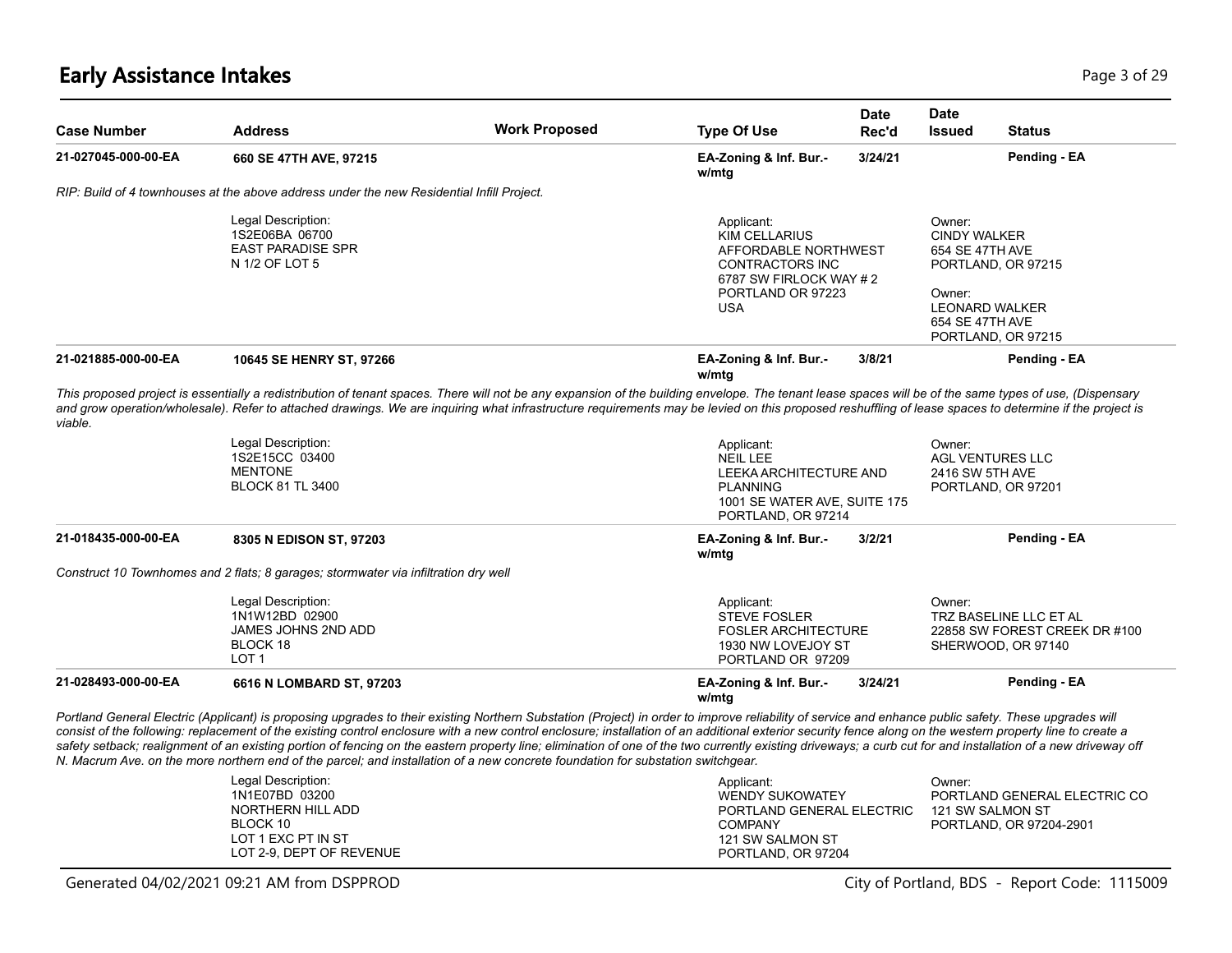# **Early Assistance Intakes** Page 4 of 29

| <b>Case Number</b>  | <b>Address</b>                                                                                                                                                                                                                                                                                          | <b>Work Proposed</b> | <b>Type Of Use</b>                                                                                                  | <b>Date</b><br>Rec'd | <b>Date</b><br><b>Issued</b>                                                                                            | <b>Status</b>            |
|---------------------|---------------------------------------------------------------------------------------------------------------------------------------------------------------------------------------------------------------------------------------------------------------------------------------------------------|----------------------|---------------------------------------------------------------------------------------------------------------------|----------------------|-------------------------------------------------------------------------------------------------------------------------|--------------------------|
| 21-029980-000-00-EA | 2771 NW THURMAN ST, 97210                                                                                                                                                                                                                                                                               |                      | EA-Zoning & Inf. Bur.-<br>w/mtg                                                                                     | 3/26/21              |                                                                                                                         | Application              |
|                     | Proposed new construction of (5) 3-story dwelling units, each with a garage and roof deck.                                                                                                                                                                                                              |                      |                                                                                                                     |                      |                                                                                                                         |                          |
|                     | Legal Description:<br>1N1E29DC 05500<br><b>EXPOSITION ROW</b><br><b>BLOCK1</b><br>LOT <sub>1</sub>                                                                                                                                                                                                      |                      | Applicant:<br><b>ROBIN WILCOX</b><br><b>SKYLAB ARCHITECTURE</b><br>413 SW 13TH AVE, SUITE 200<br>PORTLAND, OR 97205 |                      | Owner:<br>3484 NW RALEIGH ST<br>PORTLAND, OR 97210                                                                      | <b>WAEHRER, EDGAR TR</b> |
|                     |                                                                                                                                                                                                                                                                                                         |                      |                                                                                                                     |                      | Owner:<br><b>STURGIS, SUSAN TR</b><br>3484 NW RALEIGH ST<br>PORTLAND, OR 97210                                          |                          |
| 21-024178-000-00-EA | <b>NW GERMANTOWN RD, 97231</b>                                                                                                                                                                                                                                                                          |                      | EA-Zoning & Inf. Bur.-<br>w/mtg                                                                                     | 3/11/21              |                                                                                                                         | Pending - EA             |
|                     | Construct a new single family residence on the adjacent undeveloped properties. Properties under the same ownership.                                                                                                                                                                                    |                      |                                                                                                                     |                      |                                                                                                                         |                          |
|                     | Legal Description:<br>1N1W11BB 03300<br><b>GLEN HARBOR</b><br>BLOCK <sub>7</sub><br>LOT 5 EXC PT IN ST                                                                                                                                                                                                  |                      | Applicant:<br><b>BRAD MASCAL</b><br>HARKA ARCHITECTURE<br>107 SE WASHINGTON ST, SUITE<br>740<br>PORTLAND, OR 97214  |                      | Owner:<br><b>MARK HYLAS</b><br>323 N 6TH ST<br><b>BELEN, NM 87002</b><br>Owner:<br><b>ARIELLA HYLAS</b><br>323 N 6TH ST |                          |
| 21-021072-000-00-EA | 1421 SE MALDEN ST, 97202                                                                                                                                                                                                                                                                                |                      | EA-Zoning & Inf. Bur.-<br>w/mtg                                                                                     | 3/4/21               | <b>BELEN, NM 87002</b>                                                                                                  | Pending - EA             |
|                     | Renovation and expansion of the house. Retaining wall to be removed. Existing tree to be removed. Existing curb cut to be removed. Removal of everything in the rear of the lot. Front deck added.<br>Addition of rear addition connected to new garage. Two new retaining walls and new curb cut added |                      |                                                                                                                     |                      |                                                                                                                         |                          |
|                     | Legal Description:<br>1S1E23BD 05400<br>CITY VIEW PK ADD & NO 2<br>BLOCK 17<br>W 1/2 OF LOT 9&10                                                                                                                                                                                                        |                      | Applicant:<br>SIDNEY SCOTT<br>1421 SE MALDEN ST<br>PORTLAND, OR 97202                                               |                      | Owner:<br><b>TERESA SCOTT</b><br>1421 SE MALDEN ST<br>PORTLAND, OR 97202                                                |                          |
|                     |                                                                                                                                                                                                                                                                                                         |                      |                                                                                                                     |                      | Owner:<br>SIDNEY SCOTT                                                                                                  |                          |

1421 SE MALDEN ST PORTLAND, OR 97202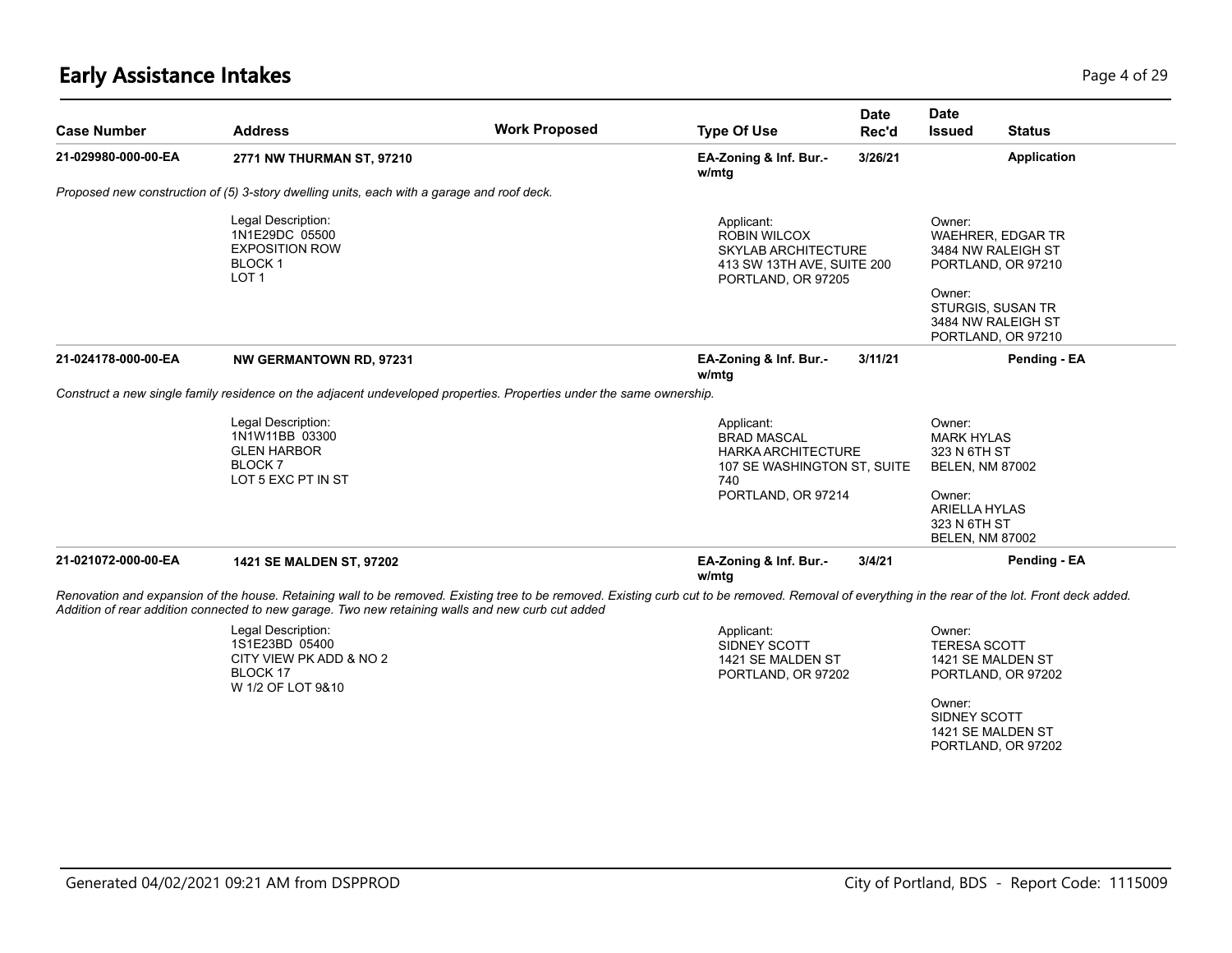#### **Early Assistance Intakes** Page 5 of 29

| <b>Case Number</b>                                   | <b>Address</b>                                                                                                                                      | <b>Work Proposed</b>                                                                                                                                                                                        | <b>Type Of Use</b>                                                                                                | <b>Date</b><br>Rec'd | <b>Date</b><br><b>Issued</b>                       | <b>Status</b>                                                             |
|------------------------------------------------------|-----------------------------------------------------------------------------------------------------------------------------------------------------|-------------------------------------------------------------------------------------------------------------------------------------------------------------------------------------------------------------|-------------------------------------------------------------------------------------------------------------------|----------------------|----------------------------------------------------|---------------------------------------------------------------------------|
| 21-029129-000-00-EA                                  | 3605 N MICHIGAN AVE, 97227                                                                                                                          |                                                                                                                                                                                                             | EA-Zoning & Inf. Bur.-<br>w/mtg                                                                                   | 3/26/21              |                                                    | Pending - EA                                                              |
| planter.                                             |                                                                                                                                                     | 7,500sf, 3-story, 12-14 unit multi-family apartment building. Accessory bike storage and trash enclosure adjacent to ally. Stormwater disposal via drywell if infiltration testing confirms or flow-through |                                                                                                                   |                      |                                                    |                                                                           |
|                                                      | Legal Description:<br>1N1E22CD 20600<br><b>MULTNOMAH</b><br>BLOCK 34<br>LOT <sub>9</sub>                                                            |                                                                                                                                                                                                             | Applicant:<br>MICHAEL PERSO<br><b>WILLIAM KAVEN ARCHITECTURE</b><br>4075 N WILLIAMS AVE #440<br>PORTLAND OR 97227 |                      | Owner:                                             | <b>KENNETH NAKAMURA</b><br>3605 N MICHIGAN AVE<br>PORTLAND, OR 97227-1144 |
| 21-023967-000-00-EA                                  | 2440 N LOMBARD ST, 97217                                                                                                                            |                                                                                                                                                                                                             | EA-Zoning & Inf. Bur.-<br>w/mtg                                                                                   | 3/16/21              |                                                    | Pending - EA                                                              |
| Proposed multifamily 16-unit, 4 story (45') project. |                                                                                                                                                     |                                                                                                                                                                                                             |                                                                                                                   |                      |                                                    |                                                                           |
|                                                      | Legal Description:<br>1N1E16AB 10600<br><b>FIRST ELECTRIC ADD</b><br>BLOCK 10<br>W 1/2 OF LOT 22&23<br>W 1/2 OF LOT 24 EXC PT IN ST & EXC PT IN HWY |                                                                                                                                                                                                             | Applicant:<br>NATHAN ARNOLD<br><b>FASTER PERMITS</b><br>2000 SW 1ST AVE #420<br>PORTLAND OR 97201                 |                      | Owner:<br><b>MYERS LIV TR</b><br>13913 NE 101ST ST | VANCOUVER, WA 98682                                                       |
|                                                      |                                                                                                                                                     |                                                                                                                                                                                                             | Applicant:<br><b>RYAN ZYGAR</b><br><b>TIETON HOMES LLC</b><br>13023 NE HWY 99, PMB 274<br>VANCOUVER, WA 98686     |                      |                                                    |                                                                           |
| 21-019044-000-00-EA                                  | SW BARBUR BLVD, 97239                                                                                                                               |                                                                                                                                                                                                             | EA-Zoning & Inf. Bur.-<br>w/mtg                                                                                   | 3/3/21               |                                                    | Pending - EA                                                              |
|                                                      |                                                                                                                                                     | Proposed 12-Unit Apartment Complex with Associated Parking Lot Improvements in the RM1 and RM1c Zones. Approximately 28,228 sq. ft. of site area is located within the Environmental                        |                                                                                                                   |                      |                                                    |                                                                           |

*Conservation Overlay Zone area.*

| Legal Description:                        |
|-------------------------------------------|
| 1S1E15BB 04300                            |
| PORTLAND HMSTD                            |
| EXC PT IN ST-INC PT VAC ST LOT 3 BLOCK 10 |
| SLY OF BARBUR BLVD LOT 4 BLOCK 10         |
|                                           |

Applicant: WENDY TEMKO 4619 SW CONDOR AVE PORTLAND, OR 97239

Owner: NORMAN MALBIN 4619 SW CONDOR AVE PORTLAND, OR 97239

Owner: WENDY TEMKO 4619 SW CONDOR AVE PORTLAND, OR 97239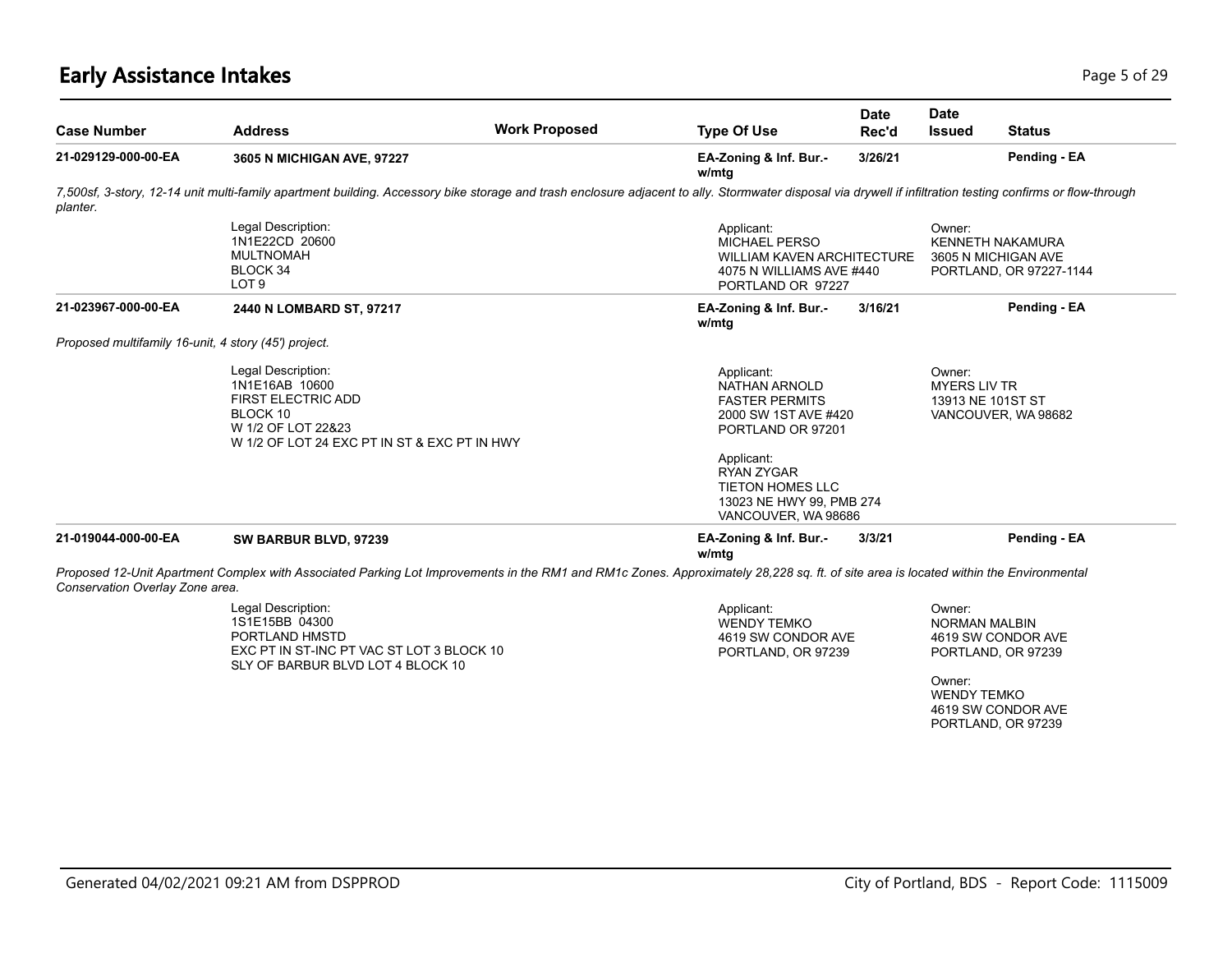# **Early Assistance Intakes** Page 6 of 29

| <b>Case Number</b>  | <b>Address</b>                                                                                                                                                                                                                                                                                                                                                                                                                                                                                                                                                                                                                                                                                                                                                                                                                                                                                                                                                                                                                                                                                                                                                                                                                                                                                                                                                                                                                                                                                                                                                                                                                      | <b>Work Proposed</b> | <b>Type Of Use</b>                                                                                                | <b>Date</b><br>Rec'd | Date<br><b>Issued</b>         | <b>Status</b>                                                                |
|---------------------|-------------------------------------------------------------------------------------------------------------------------------------------------------------------------------------------------------------------------------------------------------------------------------------------------------------------------------------------------------------------------------------------------------------------------------------------------------------------------------------------------------------------------------------------------------------------------------------------------------------------------------------------------------------------------------------------------------------------------------------------------------------------------------------------------------------------------------------------------------------------------------------------------------------------------------------------------------------------------------------------------------------------------------------------------------------------------------------------------------------------------------------------------------------------------------------------------------------------------------------------------------------------------------------------------------------------------------------------------------------------------------------------------------------------------------------------------------------------------------------------------------------------------------------------------------------------------------------------------------------------------------------|----------------------|-------------------------------------------------------------------------------------------------------------------|----------------------|-------------------------------|------------------------------------------------------------------------------|
| 21-016261-000-00-EA | <b>NE HANCOCK ST, 97212</b>                                                                                                                                                                                                                                                                                                                                                                                                                                                                                                                                                                                                                                                                                                                                                                                                                                                                                                                                                                                                                                                                                                                                                                                                                                                                                                                                                                                                                                                                                                                                                                                                         |                      | EA-Zoning & Inf. Bur.-<br>w/mtg                                                                                   | 3/1/21               |                               | Pending - EA                                                                 |
|                     | New 3-story, 18-unit multi-family, micro-unit residential building. Stormwater management TBD.                                                                                                                                                                                                                                                                                                                                                                                                                                                                                                                                                                                                                                                                                                                                                                                                                                                                                                                                                                                                                                                                                                                                                                                                                                                                                                                                                                                                                                                                                                                                      |                      |                                                                                                                   |                      |                               |                                                                              |
|                     | Legal Description:<br>1N1E27DD 06100<br><b>HOLLADAYS ADD</b><br>BLOCK 247<br>E 41' OF LOT 1&2                                                                                                                                                                                                                                                                                                                                                                                                                                                                                                                                                                                                                                                                                                                                                                                                                                                                                                                                                                                                                                                                                                                                                                                                                                                                                                                                                                                                                                                                                                                                       |                      | Applicant:<br><b>MEAGHAN BULLARD</b><br><b>JONES ARCHITECTURE</b><br>120 NW 9TH AVE, STE 210<br>PORTLAND OR 97209 |                      | Owner:<br><b>GEOGTAPA LLC</b> | 3310 NW FRANKLIN CT<br>PORTLAND, OR 97210                                    |
| 21-018948-000-00-EA | 2920 NE SANDY BLVD, 97232                                                                                                                                                                                                                                                                                                                                                                                                                                                                                                                                                                                                                                                                                                                                                                                                                                                                                                                                                                                                                                                                                                                                                                                                                                                                                                                                                                                                                                                                                                                                                                                                           |                      | EA-Zoning & Inf. Bur.-<br>w/mtg                                                                                   | 3/1/21               |                               | <b>Application</b>                                                           |
|                     | Refresh existing Wendy's drive-thru restaurant into a Dave's Hot Chicken with new tenant trade dress. Add double order station entry at drive-thru entrance and interior remodel.                                                                                                                                                                                                                                                                                                                                                                                                                                                                                                                                                                                                                                                                                                                                                                                                                                                                                                                                                                                                                                                                                                                                                                                                                                                                                                                                                                                                                                                   |                      |                                                                                                                   |                      |                               |                                                                              |
|                     | Legal Description:<br>1N1E36BD 13600<br><b>BLUMAUERS ADD</b><br><b>BLOCK 10 TL 13600</b>                                                                                                                                                                                                                                                                                                                                                                                                                                                                                                                                                                                                                                                                                                                                                                                                                                                                                                                                                                                                                                                                                                                                                                                                                                                                                                                                                                                                                                                                                                                                            |                      | Applicant:<br><b>JOSH VEENTJER</b><br>NNNET ADVISORS, INC.<br>101 SW MADISON ST., #8913<br>PORTLAND, OR 97204     |                      | Owner:                        | <b>WENDY'S PROPERTIES LLC</b><br>1 DAVE THOMAS BLVD<br>DUBLIN, OH 43017-5452 |
| 21-022286-000-00-EA | <b>SE 14TH AVE, 97202</b>                                                                                                                                                                                                                                                                                                                                                                                                                                                                                                                                                                                                                                                                                                                                                                                                                                                                                                                                                                                                                                                                                                                                                                                                                                                                                                                                                                                                                                                                                                                                                                                                           |                      | EA-Zoning & Inf. Bur.-<br>w/mtg                                                                                   | 3/8/21               |                               | Pending - EA                                                                 |
|                     | The proposal is a variety of structures that meet allowed types within each of the project site zoning designations. The North half of the site, which is zoned R2.5ad, the proposal includes two,<br>attached house structures for a total of (4) dwelling units. A 5FT dedication is anticipated along SE 14th Avenue, with the remainder of the R2.5 site area split into (4) separate lots that meet the<br>requirements under zoning code section 33.611 Lots in R2.5 Zone. The attached house buildings are three-stories in height and are below the base zone maximum height of 35FT. In addition to the<br>attached houses, two, attached accessory dwelling unit structures with ground floor garages with parking for two motor vehicles, for a total of (4) ADU; s are proposed in the rear of the site with<br>vehicular access coming in off SE Glenwood Street to a shared drive aisle for the entire development. The attached ADU¿s are two-stories in height and are at the maximum height of 20FT specified<br>for accessory structures. The South half of the site, which is zoned RM1d, the proposal includes one, multi-family townhome style building with (4) dwelling units. Each dwelling unit is three-stories<br>with a garage located in the rear and accessed by the shared drive aisle off SE Glenwood Street. The building is designed so the height is below the base zone maximum of 35FT. All structures<br>included in the proposal will be designed to meet the requirements of the Community Design Standards in lieu of Design Review. The current use of the site is a surface parking lot. |                      |                                                                                                                   |                      |                               |                                                                              |
|                     | Legal Description:<br>1S1E23BA 01700<br>CITY VIEW PK ADD & NO 2<br>BLOCK 4<br>LOT 9-12                                                                                                                                                                                                                                                                                                                                                                                                                                                                                                                                                                                                                                                                                                                                                                                                                                                                                                                                                                                                                                                                                                                                                                                                                                                                                                                                                                                                                                                                                                                                              |                      | Applicant:<br><b>MIKE COYLE</b><br><b>FASTER PERMITS</b><br>2000 SW 1ST AVE SUITE 420<br>PORTLAND, OR 97201       |                      | Owner:                        | PORTLAND MEMORIAL INC<br>4901 VINELAND RD #300<br>ORLANDO, FL 32811-7192     |
| 21-028827-000-00-EA | <b>1121 SE LINCOLN ST, 97214</b>                                                                                                                                                                                                                                                                                                                                                                                                                                                                                                                                                                                                                                                                                                                                                                                                                                                                                                                                                                                                                                                                                                                                                                                                                                                                                                                                                                                                                                                                                                                                                                                                    |                      | EA-Zoning & Inf. Bur.-<br>w/mtg                                                                                   | 3/24/21              |                               | Pending - EA                                                                 |
|                     | Development of Lincoln Court, which is comprised of (8) residential units, one commercial space, and common and support areas surrounding a central courtyard. The residential units are a mix of<br>townhouses and flats within structures varying in height from two to four stories, with approximately 4 - 6 covered, but not enclosed parking spaces. Primarily wood-framed structures, R-2 Occupancy,<br>Type V-A, NFPA 13 sprinklered. Stormwater assumed to be primarily addressed with drywells. See more extensive project description enclosed with application documents.                                                                                                                                                                                                                                                                                                                                                                                                                                                                                                                                                                                                                                                                                                                                                                                                                                                                                                                                                                                                                                               |                      |                                                                                                                   |                      |                               |                                                                              |
|                     | Legal Description:<br>1S1E02CD 16800<br><b>STEPHENS ADD</b><br>BLOCK 126<br>LOT <sub>5</sub>                                                                                                                                                                                                                                                                                                                                                                                                                                                                                                                                                                                                                                                                                                                                                                                                                                                                                                                                                                                                                                                                                                                                                                                                                                                                                                                                                                                                                                                                                                                                        |                      | Applicant:<br><b>JOANN LE</b><br>DAO ARCHITECTURE LLC<br>310 SW 4TH AVE, SUITE 810<br>PORTLAND OR 97204           |                      | Owner:                        | <b>DELMAS CAPITAL LLC</b><br>845 S TREMAINE AVE<br>LOS ANGELES, CA 90005     |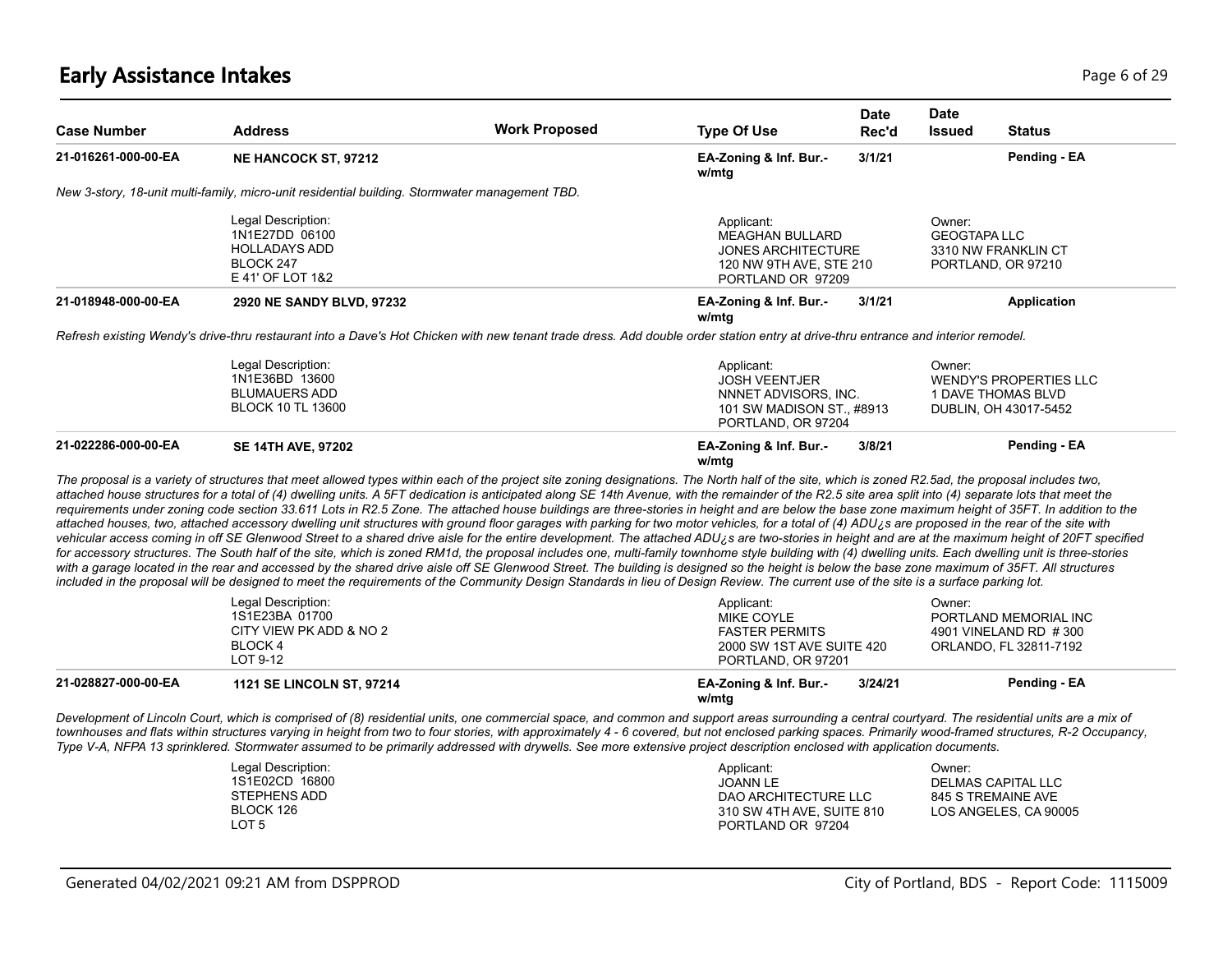### **Early Assistance Intakes** Page 7 of 29

| <b>Case Number</b>            | <b>Address</b>                                                                                                                                                                                                                                                                                                                                                                                                                | <b>Work Proposed</b> | <b>Type Of Use</b>                                                                                | <b>Date</b><br>Rec'd | <b>Date</b><br><b>Issued</b>                          | <b>Status</b>                                           |
|-------------------------------|-------------------------------------------------------------------------------------------------------------------------------------------------------------------------------------------------------------------------------------------------------------------------------------------------------------------------------------------------------------------------------------------------------------------------------|----------------------|---------------------------------------------------------------------------------------------------|----------------------|-------------------------------------------------------|---------------------------------------------------------|
| 21-028893-000-00-EA           | ,97203                                                                                                                                                                                                                                                                                                                                                                                                                        |                      | EA-Zoning & Inf. Bur.-<br>w/mtg                                                                   | 3/21/21              |                                                       | <b>Cancelled</b>                                        |
|                               | test lus techs Early Assistance This folder was cancelled during the automatic add phase. - Info tab                                                                                                                                                                                                                                                                                                                          |                      |                                                                                                   |                      |                                                       |                                                         |
|                               | Legal Description:<br>1N1E07BD 02800<br>NORTHERN HILL ADD<br>BLOCK 10<br>LOT 26-29<br><b>DEPT OF REVENUE</b>                                                                                                                                                                                                                                                                                                                  |                      | Applicant:<br>PORTLAND GENERAL ELECTRIC<br>CO<br>121 SW SALMON ST<br>PORTLAND, OR 97204-2901      |                      | Owner:<br>121 SW SALMON ST                            | PORTLAND GENERAL ELECTRIC CO<br>PORTLAND, OR 97204-2901 |
| 21-019897-000-00-EA           | 4110 NE HALSEY ST, 97232                                                                                                                                                                                                                                                                                                                                                                                                      |                      | EA-Zoning & Inf. Bur.-<br>w/mtg                                                                   | 3/3/21               |                                                       | Pending - EA                                            |
|                               | neighborhood, (ii) new TriMet and public infrastructure, and (iii) to make the Hollywood Transit Center viable for a new 213-unit affordable housing building. Stormwater treatment will be in dry wells on<br>site with additional bio swales as needed. Detailed project information is included in the attached presentation.<br>Legal Description:<br>1N1E36AA 00100<br><b>LAURELHURST</b><br><b>BLOCK 44</b><br>LOT 9-13 |                      | Applicant:<br><b>JOE RECKER</b><br><b>TRIMET</b><br>1800 SW 1ST AVE, STE 300<br>PORTLAND OR 97201 |                      | Owner:<br><b>OREGON</b><br>PO BOX 162734              | TRI-COUNTY METRO TRANS DIST OF<br>AUSTIN, TX 78716-2734 |
|                               |                                                                                                                                                                                                                                                                                                                                                                                                                               |                      | Applicant:<br><b>GUY BENN</b><br><b>TRIMET</b><br><b>1800 SW 1ST AVE</b><br>PORTLAND, OR 97201    |                      |                                                       |                                                         |
| 21-026245-000-00-EA           | 3226 SE DIVISION ST, 97202                                                                                                                                                                                                                                                                                                                                                                                                    |                      | EA-Zoning & Inf. Bur.-<br>w/mtg                                                                   | 3/17/21              |                                                       | Pending - EA                                            |
| connections will be utilized. | Proposed food cart pod to contain 22 food carts, permanent restrooms and trash room, and two covered seating areas. Site is 100'x100' parcel comprised of 3226 and 3232 SE Division St. It is<br>possible that the site could shift to be comprised of 3226 SE Division and 2508 SE 32nd Ave. Roofs will discharge to a new drywell. All new paving will be permeable. Existing water and sewer                               |                      |                                                                                                   |                      |                                                       |                                                         |
|                               | Legal Description:<br>1S1E12BA 02900<br><b>EAST PORTLAND HTS</b>                                                                                                                                                                                                                                                                                                                                                              |                      | Applicant:<br><b>BRETT SCHULZ</b><br><b>BRETT SCHULZ ARCHITECT</b>                                |                      | Owner:<br><b>ANDREW RICKER</b><br>3226 SE DIVISION ST |                                                         |

BLOCK 8 LOT 2

PORTLAND, OR 97202

2803 SW MONTGOMERY DR PORTLAND, OR 97201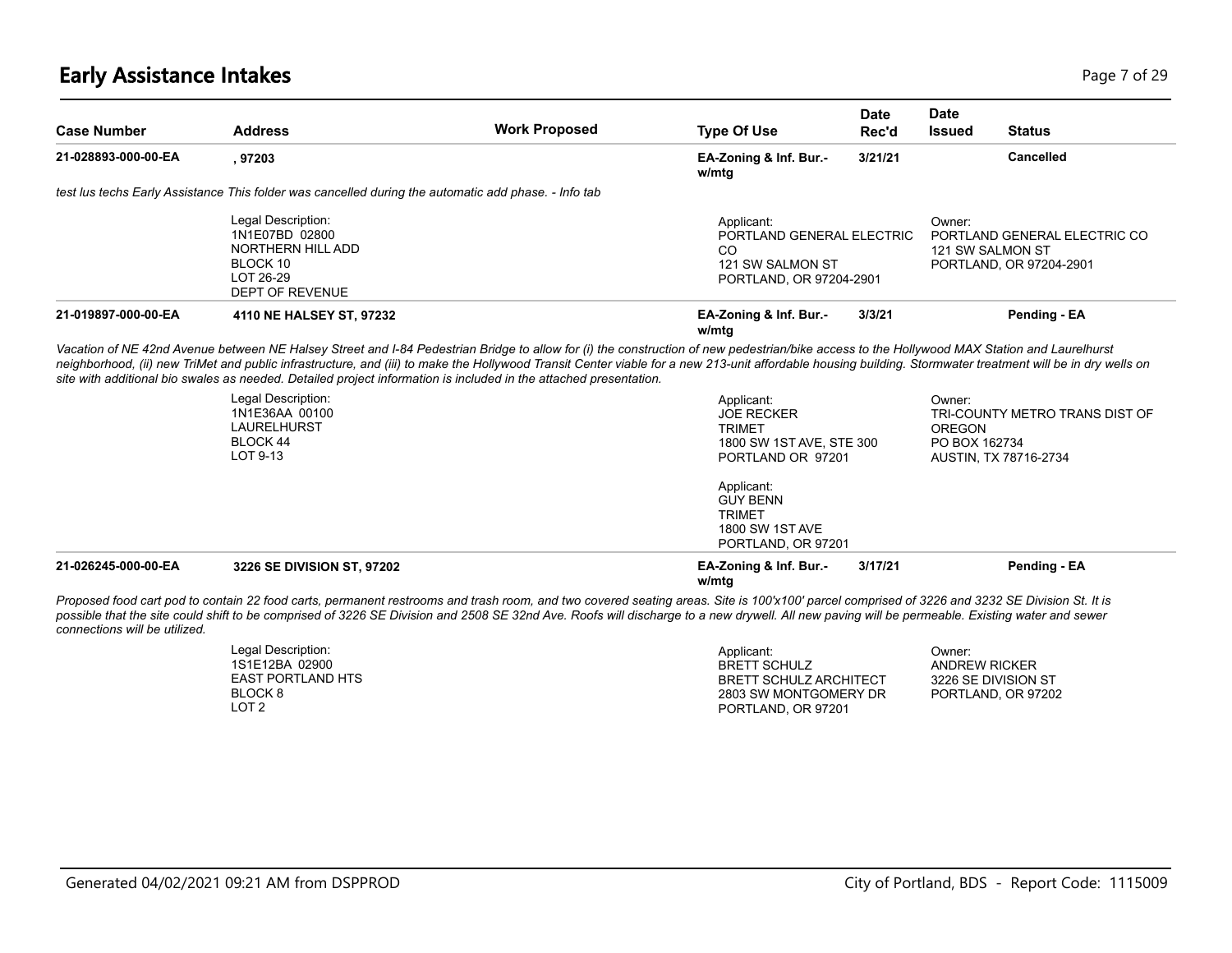# **Early Assistance Intakes** Page 8 of 29

| <b>Case Number</b>  | <b>Address</b>                                                                                                                                                                              | <b>Work Proposed</b> | <b>Type Of Use</b>                                                                                                   | <b>Date</b><br>Rec'd | <b>Date</b><br><b>Issued</b>                                  | Status                                                                        |
|---------------------|---------------------------------------------------------------------------------------------------------------------------------------------------------------------------------------------|----------------------|----------------------------------------------------------------------------------------------------------------------|----------------------|---------------------------------------------------------------|-------------------------------------------------------------------------------|
| 21-022177-000-00-EA | 15840 SE TAYLOR ST, 97233                                                                                                                                                                   |                      | EA-Zoning & Inf. Bur.-<br>w/mtg                                                                                      | 3/5/21               |                                                               | Pending - EA                                                                  |
|                     | Project consists of renovations to Oliver Elementary School. Includes interior remodel to include 3 new science rooms, new finishes and new lighting. Exterior to replace windows and roof. |                      |                                                                                                                      |                      |                                                               |                                                                               |
|                     | Legal Description:<br>1S2E01 00100<br>NEWHURST PK<br>LOT 1&2 TL 100                                                                                                                         |                      | Applicant:<br><b>AMY VOHS</b><br><b>DLR GROUP</b><br>110 SW YAMILL ST, SUITE 105<br>PORTLAND OR 97204<br><b>USA</b>  |                      | Owner:<br>SCHOOL DIST NO 28                                   | 18135 SE BROOKLYN ST<br>PORTLAND, OR 97236-1049                               |
| 21-021188-000-00-EA | 2239 NE 19TH AVE, 97212                                                                                                                                                                     |                      | EA-Zoning Only - no mtg                                                                                              | 3/5/21               |                                                               | Pending - EA                                                                  |
|                     | Change orientation of garage door, add new off street parking pad, new addition to existing house. Contributing resource                                                                    |                      |                                                                                                                      |                      |                                                               |                                                                               |
|                     | Legal Description:<br>1N1E26DB 10900<br><b>IRVINGTON</b><br>BLOCK 36<br><b>LOT 1&amp;2</b>                                                                                                  |                      | Applicant:<br><b>MARIA COHEN</b><br><b>MARIA COHEN DESIGN</b><br>33 N HOLMAN ST<br>PORTLAND OREGON 97217             |                      | Owner:<br><b>TRACY SEVERSON</b><br>2239 NE 19TH AVE<br>Owner: | PORTLAND, OR 97212                                                            |
|                     |                                                                                                                                                                                             |                      |                                                                                                                      |                      | 2239 NE 19TH AVE                                              | <b>COURTNEY SEVERSON</b><br>PORTLAND, OR 97212                                |
| 21-024133-000-00-EA | 11930 SE ANKENY ST, 97216                                                                                                                                                                   |                      | EA-Zoning Only - no mtg                                                                                              | 3/12/21              |                                                               | Pending - EA                                                                  |
|                     | Renovation of building exterior siding, roofing, deck removal, entry stair replacement. ADA improvements to the parking lot.                                                                |                      |                                                                                                                      |                      |                                                               |                                                                               |
|                     | Legal Description:<br>1N2E34DD 06500<br><b>VENTURA PK</b><br>BLOCK <sub>29</sub><br>LOT 1-17<br>POTENTIAL ADDITIONAL TAX                                                                    |                      | Applicant:<br><b>KEVIN SAXTON</b><br><b>KASA ARCHITECTS</b><br>4119 NE CESAR E CHAVEZ BLVD<br>PORTLAND, OR 97211     |                      | Owner:                                                        | ANKENY ARMS LIMITED PARTNERSHIP<br>12350 SE POWELL BLVD<br>PORTLAND, OR 97236 |
| 21-021720-000-00-EA | 3121 S MOODY AVE, 97239                                                                                                                                                                     |                      | EA-Zoning Only - w/mtg                                                                                               | 3/10/21              |                                                               | Pending - EA                                                                  |
|                     | Repairs to Zidell Bank Remediation Project - Exempt Review by City Of Portland PR 11-100684. The project does not have any storm water component                                            |                      |                                                                                                                      |                      |                                                               |                                                                               |
|                     | Legal Description:<br>1S1E10AC 00200<br>SECTION 10 1S 1E<br>TL 200 8.40 ACRES                                                                                                               |                      | Applicant:<br><b>ALAN PARK</b><br><b>ZRZ REALTY</b><br>2020 SW 4TH AVE, SUITE 600<br>PORTLAND OR 97201<br><b>USA</b> |                      | Owner:                                                        | Z R Z REALTY COMPANY<br>2020 SW 4TH AVE #600<br>PORTLAND, OR 97201            |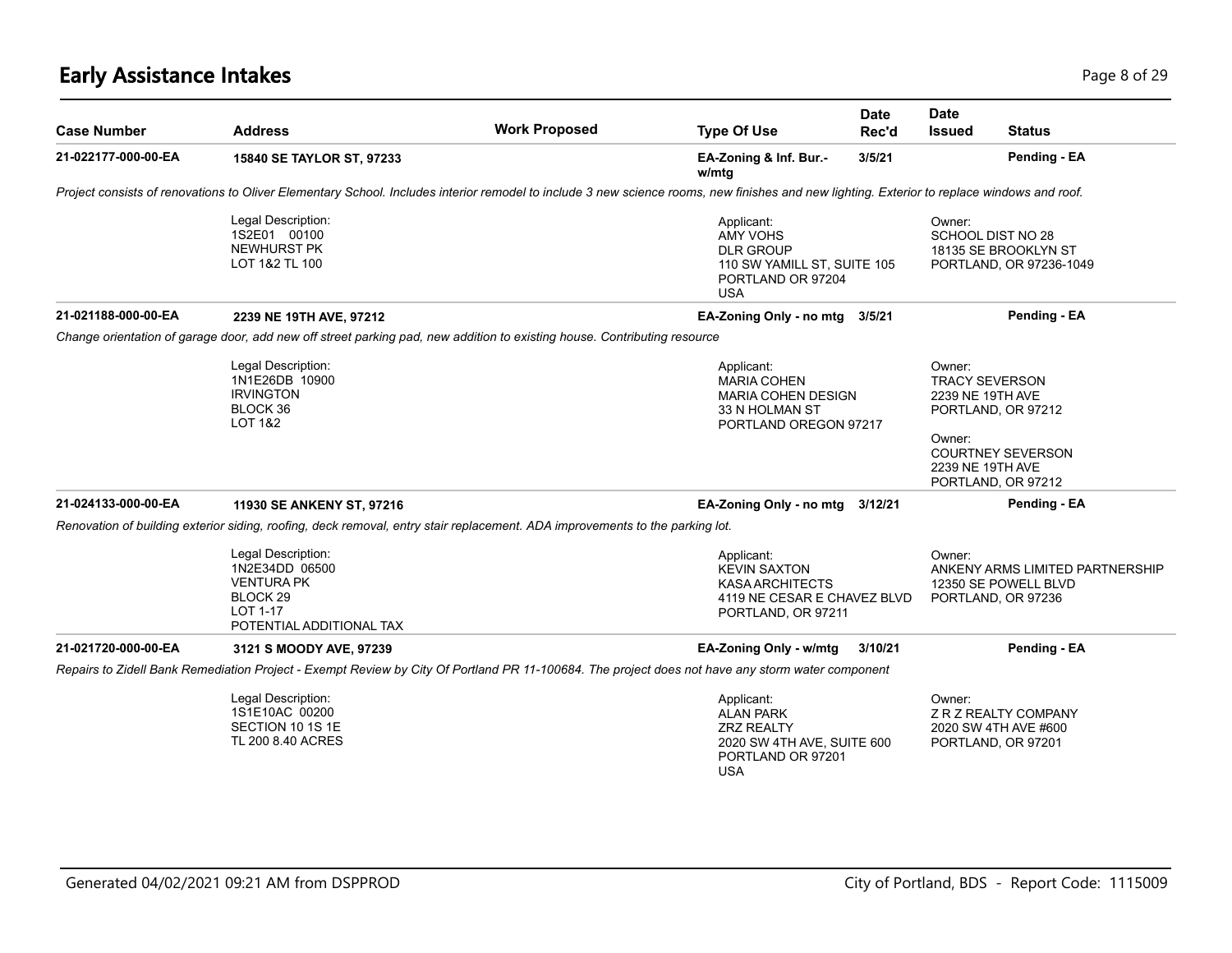# **Early Assistance Intakes** Page 9 of 29

| <b>Case Number</b>                                       | <b>Address</b>                                                                                                                                         | <b>Work Proposed</b>                                                                                                                                                                                  | <b>Type Of Use</b>                                                                                                                    | Date<br>Rec'd | <b>Date</b><br><b>Issued</b>                                                                                               | <b>Status</b>                                                                                                                                                            |
|----------------------------------------------------------|--------------------------------------------------------------------------------------------------------------------------------------------------------|-------------------------------------------------------------------------------------------------------------------------------------------------------------------------------------------------------|---------------------------------------------------------------------------------------------------------------------------------------|---------------|----------------------------------------------------------------------------------------------------------------------------|--------------------------------------------------------------------------------------------------------------------------------------------------------------------------|
| 21-025704-000-00-EA                                      | 597 N DEKUM ST, 97217                                                                                                                                  |                                                                                                                                                                                                       | EA-Zoning Only - w/mtg                                                                                                                | 3/16/21       |                                                                                                                            | Pending - EA                                                                                                                                                             |
| renovations. Historic Landmark building, Villa St. Rose. |                                                                                                                                                        | Site consists of one 100-unit senior serving historic residential / care facility building and four commercial townhomes. Energy, ADA improvements, replace roof, window upgrades, painting and other |                                                                                                                                       |               |                                                                                                                            |                                                                                                                                                                          |
|                                                          | Legal Description:<br>1N1E15BD 00114A1<br>ROSEMONT COMMONS<br>LOT 51 TL 114<br>IMPS ONLY SEE R503149 (R726901020) FOR LAND<br>POTENTIAL ADDITIONAL TAX |                                                                                                                                                                                                       | Applicant:<br>AMANDA DONOFRIO<br><b>BERGSUND DELANEY</b><br>ARCHITECTURE & PLANNING<br>1369 OLIVE ST<br>EUGENE OR 97401<br><b>USA</b> |               | Owner:<br>2316 SE WILLARD ST<br>Owner:<br><b>PROUD GROUND</b><br>Owner:<br>LP<br>2316 SE WILLARD ST<br>MILWAUKIE, OR 97222 | PROUD GROUND LSD ROSEMONT<br><b>TOWNHOMES ASSOC LTD</b><br>MILWAUKIE, OR 97222-7740<br>5288 N INTERSTATE AVE<br>PORTLAND, OR 97217-3731<br>ROSEMONT SENIOR HOUSING ASSOC |
| 21-017812-000-00-EA                                      | 1250 N ANCHOR WAY, 97217                                                                                                                               |                                                                                                                                                                                                       | EA-Zoning Only - w/mtg                                                                                                                | 3/18/21       |                                                                                                                            | Pending - EA                                                                                                                                                             |
|                                                          |                                                                                                                                                        | When the North Harbour subdivision was completed in the 1990's a Maintenance Agreement was recorded that we would like to have removed now. Requires City approval.                                   |                                                                                                                                       |               |                                                                                                                            |                                                                                                                                                                          |
|                                                          | Legal Description:<br>1N1E03BB 01801<br><b>NORTH HARBOUR</b><br>LOT 7 TL 1801                                                                          |                                                                                                                                                                                                       | Applicant:<br><b>KERRY STEINMETZ</b><br><b>FIDELITY NATIONAL TITLE</b><br>900 SW 5TH AVE MEZZANINE<br>PORTLAND OR 97204               |               | Owner:<br>PO BOX A3956                                                                                                     | BRE ROSE PROPERTY OWNER LLC<br>CHICAGO, IL 60690-3956                                                                                                                    |
| 21-021640-000-00-EA                                      | 5440 NE ALAMEDA ST, 97213                                                                                                                              |                                                                                                                                                                                                       | EA-Zoning Only - w/mtg                                                                                                                | 3/5/21        |                                                                                                                            | Pending - EA                                                                                                                                                             |
| can apply for the Type III review for this.              |                                                                                                                                                        | Request for a Comprehensive Plan Map and Zoning amendment for the property, to change zoning from RM2d to CM2. Applicant is aware a Pre-application Conference will be needed before they             |                                                                                                                                       |               |                                                                                                                            |                                                                                                                                                                          |
|                                                          | Legal Description:<br>1N2E30AC 12400<br><b>ROSE CITY PK</b><br>BLOCK 76<br><b>LOT 2&amp;5</b><br>LOT 3&4 EXC PT IN ST                                  |                                                                                                                                                                                                       | Applicant:<br><b>BLAINE WHITNEY</b><br><b>CCG MANAGEMENT LLC</b><br>8555 SW APPLE WAY #110<br>PORTLAND, OR 97225                      |               | Owner:<br>5404 NE ALAMEDA ST                                                                                               | OUR LADY OF LAVANG CATHOLIC<br>CHURCH PORTLAND OREGON<br>PORTLAND, OR 97213-3418                                                                                         |
| 21-019667-000-00-EA                                      | 407 N BROADWAY, 97227                                                                                                                                  |                                                                                                                                                                                                       | EA-Zoning Only - w/mtg                                                                                                                | 3/2/21        |                                                                                                                            | Pending - EA                                                                                                                                                             |
|                                                          |                                                                                                                                                        | Verizon Wireless proposes to modify their existing rooftop wireless facility with the addition of (6) new antennas to the roof of the building.                                                       |                                                                                                                                       |               |                                                                                                                            |                                                                                                                                                                          |
|                                                          | Legal Description:<br>1N1E27DC 04300<br>ELIZABETH IRVINGS ADD<br>BLOCK 15<br><b>LOT 1-5</b><br>LOT 6 EXC PT IN ST, LOT 8-12                            |                                                                                                                                                                                                       | Applicant:<br><b>CAMILLE COPE</b><br><b>VERIZON WIRELESS</b><br>5430 NE 122ND AVE<br>PORTLAND OR 97230<br><b>USA</b>                  |               | Owner:                                                                                                                     | WESTON INVESTMENT CO LLC<br>2154 NE BROADWAY #200<br>PORTLAND, OR 97232-1561                                                                                             |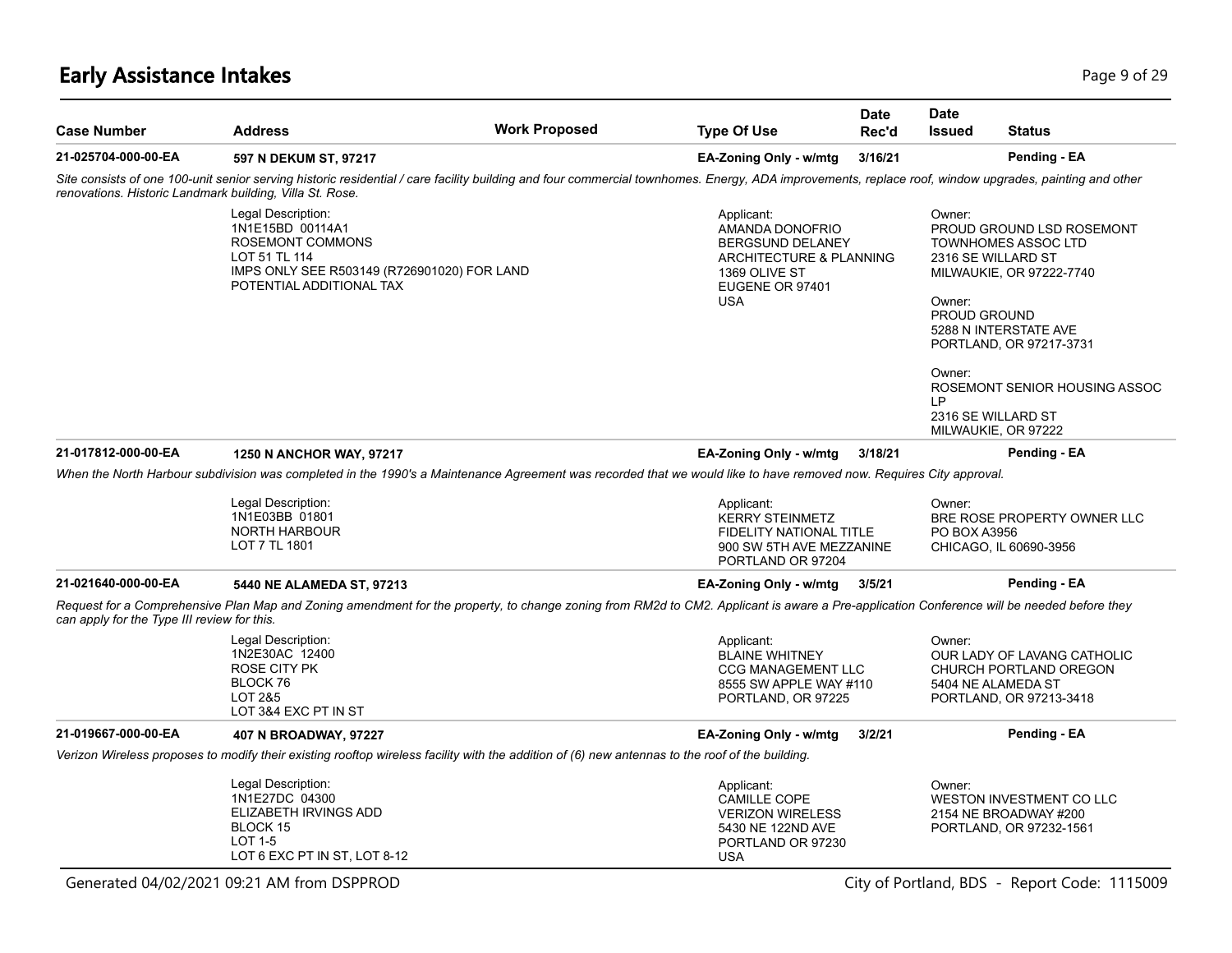# **Early Assistance Intakes** Page 10 of 29

| <b>Case Number</b>               | <b>Address</b>                                                                                                                                                                                                                                                                                          | <b>Work Proposed</b> | <b>Type Of Use</b>                                                                                                                             | Date<br>Rec'd | <b>Date</b><br><b>Issued</b>  | <b>Status</b>                                                                    |
|----------------------------------|---------------------------------------------------------------------------------------------------------------------------------------------------------------------------------------------------------------------------------------------------------------------------------------------------------|----------------------|------------------------------------------------------------------------------------------------------------------------------------------------|---------------|-------------------------------|----------------------------------------------------------------------------------|
| 21-030559-000-00-EA              | 5331 S MACADAM AVE, 97239                                                                                                                                                                                                                                                                               |                      | EA-Zoning Only - w/mtg                                                                                                                         | 3/29/21       |                               | <b>Application</b>                                                               |
| Signage for commercial building. |                                                                                                                                                                                                                                                                                                         |                      |                                                                                                                                                |               |                               |                                                                                  |
|                                  | Legal Description:<br>1S1E15BD 03900<br>SECTION 15 1S 1E<br>TL 3900 3.66 ACRES                                                                                                                                                                                                                          |                      | Applicant:<br><b>JUSTIN KURTZ</b><br><b>SCOTT EDWARDS</b><br><b>ARCHITECTURE</b><br>2525 E BURNSIDE ST<br>PORTLAND OR 97214                    |               | Owner:                        | WL-SKB WATER TOWER OWNER LLC<br>222 SW COLUMBIA ST #700<br>PORTLAND, OR 97201    |
| 21-026666-000-00-EA              | 252 NW MAYWOOD DR, 97210                                                                                                                                                                                                                                                                                |                      | EA-Zoning Only - w/mtg                                                                                                                         | 3/18/21       |                               | Pending - EA                                                                     |
|                                  | Ability to create a open space and play area on property that is located in an Environmental Zone (E3). Use of less than 15% of the overall property to provide an area for kids to play. Project includes<br>adding 20 native trees and over 50 shrubs and ground cover to attract birds.              |                      |                                                                                                                                                |               |                               |                                                                                  |
|                                  | Legal Description:<br>1N1E33CB 06100<br><b>ST FRANCES HILL</b><br><b>BLOCK 4 TL 6100</b>                                                                                                                                                                                                                |                      | Applicant:<br><b>JASON HARVEY</b><br>252 NW MAYWOOD DR<br>PORTLAND, OR 97210-3332                                                              |               | Owner:<br><b>JASON HARVEY</b> | 252 NW MAYWOOD DR<br>PORTLAND, OR 97210-3332                                     |
|                                  |                                                                                                                                                                                                                                                                                                         |                      | Applicant:<br><b>CARA HARVEY</b><br>252 NW MAYWOOD DR<br>PORTLAND, OR 97210-3332                                                               |               | Owner:<br><b>CARA HARVEY</b>  | 252 NW MAYWOOD DR<br>PORTLAND, OR 97210-3332                                     |
| 21-029435-000-00-EA              | , 97203                                                                                                                                                                                                                                                                                                 |                      | <b>PC</b> - PreApplication<br>Conference                                                                                                       | 3/25/21       |                               | <b>Application</b>                                                               |
|                                  | Demolition of existing poles and installation of new ductile iron monopoles and associated foundations, just north of the Rivergate Substation.                                                                                                                                                         |                      |                                                                                                                                                |               |                               |                                                                                  |
|                                  | Legal Description:<br>2N1W35A 00100<br>RIVERGATE INDUSTRIAL DIS<br>BLOCK 24<br>LOT <sub>1</sub>                                                                                                                                                                                                         |                      | Applicant:<br><b>CHIP BLOOMER</b><br>PORTLAND GENERAL ELECTRIC<br>121 SW SALMON ST 1WTC0401<br>PORTLAND, OR 97204                              |               | Owner:<br>PO BOX 3529         | PORT OF PORTLAND<br>PORTLAND, OR 97208-3529                                      |
| 21-020415-000-00-EA              | 311 NE 141ST AVE, 97230                                                                                                                                                                                                                                                                                 |                      | <b>PC</b> - PreApplication<br>Conference                                                                                                       | 3/2/21        |                               | Pending - EA                                                                     |
|                                  | A Pre-Application Conference to discuss the expansion of a Basic Utility Use (Rockwood Water District) The proposal includes construction of a new wellhouse, a water treatment facility, and<br>backwash tank structure. The approval criteria for a Basic Utility can be found in Chapter 33.815.105. |                      |                                                                                                                                                |               |                               |                                                                                  |
|                                  | Legal Description:<br>1N2E35DA 04700<br>ASCOT AC<br>LOT 123 EXC PT IN ST                                                                                                                                                                                                                                |                      | Applicant:<br><b>JEREMY HUDSON</b><br>ROCKWOOD WATER PEOPLE'S<br>UTILITY DISTRICT<br>19601 NE HALSEY STREET<br>PORTLAND OR 97230<br><b>USA</b> |               | Owner:<br><b>DISTRICT</b>     | ROCKWOOD WATER PEOPLE'S UTILITY<br>19601 NE HALSEY ST<br>PORTLAND, OR 97230-7430 |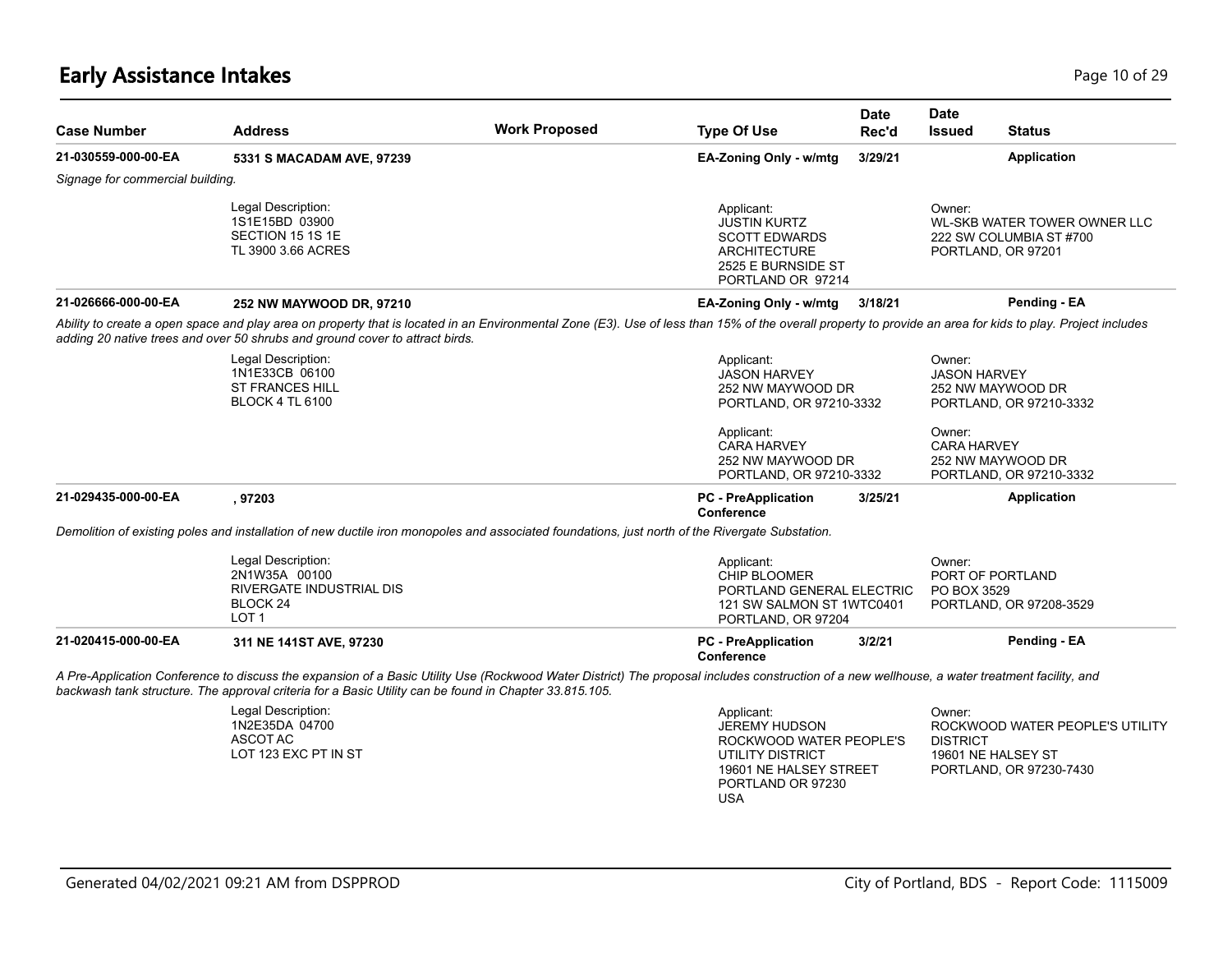# **Early Assistance Intakes** Page 11 of 29

| <b>Case Number</b>  | <b>Address</b>                                                                                                                                                                                                                                                                                                                                                                                        | <b>Work Proposed</b> | <b>Type Of Use</b>                                                                                                    | <b>Date</b><br>Rec'd | <b>Date</b><br><b>Issued</b> | <b>Status</b>                                                                   |
|---------------------|-------------------------------------------------------------------------------------------------------------------------------------------------------------------------------------------------------------------------------------------------------------------------------------------------------------------------------------------------------------------------------------------------------|----------------------|-----------------------------------------------------------------------------------------------------------------------|----------------------|------------------------------|---------------------------------------------------------------------------------|
| 21-020471-000-00-EA | 2401 SW TAYLORS FERRY RD, 97219                                                                                                                                                                                                                                                                                                                                                                       |                      | <b>PC</b> - PreApplication<br>Conference                                                                              | 3/3/21               |                              | Pending - EA                                                                    |
|                     | A Pre-Application Conference to discuss a Planned Development to add 17 detached single family homes on this site. These will be developed as condominiums for Habitat for Humanity.                                                                                                                                                                                                                  |                      |                                                                                                                       |                      |                              |                                                                                 |
|                     | Legal Description:<br>1S1E28BB 06300<br>FIR LODGE TR<br>LOT 3-5 TL 6300                                                                                                                                                                                                                                                                                                                               |                      | Applicant:<br><b>ANDREA WALLACE</b><br><b>INK BUILT DESIGN</b><br>2808 NE M L KING BLVD SUITE G<br>PORTLAND, OR 97212 |                      | Owner:<br>PO BOX 11527       | <b>HABITAT FOR HUMANITY</b><br>PORTLAND/METRO EAST<br>PORTLAND, OR 97211-0527   |
| 21-024563-000-00-EA | 1018 SW MORRISON ST, 97205                                                                                                                                                                                                                                                                                                                                                                            |                      | <b>PC</b> - PreApplication<br>Conference                                                                              | 3/12/21              |                              | Pending - EA                                                                    |
|                     | This proposal is for a 6-story core and shell building with approximately 70,000 SF total, and a maximum height of 75 feet. On-site car parking is not required and is not proposed. Long and short term<br>bike parking is required and will be provided. Retail space is proposed at ground level, with B-occupancy office space on levels 2-6. Stormwater will be managed on-site via an eco-roof. |                      |                                                                                                                       |                      |                              |                                                                                 |
|                     | Legal Description:<br>1N1E33DD 04800<br><b>PORTLAND</b><br>BLOCK 251<br><b>LOT 1&amp;2</b>                                                                                                                                                                                                                                                                                                            |                      | Applicant:<br><b>TIM WYBENGA</b><br><b>TVA ARCHITECTS</b><br>920 SW 6TH AVE #1500<br>PORTLAND OR 97204                |                      | Owner:<br>COOK, WARD V TR    | 13611 SE RIVERCREST DR<br>VANCOUVER, WA 98683                                   |
|                     | N 36' OF E 95' OF LOT 3                                                                                                                                                                                                                                                                                                                                                                               |                      | Applicant:<br><b>MANDY BUTLER</b><br><b>TVA ARCHITECTS</b><br>920 SW 6TH AVE., STE 1500<br>PORTLAND, OR 97204         |                      | Owner:<br>COOK, LOIS A TR    | 13611 SE RIVERCREST DR<br>VANCOUVER, WA 98683                                   |
| 21-023360-000-00-EA | 6100 SW RAAB RD, 97221                                                                                                                                                                                                                                                                                                                                                                                |                      | <b>PC</b> - PreApplication<br>Conference                                                                              | 3/9/21               |                              | <b>Cancelled</b>                                                                |
|                     | Interior renovation/conversion of existing church into a preK-5 international school. There will be no increase in square footage, and exterior work is limited to some new windows and a playground.                                                                                                                                                                                                 |                      |                                                                                                                       |                      |                              |                                                                                 |
|                     | Legal Description:<br>1S1E06CC 00200<br>SECTION 06 1S 1E<br>TL 200 18.12 ACRES                                                                                                                                                                                                                                                                                                                        |                      | Applicant:<br><b>MARK MILLER</b><br>ANKROM MOISAN ARCHITECTS<br>INC.<br>38 NW DAVIS ST., STE 300<br>PORTLAND OR 97209 |                      | Owner:<br>6100 SW RAAB RD    | FIRST CHURCH OF THE NAZARENE<br>PORTLAND, OR 97221-1350                         |
| 21-023293-000-00-EA | 541 NE 20TH AVE, 97232                                                                                                                                                                                                                                                                                                                                                                                |                      | <b>PC</b> - PreApplication<br>Conference                                                                              | 3/11/21              |                              | Pending - EA                                                                    |
|                     | A Pre-Application Conference to discuss a maintenance project for a Historic Landmark. The scope includes a full tear-off and replacement of existing roof system and replacement of the existing<br>aged / unsafe roof access stairs. One access stair will structurally connect to existing concrete wall.                                                                                          |                      |                                                                                                                       |                      |                              |                                                                                 |
|                     | Legal Description:<br>1N1E35AD 05300<br>SULLIVANS ADD<br>BLOCK 7&16 TL 5300                                                                                                                                                                                                                                                                                                                           |                      | Applicant:<br><b>ROBIN BEST</b><br>PROFESSIONAL ROOF<br><b>CONSULTANTS</b><br>1108 SE GRAND AVE #300                  |                      | Owner:                       | MAPLETON WATERLOO LLC<br>9952 SANTA MONICA BLVD<br>BEVERLY HILLS, CA 90212-1607 |

PORTLAND, OR 97214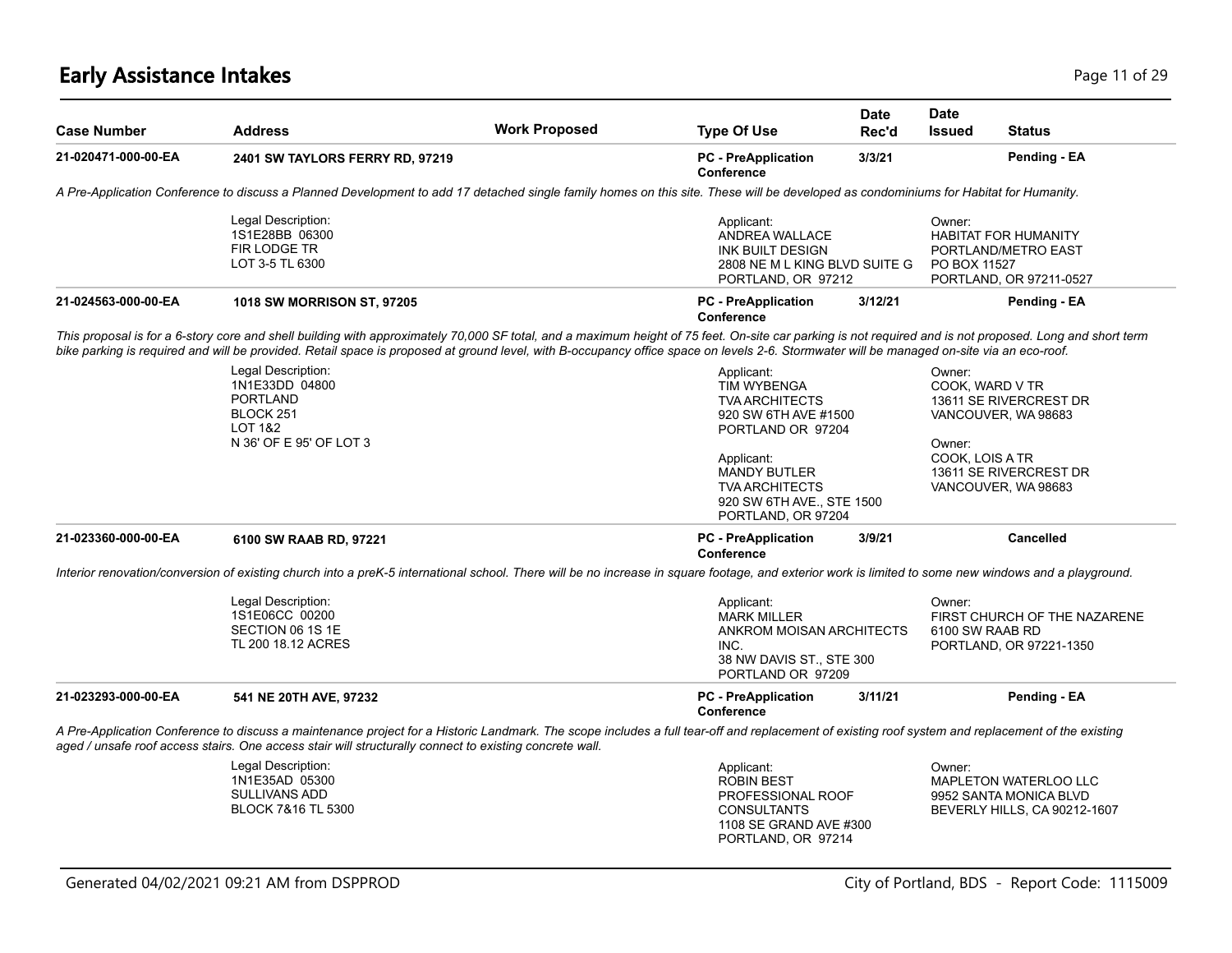# **Early Assistance Intakes** Page 12 of 29

| <b>Case Number</b>                     | <b>Address</b>                                                                                                                                                                                                                                                                                                              | <b>Work Proposed</b> | <b>Type Of Use</b>                                                                                          | <b>Date</b><br>Rec'd | <b>Date</b><br><b>Issued</b>     | <b>Status</b>                                                                    |
|----------------------------------------|-----------------------------------------------------------------------------------------------------------------------------------------------------------------------------------------------------------------------------------------------------------------------------------------------------------------------------|----------------------|-------------------------------------------------------------------------------------------------------------|----------------------|----------------------------------|----------------------------------------------------------------------------------|
| 21-020503-000-00-EA                    | 10413 E BURNSIDE ST, 97216                                                                                                                                                                                                                                                                                                  |                      | <b>PC</b> - PreApplication<br>Conference                                                                    | 3/3/21               |                                  | Pending - EA                                                                     |
|                                        | We are proposing to build a 225 unit six story (5 wood over 1 concrete) apartment building with one level of underground parking. Units will be restricted to households earning no more than 60% AMI.<br>We are evaluating site conditions for infiltration, if not feasible we will discharge to the public storm system. |                      |                                                                                                             |                      |                                  |                                                                                  |
|                                        | Legal Description:<br>1N2E34CB 12700<br>KILWORTH AC<br>INC VAC ST S OF & ADJ WLY 70' OF LOT 8                                                                                                                                                                                                                               |                      | Applicant:<br><b>JOHN FISHER</b><br><b>INLAND OREGON, LLC</b><br>120 W CATALDO AVE #100<br>SPOKANE WA 99201 |                      | Owner:                           | POWELL, FREDERICK C TR<br>10425 E BURNSIDE ST<br>PORTLAND, OR 97216-2735         |
|                                        |                                                                                                                                                                                                                                                                                                                             |                      |                                                                                                             |                      | Owner:                           | POWELL. LORENE M TR<br>10425 E BURNSIDE ST<br>PORTLAND, OR 97216-2735            |
| 21-015792-000-00-EA                    | 8235 NE BEECH ST, 97220                                                                                                                                                                                                                                                                                                     |                      | <b>PC</b> - PreApplication<br><b>Conference</b>                                                             | 3/8/21               |                                  | Pending - EA                                                                     |
|                                        | A Pre-Application Conference to discuss a Zoning Map Amendment from RM1-Residential Multi-Dwelling to CM2-Commercial/Mixed-Use. The approval criteria for the review can be found in Chapter<br>33.855 of the Portland Zoning Code, Zoning Map Amendments.                                                                  |                      |                                                                                                             |                      |                                  |                                                                                  |
|                                        | Legal Description:<br>1N2E21CC 09200<br><b>ROSE VILLAS</b><br>E 1/2 OF LOT 11                                                                                                                                                                                                                                               |                      | Applicant:<br><b>ALVIN RIMES</b><br>19415 ORCHID GROVE DR<br>OREGON CITY, OR 97045-7129                     |                      | Owner:<br><b>ALVIN RIMES</b>     | 19415 ORCHID GROVE DR<br>OREGON CITY, OR 97045-7129                              |
|                                        |                                                                                                                                                                                                                                                                                                                             |                      | Applicant:<br><b>TRICIA TOOL</b><br>225 SE 80TH AVENUE<br>PORTLAND OR 97215<br><b>USA</b>                   |                      | Owner:<br><b>GERALDINE RIMES</b> | 19415 ORCHID GROVE DR<br>OREGON CITY, OR 97045-7129                              |
| 21-023206-000-00-EA                    | N TOMAHAWK IS DR, 97217                                                                                                                                                                                                                                                                                                     |                      | <b>Pre-Prmt Zoning Plan</b><br><b>Chck.Other</b>                                                            | 3/11/21              |                                  | <b>Completed</b>                                                                 |
|                                        | Five-story multifamily housing complex totaling approx. 280 units with approx. 370 surface parked stalls.                                                                                                                                                                                                                   |                      |                                                                                                             |                      |                                  |                                                                                  |
|                                        | Legal Description:<br>1N1E03AB 00400<br>POPPEN ISLANDER<br>BLOCK 4                                                                                                                                                                                                                                                          |                      | Applicant:<br><b>MIKE COYLE</b><br><b>FASTER PERMITS</b><br>2000 SW 1ST AVE SUITE 420<br>PORTLAND, OR 97201 |                      | Owner:                           | <b>COLUMBIA CROSSINGS LLC</b><br>2001 WESTERN AVE #330<br>SEATTLE, WA 98121-2133 |
| 21-027156-000-00-EA                    | 5924 N MICHIGAN AVE, 97217                                                                                                                                                                                                                                                                                                  |                      | <b>Pre-Prmt Zoning Plan</b><br><b>Chck.Other</b>                                                            | 3/23/21              |                                  | Pending - EA                                                                     |
| New (4) attached townhouse development |                                                                                                                                                                                                                                                                                                                             |                      |                                                                                                             |                      |                                  |                                                                                  |
|                                        | Legal Description:<br>1N1E15CD 04800<br><b>WEST PIEDMONT</b><br>BLOCK 13<br>S 35' OF LOT 3                                                                                                                                                                                                                                  |                      | Applicant:<br><b>ELSON NGUYEN</b><br>HM GROUP LLC<br>3036 SE 131ST AVE<br>PORTLAND OR 97236                 |                      | Owner:<br><b>USA</b>             | KOVA DEVELOPMENT LLC<br>12421 NE 117TH AVE #100<br>VANCOUVER WA 98662            |
|                                        |                                                                                                                                                                                                                                                                                                                             |                      |                                                                                                             |                      |                                  |                                                                                  |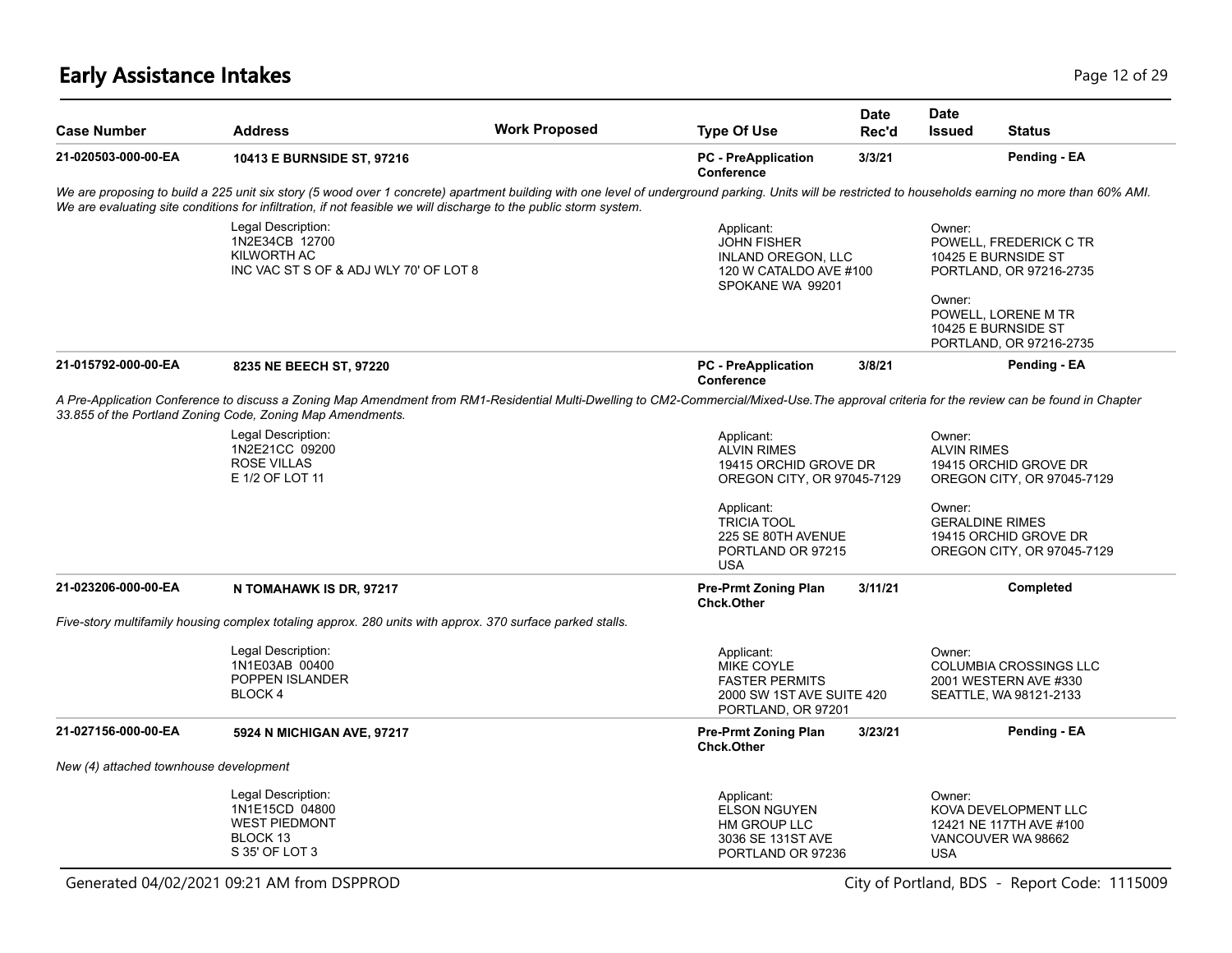# **Early Assistance Intakes** Page 13 of 29

| <b>Case Number</b>                    | <b>Address</b>                                                                                                                                                                                                                                                                                                                                                                                                | <b>Work Proposed</b>   | <b>Type Of Use</b>                                                                                                                          | Date<br>Rec'd | <b>Date</b><br><b>Issued</b>                                             | <b>Status</b>                                                         |
|---------------------------------------|---------------------------------------------------------------------------------------------------------------------------------------------------------------------------------------------------------------------------------------------------------------------------------------------------------------------------------------------------------------------------------------------------------------|------------------------|---------------------------------------------------------------------------------------------------------------------------------------------|---------------|--------------------------------------------------------------------------|-----------------------------------------------------------------------|
| 21-025326-000-00-EA                   | 12529 SE POWELL BLVD, 97236                                                                                                                                                                                                                                                                                                                                                                                   |                        | Pre-Prmt Zoning Plan<br><b>Chck.Other</b>                                                                                                   | 3/16/21       |                                                                          | Pending - EA                                                          |
| is proposed via a drywell system.     | Two separate multi-family apartment buildings.169 units total. Building A is 3 stories high with a courtyard. Building B is 4 stories high with a courtyard. No basements proposed. Stormwater disposal                                                                                                                                                                                                       |                        |                                                                                                                                             |               |                                                                          |                                                                       |
|                                       | Legal Description:<br>1S2E11BC 08900<br>SECTION 11 1S 2E<br>TL 8900 3.71 ACRES                                                                                                                                                                                                                                                                                                                                |                        | Applicant:<br><b>ERIK PETERSEN</b><br><b>MWA Architects</b><br>70 NW COUCH ST#401<br>PORTLAND, OR 97209                                     |               | Owner:<br><b>USA POWELL LLC</b>                                          | 3200 DOUGLAS BLVD #200<br>ROSEVILLE, CA 95661                         |
|                                       | Total # of Early Assistance intakes: 44                                                                                                                                                                                                                                                                                                                                                                       |                        |                                                                                                                                             |               |                                                                          |                                                                       |
| 21-029541-000-00-LU                   | 1512 SW 58TH AVE, 97221                                                                                                                                                                                                                                                                                                                                                                                       | <b>AD - Adjustment</b> | Type 2 procedure                                                                                                                            | 3/25/21       |                                                                          | Pending                                                               |
|                                       | An Adjustment request to the standard height limits on building 5 (units 11-14). As part of the approval for a 14-unit complex at the adjusted parcel at 1512 SW 58TH AVE.                                                                                                                                                                                                                                    |                        |                                                                                                                                             |               |                                                                          |                                                                       |
|                                       | Legal Description:<br>1S1E06CA 02500<br>SECTION 06 1S 1E<br>TL 2500 0.50 ACRES                                                                                                                                                                                                                                                                                                                                |                        | Applicant:<br>NATHANIEL ROSEMEYER<br>MAIN STREET DEVELOPMENT<br>5331 SW MACADAM AVE #258<br><b>PMB 208</b><br>PORTLAND OR 97239             |               | Owner:<br>4035 S KELLY AVE                                               | OAK & PARK DEVELOPMENT LLC<br>PORTLAND, OR 97239-4316                 |
|                                       |                                                                                                                                                                                                                                                                                                                                                                                                               |                        | Applicant:<br><b>ERIC RYSTADT</b><br><b>MAIN STREET DEVELOPMENT</b><br>5331 SW MACADAM AVE, STE 258<br><b>PMB 208</b><br>PORTLAND, OR 97239 |               |                                                                          |                                                                       |
| 21-023394-000-00-LU                   | 2025 SE BROOKLYN ST, 97202                                                                                                                                                                                                                                                                                                                                                                                    | <b>AD - Adjustment</b> | Type 2 procedure                                                                                                                            | 3/9/21        |                                                                          | Incomplete                                                            |
| wall of dwelling unit on that street. | Demolish existing house located on site. Construct a new single-family dwelling on the west side of the property, with the entrance facing SE Brooklyn Street. Construct a new garage with ADU above<br>on the east side of the property, facing SE 21st Avenue. Requesting an adjustment to 33.110.253.E to allow the street facing side of the garage on SE 21st Avenue despite the lack of a street facing |                        |                                                                                                                                             |               |                                                                          |                                                                       |
|                                       | Legal Description:<br>1S1E11AA 19401<br><b>TIBBETTS ADD</b><br>BLOCK 53<br>LOT 7&8 TL 19401                                                                                                                                                                                                                                                                                                                   |                        | Applicant:<br><b>SCHUYLER SMITH</b><br>POLYPHON ARCHITECTURE<br>4103 NE TILLAMOOK STREET<br>PORTLAND OR 97212<br><b>USA</b>                 |               | Owner:<br>2912 SE 26TH AVE<br>Owner:<br>LESLIE JONES<br>2912 SE 26TH AVE | DONALD JR JONES<br>PORTLAND, OR 97202-2123<br>PORTLAND, OR 97202-2123 |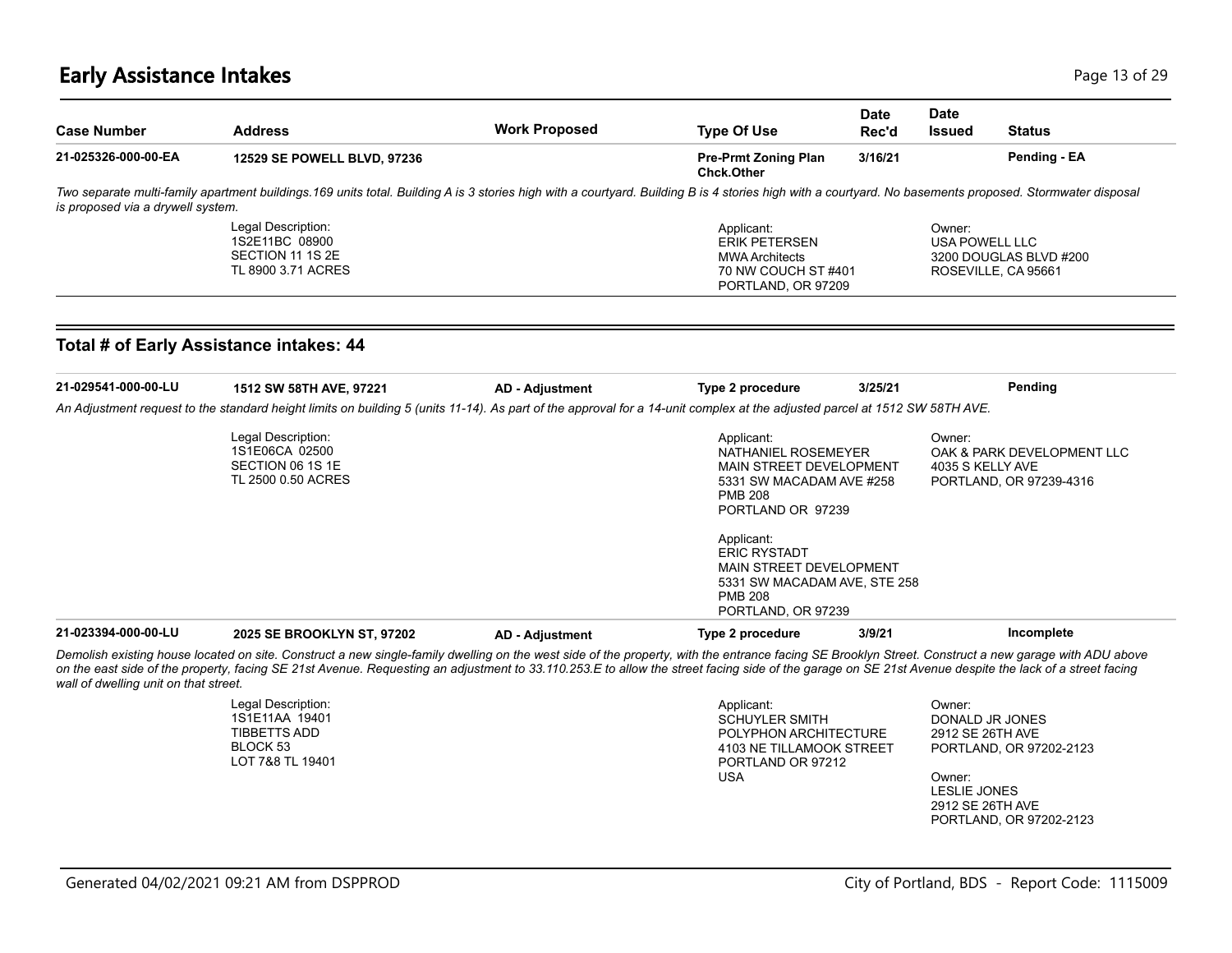#### **Land Use Review Intakes** Page 14 of 29

| <b>Case Number</b>  | <b>Address</b>                                                                                                                                                                                                                                                                                                                                                                                                                                                                                                                        | <b>Work Proposed</b>   | <b>Type Of Use</b>                                                                                                       | Date<br>Rec'd | <b>Date</b><br>Issued                              | <b>Status</b>                                |
|---------------------|---------------------------------------------------------------------------------------------------------------------------------------------------------------------------------------------------------------------------------------------------------------------------------------------------------------------------------------------------------------------------------------------------------------------------------------------------------------------------------------------------------------------------------------|------------------------|--------------------------------------------------------------------------------------------------------------------------|---------------|----------------------------------------------------|----------------------------------------------|
| 21-021140-000-00-LU | 4301 NE COUCH ST, 97213                                                                                                                                                                                                                                                                                                                                                                                                                                                                                                               | <b>AD - Adjustment</b> | Type 2 procedure                                                                                                         | 3/3/21        |                                                    | Incomplete                                   |
|                     | Adjustment review to reduce required setback from north and west property lines: North property line, from five to three feet and West property line, from 15 to seven feet. New proposed detached<br>accessory structure. The structure is to be an office, 302 SF plus 24 SF for porch. The structure will be located seven feet from NE 43rd Avenue at the closest, southwest corner of the structure and<br>three feet from the north property line at the closest, northeast corner of the structure. Non-contributing resource. |                        |                                                                                                                          |               |                                                    |                                              |
|                     | Legal Description:<br>1N2E31CB 10300<br>LAURELHURST<br>BLOCK 109<br>LOT <sub>9</sub>                                                                                                                                                                                                                                                                                                                                                                                                                                                  |                        | Applicant:<br><b>MARK BELLO</b><br>MARK R. BELLO CONSULTING INC 4301 NE COUCH ST<br>2146 NE 9TH AVE<br>PORTLAND OR 97212 |               | Owner:<br><b>MARY REMUZZI</b>                      | PORTLAND, OR 97213-1671                      |
|                     |                                                                                                                                                                                                                                                                                                                                                                                                                                                                                                                                       |                        |                                                                                                                          |               | Owner:<br><b>DANIEL UTHMAN</b><br>4301 NE COUCH ST | PORTLAND, OR 97213-1671                      |
| 21-027966-000-00-LU | 6329 SE 43RD AVE, 97206                                                                                                                                                                                                                                                                                                                                                                                                                                                                                                               | <b>AD - Adjustment</b> | Type 2 procedure                                                                                                         | 3/22/21       |                                                    | Pending                                      |
|                     | New 2-story detached accessory structure to contain a single-car garage and accessory dwelling unit above. Structure to be located on five-foot side yard and rear yard setback lines. Request<br>adjustment to table 110-3 and Section 33.110.220 to allow garage entrance to be located at five-foot side yard setback line rather than 18-foot garage entrance setback line.                                                                                                                                                       |                        |                                                                                                                          |               |                                                    |                                              |
|                     | Legal Description:<br>1S2E18CC 06100<br><b>WOODSTOCK</b><br>BLOCK 143<br>S 1/2 OF LOT 2                                                                                                                                                                                                                                                                                                                                                                                                                                               |                        | Applicant:<br><b>TOBIN WEAVER</b><br>TOBIN WEAVER, ARCHITECT PC<br>1983 NW FLANDERS ST APT 501<br>PORTLAND OR 97209      |               | Owner:<br>6329 SE 43RD AVE                         | ROSENKRANZ, SUSAN J TR<br>PORTLAND, OR 97206 |
|                     |                                                                                                                                                                                                                                                                                                                                                                                                                                                                                                                                       |                        |                                                                                                                          |               | Owner:<br>6329 SE 43RD AVE                         | ROSENKRANZ, MARK TR<br>PORTLAND, OR 97206    |
| 21-026376-000-00-LU | 1715 NE BUFFALO ST, 97211                                                                                                                                                                                                                                                                                                                                                                                                                                                                                                             | <b>AD - Adjustment</b> | Type 2 procedure                                                                                                         | 3/17/21       |                                                    | Pending                                      |
|                     | Convert an existing detached structure (the original garage for the main dwelling) to an accessory dwelling unit (ADU). Three Adjustments requested: (1) Adjustment reducing the side setback; (2)<br>Adjustment reducing the front setback; and (3) adjustment relocating existing parking for the main dwelling from the front setback to the street.                                                                                                                                                                               |                        |                                                                                                                          |               |                                                    |                                              |
|                     | Legal Description:<br>1N1E14AB 03300<br>SECTION 14 1N 1E<br>TL 3300 0.32 ACRES                                                                                                                                                                                                                                                                                                                                                                                                                                                        |                        | Applicant:<br><b>CELIA THROOP</b><br>1715 NE BUFFALO ST<br>PORTLAND, OR 97211                                            |               | Owner:<br><b>CELIA THROOP</b>                      | 1715 NE BUFFALO ST<br>PORTLAND, OR 97211     |
| 21-031935-000-00-LU | 3405 SW HUME ST, 97219                                                                                                                                                                                                                                                                                                                                                                                                                                                                                                                | <b>AD - Adjustment</b> | Type 2 procedure                                                                                                         | 3/31/21       |                                                    | Pending                                      |
| community garden.   | Requesting an adjustment for density to 1 structure that currently exists on lot. Retrofit, clean and remodel existing warehouse for reuse as personal home office. Improve landscape and create a                                                                                                                                                                                                                                                                                                                                    |                        |                                                                                                                          |               |                                                    |                                              |
|                     | Legal Description:<br>1S1E20DB 10200<br><b>WILDWOOD</b><br><b>BLOCK1</b><br>LOT 11&12                                                                                                                                                                                                                                                                                                                                                                                                                                                 |                        | Applicant:<br><b>ELIZABETH SANDOW</b><br>9230 SW WHITFORD LN<br>PORTLAND, OR 97223                                       |               | Owner:<br><b>SRT EQUITIES INC</b>                  | 3907 SW TUNNELWOOD ST<br>PORTLAND, OR 97221  |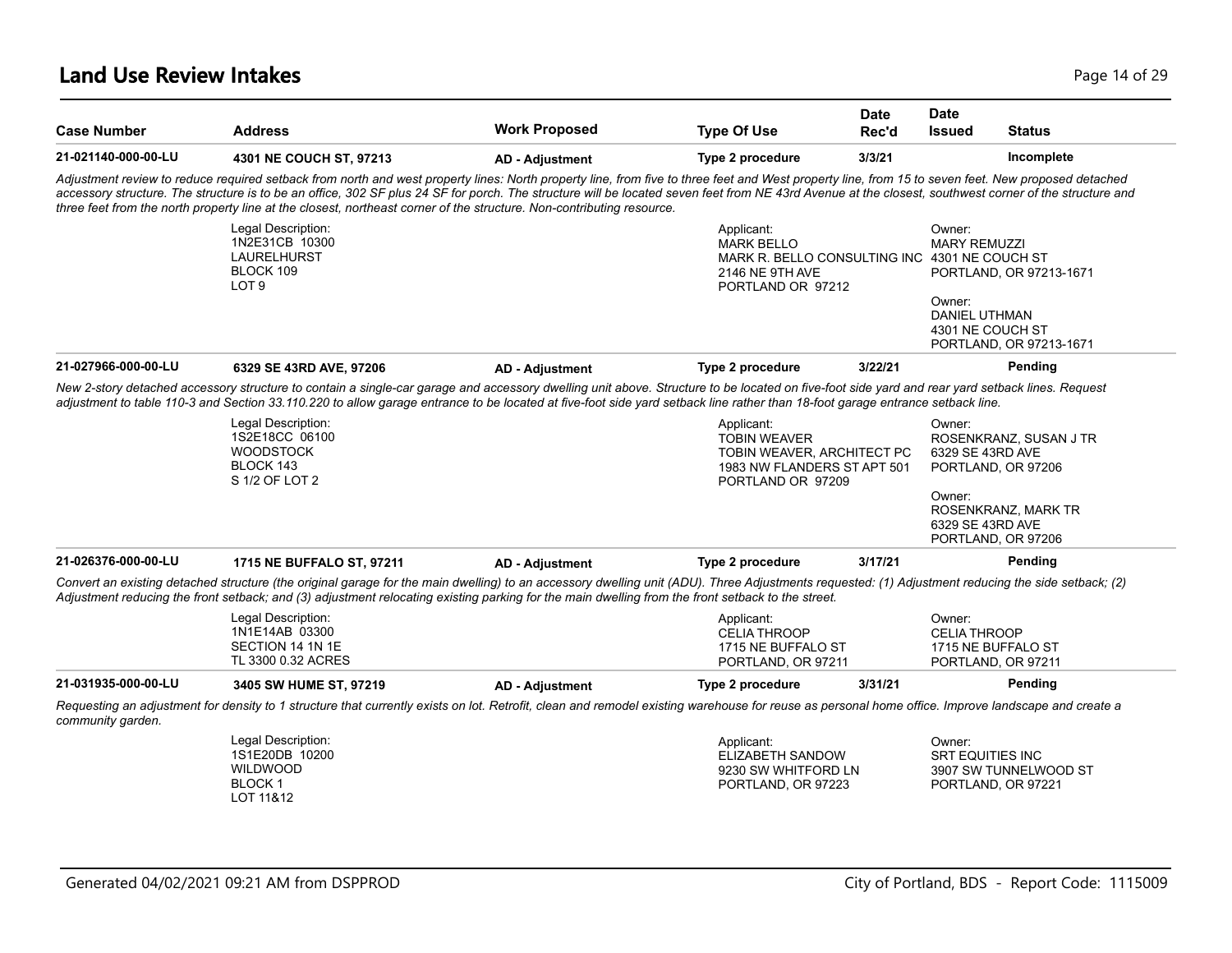### **Land Use Review Intakes** Page 15 of 29

| <b>Case Number</b>                                   | <b>Address</b>                                                                                                                                                                                                                                                                                                                                                                                                        | <b>Work Proposed</b>   | <b>Type Of Use</b>                                                                                                     | <b>Date</b><br>Rec'd | <b>Date</b><br><b>Issued</b>                                                      | <b>Status</b>                                                                                      |
|------------------------------------------------------|-----------------------------------------------------------------------------------------------------------------------------------------------------------------------------------------------------------------------------------------------------------------------------------------------------------------------------------------------------------------------------------------------------------------------|------------------------|------------------------------------------------------------------------------------------------------------------------|----------------------|-----------------------------------------------------------------------------------|----------------------------------------------------------------------------------------------------|
| 21-024344-000-00-LU                                  | 2766 SW HILLSBORO ST, 97239                                                                                                                                                                                                                                                                                                                                                                                           | <b>AD - Adjustment</b> | Type 2 procedure                                                                                                       | 3/11/21              |                                                                                   | Pending                                                                                            |
| feet and the garage entrance from 18 feet to 2 feet. | The project consists of a four foot extension of the existing single car garage to the front (north side) of the house. The small (24 Sq. Ft.) existing shed tot he east side of the garage would be removed<br>and replaced with a smaller (20 Sq. Ft.) bay window in the same location, on the east side of the existing attached garage. 2 Adjustments are requested to reduce the front setback from 15 feet to 2 |                        |                                                                                                                        |                      |                                                                                   |                                                                                                    |
|                                                      | Legal Description:<br>1S1E08DA 04900<br><b>COUNCIL CREST PK</b><br>BLOCK 12<br>LOT <sub>6</sub>                                                                                                                                                                                                                                                                                                                       |                        | Applicant:<br><b>TED GRUND</b><br>THEODORE GRUND PLANNING &<br><b>DESIGN</b><br>2617 NE 33RD AVE<br>PORTLAND, OR 97212 |                      | Owner:<br><b>DEAN FREED</b><br>Owner:<br><b>ALISON FREED</b>                      | 2766 SW HILLSBORO ST<br>PORTLAND, OR 97239-1408<br>2766 SW HILLSBORO ST<br>PORTLAND, OR 97239-1408 |
| 21-028969-000-00-LU                                  | 706 SE PEACOCK LN, 97214                                                                                                                                                                                                                                                                                                                                                                                              | <b>AD - Adjustment</b> | Type 2 procedure                                                                                                       | 3/24/21              |                                                                                   | Pending                                                                                            |
|                                                      | We are requesting an adjustment to the 5-foot rear building setback standard to allow rise the garage wall within the rear building setback (East property line).                                                                                                                                                                                                                                                     |                        |                                                                                                                        |                      |                                                                                   |                                                                                                    |
|                                                      | Legal Description:<br>1S1E01AA 00900<br><b>EX-MAYOR SIMONS ADD</b><br>BLOCK <sub>3</sub><br>LOT <sub>1</sub><br>N 15' OF LOT 2                                                                                                                                                                                                                                                                                        |                        | Applicant:<br><b>NATHAN FREEBURG</b><br>706 SE PEACOCK LN<br>PORTLAND, OR 97214                                        |                      | Owner:<br>NATHAN FREEBURG<br>706 SE PEACOCK LN<br>Owner:<br><b>MALIA FREEBURG</b> | PORTLAND, OR 97214<br>706 SE PEACOCK LN<br>PORTLAND, OR 97214                                      |
| 21-025594-000-00-LU                                  | 5026 SW IOWA ST, 97221                                                                                                                                                                                                                                                                                                                                                                                                | <b>AD - Adjustment</b> | Type 2 procedure                                                                                                       | 3/15/21              |                                                                                   | Pending                                                                                            |
|                                                      | We propose to allow for the current driveway to serve as the required off-street parking space for this R7-zoned property, as part of a Garage Conversion to Habitable Living Space. We request an<br>exception to the Zoning Code requirement that an off-street parking space be accommodated within a specified distance from the front lot line when a Garage is converted to Habitable Living Space.             |                        |                                                                                                                        |                      |                                                                                   |                                                                                                    |
|                                                      | Legal Description:<br>1S1E18DC 00200<br><b>VERMONT HILLS</b><br>BLOCK <sub>9</sub><br>LOT <sub>7</sub>                                                                                                                                                                                                                                                                                                                |                        | Applicant:<br><b>STEPHANIE DYER</b><br>DYER STUDIO INC<br>2156 N WILLAMETTE BLVD<br>PORTLAND, OR 97217                 |                      | Owner:<br><b>ANNE BROWN</b><br>5026 SW IOWA ST                                    | PORTLAND, OR 97221-1713                                                                            |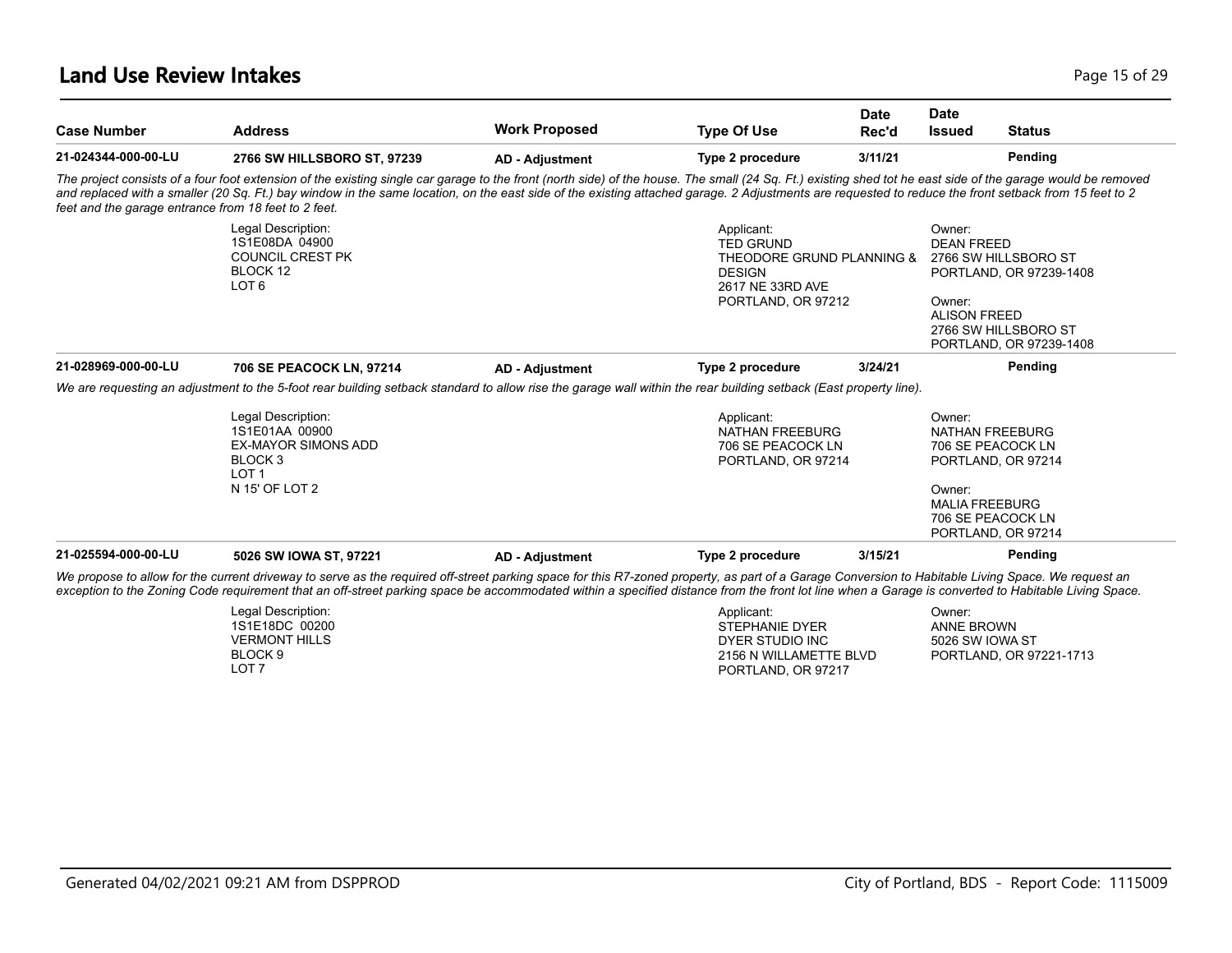### **Land Use Review Intakes** Page 16 of 29

| <b>Case Number</b>  | <b>Address</b>                                                                                                                                                                                                                                                                                                                                                                                                                                                                                                                                                                                                    | <b>Work Proposed</b>   | <b>Type Of Use</b>                                                                                              | <b>Date</b><br>Rec'd | <b>Date</b><br><b>Status</b><br><b>Issued</b>                                                                                                                 |  |
|---------------------|-------------------------------------------------------------------------------------------------------------------------------------------------------------------------------------------------------------------------------------------------------------------------------------------------------------------------------------------------------------------------------------------------------------------------------------------------------------------------------------------------------------------------------------------------------------------------------------------------------------------|------------------------|-----------------------------------------------------------------------------------------------------------------|----------------------|---------------------------------------------------------------------------------------------------------------------------------------------------------------|--|
| 21-024847-000-00-LU | 4631 NE ALAMEDA ST, 97213                                                                                                                                                                                                                                                                                                                                                                                                                                                                                                                                                                                         | <b>AD - Adjustment</b> | Type 2 procedure                                                                                                | 3/12/21              | Incomplete                                                                                                                                                    |  |
|                     | Replace existing detached garage with new 16'X24" detached single car garage. Overall height of structure is 15 feet high and the walls of the structure are 10 feet high, excluding the portion of the<br>wall within a gable. Structure fire wall details comply with ORSC 302.1 on walls adjacent to property lines. Adjustment to the height.                                                                                                                                                                                                                                                                 |                        |                                                                                                                 |                      |                                                                                                                                                               |  |
|                     | Legal Description:<br>1N2E30BC 09300<br><b>ROSE CITY PK</b><br>BLOCK 132<br><b>LOT 7&amp;8</b>                                                                                                                                                                                                                                                                                                                                                                                                                                                                                                                    |                        | Applicant:<br><b>RICHARD ADAMS</b><br><b>FASTER PERMITS</b><br>2000 SW 1ST AVE SUITE 420<br>PORTLAND OR 97201   |                      | Owner:<br><b>REED HALL</b><br>4631 NE ALAMEDA ST<br>PORTLAND, OR 97213<br>Owner:<br><b>BRITTANY HALL</b><br>4631 NE ALAMEDA ST                                |  |
| 21-030192-000-00-LU | 323 SE 151ST AVE, 97233                                                                                                                                                                                                                                                                                                                                                                                                                                                                                                                                                                                           |                        | Type 2 procedure                                                                                                | 3/29/21              | PORTLAND, OR 97213<br>Incomplete                                                                                                                              |  |
|                     | Adjustment to reduce the minimum north side building setback from 5 feet to 3 feet for the existing north building wall and from 5 feet to 2 feet for the eave overhang for an existing un-permitted<br>detached accessory structure. The one-story, 310 square foot structure will contain a workshop and a bathroom.<br>Legal Description:<br>1N2E36CD 03400<br><b>WIRTHMORE ADDITION</b><br>LOT <sub>3</sub><br>INC UND 1/3 INT TRACT A                                                                                                                                                                        | <b>AD - Adjustment</b> | Applicant:<br><b>VADIM MARINESCU</b><br>323 SE 151ST AVE<br>PORTLAND, OR 97233                                  |                      | Owner:<br>VADIM MARINESCU<br>323 SE 151ST AVE<br>PORTLAND, OR 97233-2825                                                                                      |  |
| 21-022069-000-00-LU | 4215 SW CHESAPEAK AVE, 97239                                                                                                                                                                                                                                                                                                                                                                                                                                                                                                                                                                                      | <b>AD - Adjustment</b> | Type 2 procedure                                                                                                | 3/5/21               | Incomplete                                                                                                                                                    |  |
|                     | Extend existing garage roof to create a car port over existing driveway. At this house the driveway extends to the west side property line so to cover it the roof will not conform with 5' setback<br>regulations. The proposal is to build a strip footing 2'5" from the property line that will have a steel support structure extending from the ground to the new roof. The roof will match the existing garage<br>roof that has an angled gable. The lot is steeper than 20% so it is exempt from the garage door setback regulation. We are requesting a zoning adjustment to the side setback regulation. |                        |                                                                                                                 |                      |                                                                                                                                                               |  |
|                     | Legal Description:<br>1S1E08DD 08600<br><b>COUNCIL CREST PK</b><br>BLOCK 31<br>SLY 30' OF LOT 5<br>LOT <sub>6</sub>                                                                                                                                                                                                                                                                                                                                                                                                                                                                                               |                        | Applicant:<br><b>WILLIE DEAN</b><br><b>GROUND UP DESIGN WORKS</b><br>4233 NE AINSWORTH ST<br>PORTLAND, OR 97218 |                      | Owner:<br><b>DARRIN HELSEL</b><br>4215 SW CHESAPEAK AVE<br>PORTLAND, OR 97239<br>Owner:<br><b>FIONA HELSEL</b><br>4215 SW CHESAPEAK AVE<br>PORTLAND, OR 97239 |  |

**Total # of LU AD - Adjustment permit intakes: 12**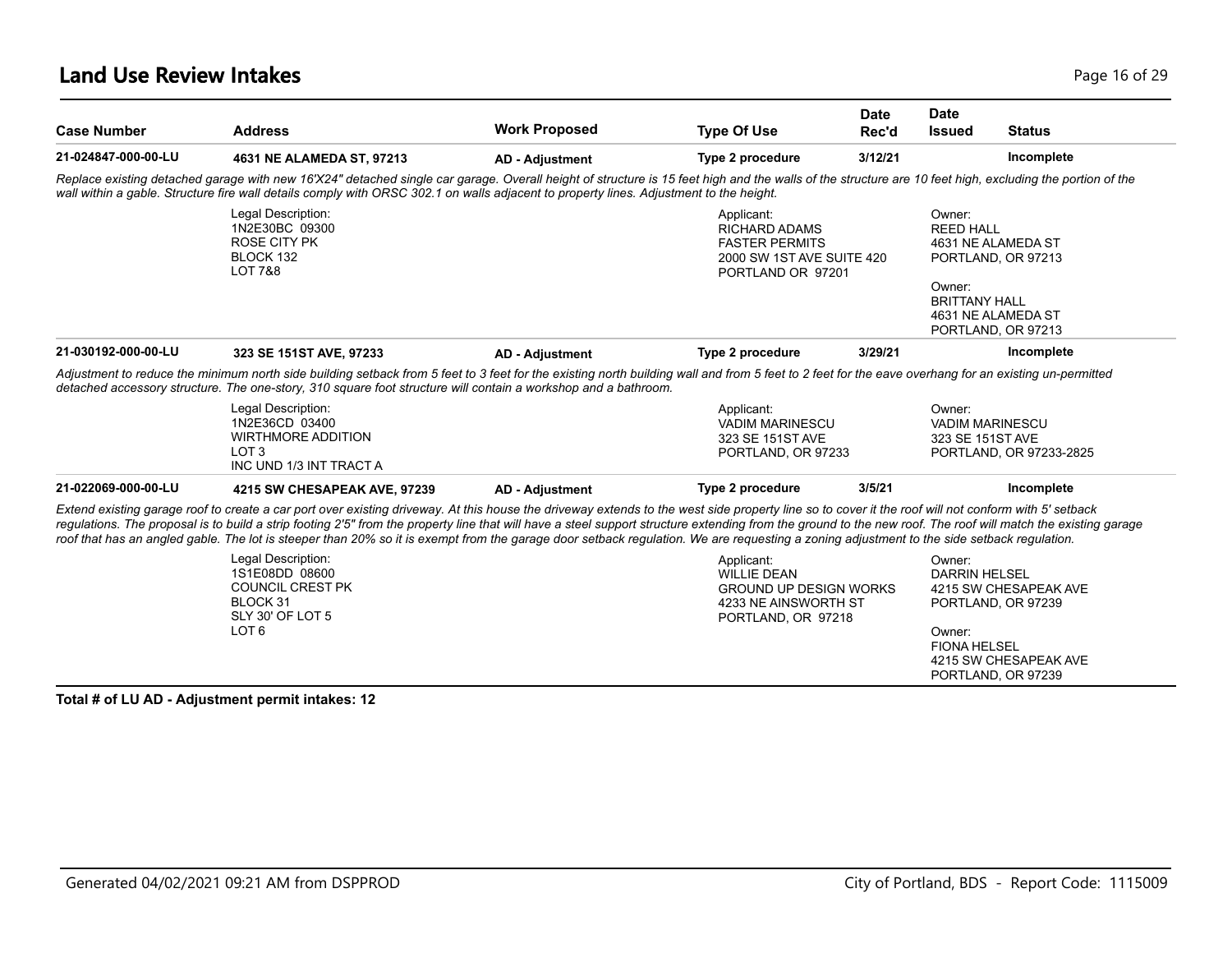### **Land Use Review Intakes** Page 17 of 29

| <b>Case Number</b>  | <b>Address</b>                                                                                                                                                                                                                                                                                                                                                                | <b>Work Proposed</b>        | <b>Type Of Use</b>                                                                                                                                                                                                                                                        | <b>Date</b><br>Rec'd | <b>Date</b><br><b>Issued</b>                                          | <b>Status</b>           |
|---------------------|-------------------------------------------------------------------------------------------------------------------------------------------------------------------------------------------------------------------------------------------------------------------------------------------------------------------------------------------------------------------------------|-----------------------------|---------------------------------------------------------------------------------------------------------------------------------------------------------------------------------------------------------------------------------------------------------------------------|----------------------|-----------------------------------------------------------------------|-------------------------|
| 21-025688-000-00-LU | 15309 SE MAIN ST, 97233                                                                                                                                                                                                                                                                                                                                                       | <b>CU - Conditional Use</b> | Type 3 procedure                                                                                                                                                                                                                                                          | 3/16/21              |                                                                       | Pending                 |
|                     | The proposed project includes improvements to the existing 5-acre Parklane Park, and development of the adjacent site to expand the park to 25 acres to create a signature park. Proposed site<br>features include three soccer fields, play areas, community gardens, circulation, two off-street parking areas, and related site improvements. 3 Adjustments are requested. |                             |                                                                                                                                                                                                                                                                           |                      |                                                                       |                         |
|                     | Legal Description:<br>1S2E01AC 00300<br>NEWHURST PK<br>LOT 27-30 TL 300                                                                                                                                                                                                                                                                                                       |                             | Applicant:<br><b>ANDREA KUNS</b><br><b>WALKER MACY</b><br>111 SW OAK ST #200<br>PORTLAND OR 97204<br><b>USA</b><br>Applicant:<br><b>SANDRA BURTZOS</b><br><b>PORTLAND PARKS &amp;</b><br><b>RECREATION</b><br>1120 SW 5TH AVE, STE 858<br>PORTLAND OR 97204<br><b>USA</b> |                      | Owner:<br>PORTLAND CITY OF<br>1221 SW 4TH AVE #130                    | PORTLAND, OR 97204-1900 |
|                     | Total # of LU CU - Conditional Use permit intakes: 1                                                                                                                                                                                                                                                                                                                          |                             |                                                                                                                                                                                                                                                                           |                      |                                                                       |                         |
| 21-029602-000-00-LU | 340 NW GLISAN ST, 97209                                                                                                                                                                                                                                                                                                                                                       | <b>DM</b> - Demolition      | Type 3 procedure                                                                                                                                                                                                                                                          | 3/25/21              |                                                                       | Pending                 |
|                     | Project is to remove the existing two story building and basement. Existing use, vacant building. Proposed use, none. Adjustment requested to replace the building. Please note there was a previous<br>review for this same project (LU 20-109426), but it was ultimately withdrawn.                                                                                         |                             |                                                                                                                                                                                                                                                                           |                      |                                                                       |                         |
|                     | Legal Description:<br>1N1E34CA 00800<br><b>COUCHS ADD</b><br>BLOCK <sub>25</sub><br>W 1/2 OF LOT 7                                                                                                                                                                                                                                                                            |                             | Applicant:<br><b>SCOTT KERMAN</b><br><b>BLANCHET HOUSE OF</b><br><b>HOSPITALITY</b><br>310 NW GLISAN ST<br>PORTLAND OR 97029                                                                                                                                              |                      | Owner:<br>340 NW GLISAN LLC<br>310 NW GLISAN ST<br>PORTLAND, OR 97209 |                         |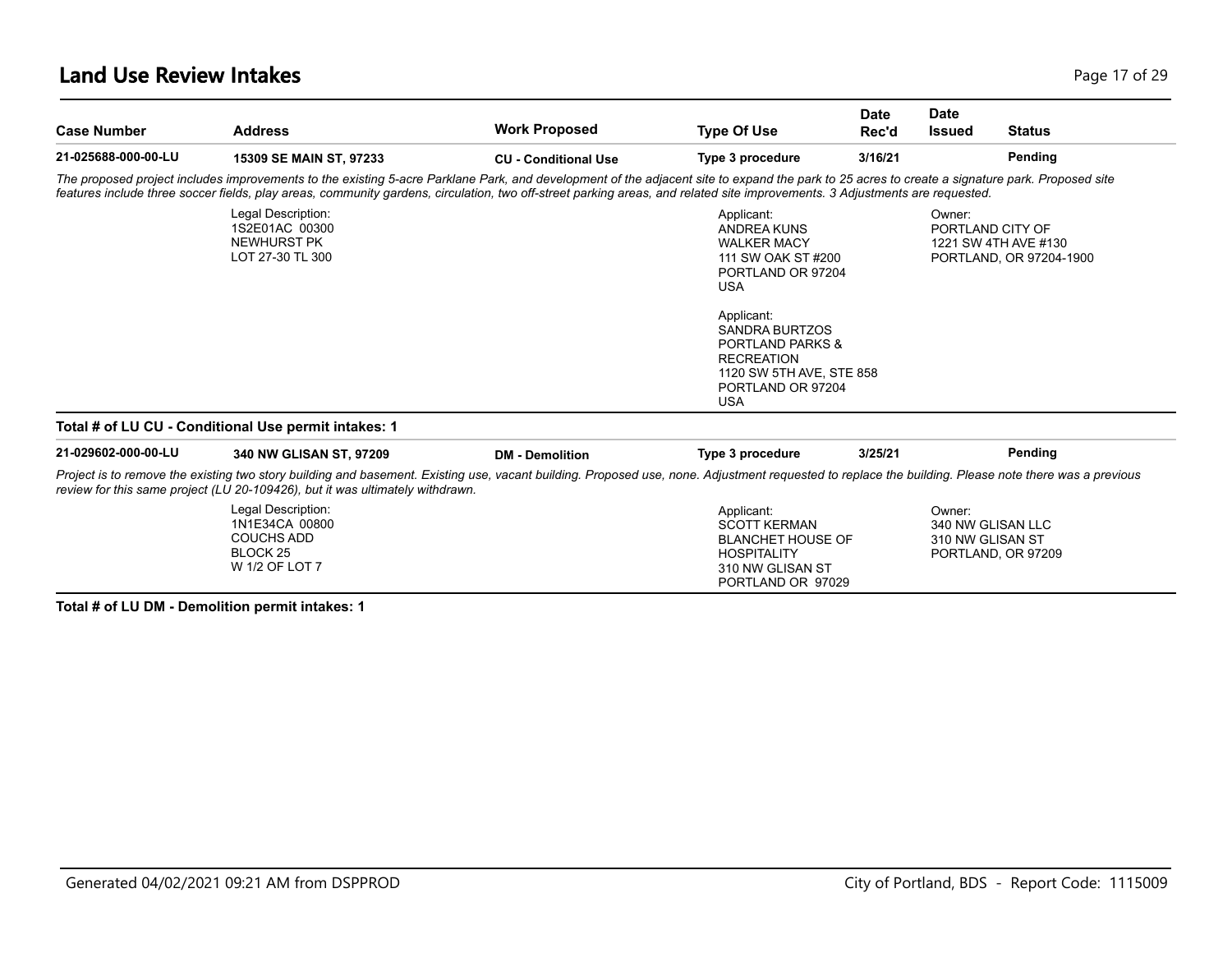| <b>Case Number</b>  | Address                 | Work Proposed      | <b>Type Of Use</b> | <b>Date</b><br>Rec'd | Date<br><b>Issued</b> | <b>Status</b> |
|---------------------|-------------------------|--------------------|--------------------|----------------------|-----------------------|---------------|
| 21-022957-000-00-LU | 1250 NE 99TH AVE, 97220 | DZ - Design Review | Type 2 procedure   | 3/8/21               |                       | Pending       |

*The applicant is requesting Type II Design Review approval for a new TriMet MAX Station Platform at the Gateway Transit Center. The new station platform will straddle ODOT ROW, TriMet property*  and Providence Property. Both the TriMet property and Providence Property are in the Gateway Regional Center subject to the Gateway Plan District overlay. Adding a second Red Line track in the Gateway area will result in some changes at the Gateway Transit Center. Red Line trains heading toward Portland City Center and Hillsboro will use a new station platform about 500 feet north of the *existing Transit Center. The proposed station platform incorporates standard TriMet elements. The design draws from TriMet¿s Guide to Standard Light Rail Transit Improvements in Public Streets*  which includes a kit of improvements that were approved by the design commission for use within design overlay zones. A new pedestrian walkway and bike path will connect the existing Transit *Center with the new Red Line platform and extend the ODOT Multi-use path north over I-84 to provide a new, accessible pathway to Gateway Green Park and beyond. Because the proposal is for new development in the design overlay zone, Design Review is required.*

| 21-030876-000-00-LU | 5060 N GREELEY AVE, 97217                                                                | DZ - Design Review | Type 2 procedure                                                                                                                                                                                                   | 3/30/21 | Pending                                                                                                                                                                        |
|---------------------|------------------------------------------------------------------------------------------|--------------------|--------------------------------------------------------------------------------------------------------------------------------------------------------------------------------------------------------------------|---------|--------------------------------------------------------------------------------------------------------------------------------------------------------------------------------|
|                     | Legal Description:<br>1S1E04AC 01100<br><b>PORTLAND</b><br>BLOCK N 1/2 B&S 1/2 B TL 1100 |                    | Applicant:<br>ANTHONY BOHAN<br><b>PSU CAPITAL PROJECTS &amp;</b><br><b>CONSTRUCTION</b><br>617 SW MONTGOMERY ST SUITE<br>302<br>PORTLAND OR 97201<br><b>USA</b>                                                    |         | Owner:<br>OREGON STATE OF (BOARD OF<br><b>HIGHER EDUCATION)</b><br>PO BOX 751<br>PORTLAND, OR 97207                                                                            |
|                     | Installing security gates and fencing to fully secure parking garage.                    |                    |                                                                                                                                                                                                                    |         |                                                                                                                                                                                |
| 21-023126-000-00-LU | 1631 SW 12TH AVE, 97201                                                                  | DZ - Design Review | Type 2 procedure                                                                                                                                                                                                   | 3/8/21  | Pending                                                                                                                                                                        |
|                     | LOT 1 EXC PT IN ST                                                                       |                    | TRI-MET ENGINEERING AND<br><b>CONSTRUCTION</b><br>1800 SW 1ST AVE # 300<br>PORTLAND OR 97201<br>Applicant:<br><b>MAX BRUNKE</b><br><b>KLK CONSULTING LLC</b><br>906 NW 23RD AVE<br>PORTLAND OR 97201<br><b>USA</b> |         | 4400 NE HALSEY ST BLDG 2 #190<br>PORTLAND, OR 97213-1545<br>Owner:<br>TRI-COUNTY METROPOLITAN<br><b>TRANSPORTATION DISTRICT</b><br>4012 SE 17TH AVE<br>PORTLAND, OR 97202-3940 |
|                     | Legal Description:<br>1N2E33AA 01103<br>PARTITION PLAT 1997-44                           |                    | Applicant:<br><b>JOSEPH RECKER</b>                                                                                                                                                                                 |         | Owner:<br><b>PROVIDENCE HEALTH &amp; SERVICES-</b><br><b>OREGON</b>                                                                                                            |

*Minor exterior modifications to the existing office building at 5030 N Greeley Ave in Portland, also known as the adidas "Red" building. Scope includes replacing existing entry doors with a new revolving door assembly on the north side elevation and replacing existing windows with new exterior doors on the south elevation. No additional exterior work planned.*

| Legal Description:                                     | Applicant:                | Owner:                     |
|--------------------------------------------------------|---------------------------|----------------------------|
| 1N1E21BA 10307                                         | MIKE COYLE                | ADIDAS VILLAGE CORPORATION |
| <b>MADRONA BLUFF</b>                                   | FASTER PERMITS            | 5055 N GREELEY AVE         |
| INC PT VAC ST LOT 6 EXC PT IN STS                      | 2000 SW 1ST AVE SUITE 420 | PORTLAND, OR 97217-3524    |
| INC PT VAC ST LOT 7 & INC PT VAC ST LOT 8 EXC PT IN ST | PORTLAND, OR 97201        |                            |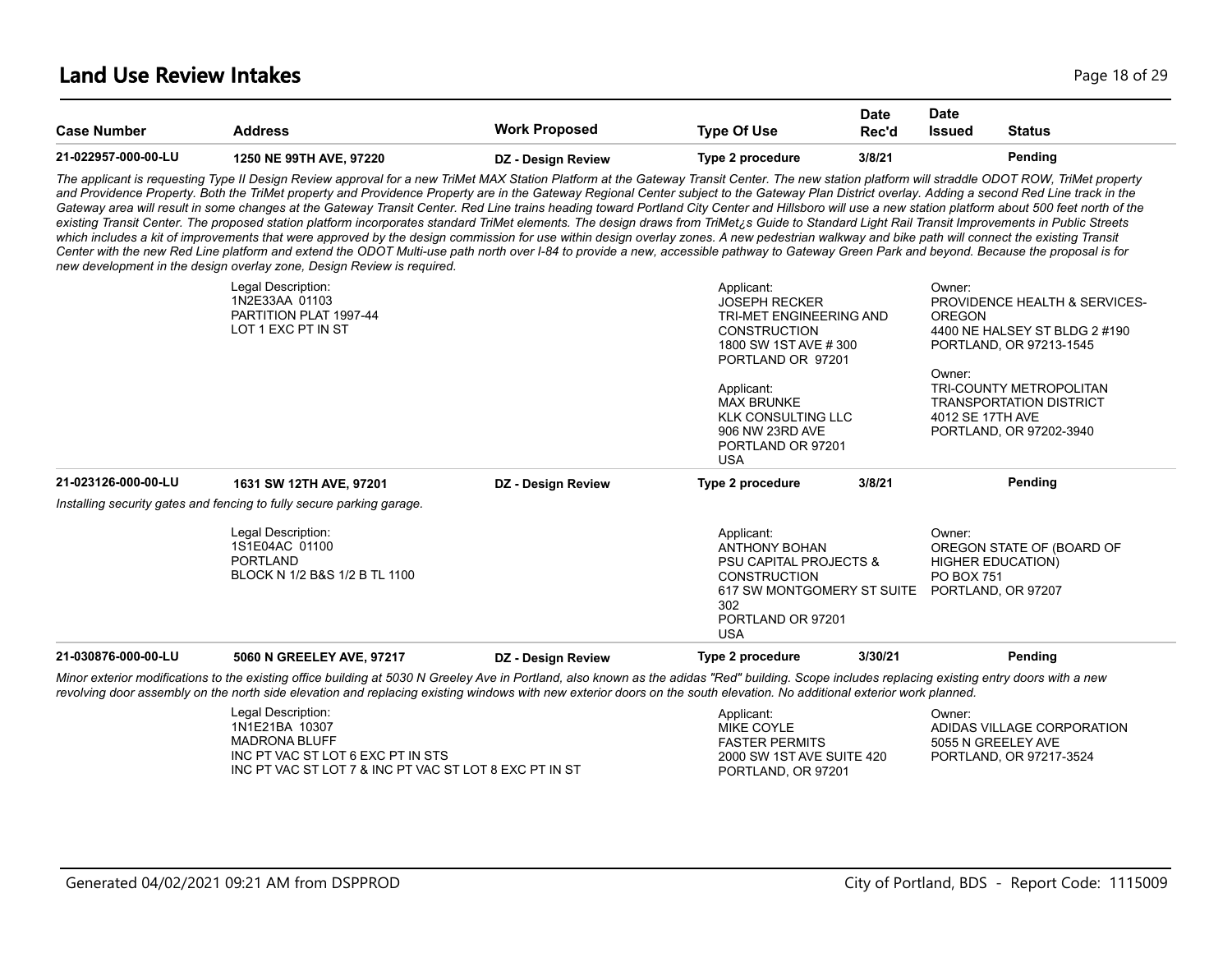### **Land Use Review Intakes** Page 19 of 29

| <b>Case Number</b>                         | <b>Address</b>                                                                                                                                                                                                                                                                                                                                                                                                 | <b>Work Proposed</b>                           | <b>Type Of Use</b>                                                                                                                               | Date<br>Rec'd | <b>Date</b><br><b>Issued</b> | <b>Status</b>                                                                                |
|--------------------------------------------|----------------------------------------------------------------------------------------------------------------------------------------------------------------------------------------------------------------------------------------------------------------------------------------------------------------------------------------------------------------------------------------------------------------|------------------------------------------------|--------------------------------------------------------------------------------------------------------------------------------------------------|---------------|------------------------------|----------------------------------------------------------------------------------------------|
| 21-031451-000-00-LU                        | 2013 NE 104TH AVE, 97220                                                                                                                                                                                                                                                                                                                                                                                       | DZ - Design Review                             | Type 2 procedure                                                                                                                                 | 3/31/21       |                              | Pending                                                                                      |
| construction of the existing residence.    | The scope of this proposal is to add a 784sf single story addition and a 270 sf garage addition onto the back of the existing residence at 2013 NE 104th Ave. The addition will match the character and                                                                                                                                                                                                        |                                                |                                                                                                                                                  |               |                              |                                                                                              |
|                                            | Legal Description:<br>1N2E27CC 03800<br>SECTION 27 1N 2E<br>TL 3800 0.30 ACRES                                                                                                                                                                                                                                                                                                                                 |                                                | Applicant:<br><b>LYNN HARRITT</b><br><b>LYNN HARRITT DESIGN</b><br>517 NE 30TH AVE<br>PORTLAND OR 97232                                          |               | Owner:                       | THUY DUYEN V TRUONG<br>2013 NE 104TH AVE<br>PORTLAND, OR 97220                               |
| 21-028469-000-00-LU                        | 3075 NE SANDY BLVD, 97232                                                                                                                                                                                                                                                                                                                                                                                      | DZ - Design Review                             | Type 2 procedure                                                                                                                                 | 3/22/21       |                              | Pending                                                                                      |
| Changes to landscaping.                    | Minor Changes to approved Design Review LU 18-176279 DZ: Request is mainly for changes in materials and finishes to reduce construction costs; Adds car-stacking equipment to add capacity;                                                                                                                                                                                                                    |                                                |                                                                                                                                                  |               |                              |                                                                                              |
|                                            | Legal Description:<br>1N1E36BA 06200<br>SECTION 36 1N 1E<br>TL 6200 1.60 ACRES                                                                                                                                                                                                                                                                                                                                 |                                                | Applicant:<br><b>MICHAEL MOONAN</b><br><b>HOLMAN PORTLAND REAL</b><br><b>ESTATE LLC</b><br>17800 SE Mill Plain Blvd. #190<br>Vancouver, WA 97683 |               | Owner:                       | HOLMAN PORTLAND REAL ESTATE LLC<br>17800 SE MILL PLAIN BLVD #190<br>VANCOUVER, WA 98683-7588 |
|                                            | Total # of LU DZ - Design Review permit intakes: 5                                                                                                                                                                                                                                                                                                                                                             |                                                |                                                                                                                                                  |               |                              |                                                                                              |
| 21-021478-000-00-LU                        | 3805 SE HAWTHORNE BLVD, 97214                                                                                                                                                                                                                                                                                                                                                                                  | DZM - Design Review w/<br><b>Modifications</b> | Type 2 procedure                                                                                                                                 | 3/3/21        |                              | Incomplete                                                                                   |
| Ground Floor Windows, 33.415.350 Entrances | Fred Meyer proposes to close the existing entry at the south facing façade on Hawthorne Blvd. The existing storefront will be removed. The opening will be infilled to match adjacent wall construction<br>and a solid swinging exit door will be provided. This door will serve egress requirements only. Modifications requested to: 33.130.230 Windows, 33.130.242 Transit Street Main Entrance, 33.415.340 |                                                |                                                                                                                                                  |               |                              |                                                                                              |
|                                            | Legal Description:<br>1S1E01AD 22600<br><b>SUNNYSIDE ADD</b><br><b>BLOCK 1&amp;2 TL 22600</b>                                                                                                                                                                                                                                                                                                                  |                                                | Applicant:<br>RANDY TROUT<br>ARCHITROUT DESIGN &<br><b>ARCHITECTURE</b><br>12558 SW AUTUMNVIEW ST<br><b>TIGARD OR 97224</b>                      |               | Owner:                       | FRED MEYER STORES INC<br>1014 VINE ST 7TH FL<br>CINCINNATI, OH 45202-1141                    |

**Total # of LU DZM - Design Review w/ Modifications permit intakes: 1**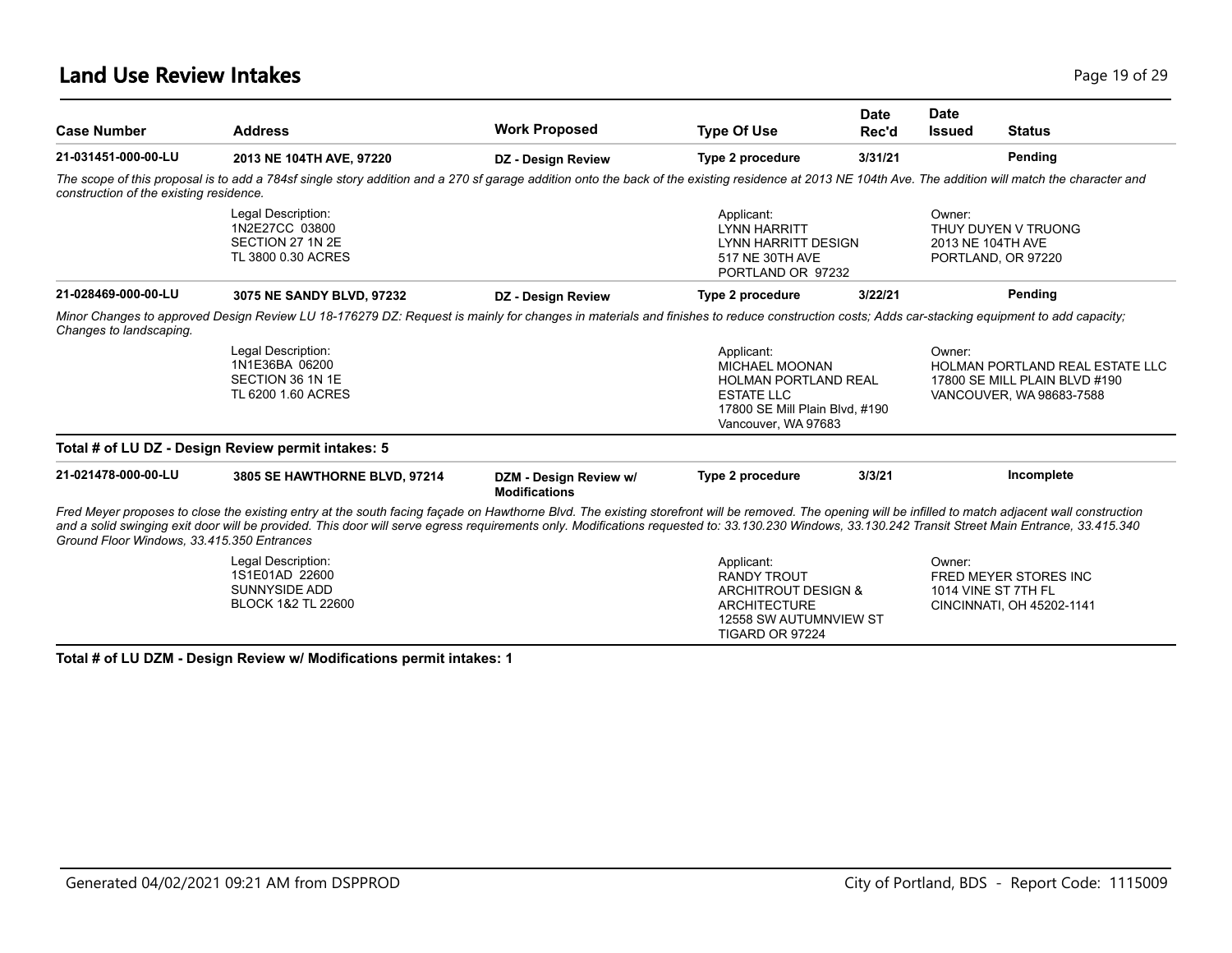#### **Land Use Review Intakes** Page 20 of 29

| <b>Case Number</b>                                 | <b>Address</b>                                                                                                                                                                                                                                                                                                                                                                                                                                                                                                                                                                         | <b>Work Proposed</b>             | <b>Type Of Use</b>                                                                                                                          | Date<br>Rec'd | <b>Date</b><br><b>Issued</b>                                    | <b>Status</b>                                                  |
|----------------------------------------------------|----------------------------------------------------------------------------------------------------------------------------------------------------------------------------------------------------------------------------------------------------------------------------------------------------------------------------------------------------------------------------------------------------------------------------------------------------------------------------------------------------------------------------------------------------------------------------------------|----------------------------------|---------------------------------------------------------------------------------------------------------------------------------------------|---------------|-----------------------------------------------------------------|----------------------------------------------------------------|
| 21-029009-000-00-LU                                | 3454 NW THURMAN ST, 97210                                                                                                                                                                                                                                                                                                                                                                                                                                                                                                                                                              | <b>EN</b> - Environmental Review | Type 2 procedure                                                                                                                            | 3/24/21       |                                                                 | Pending                                                        |
| <b>Thurman Street.</b>                             | BES proposes to improve non-conforming sewer conveyance (NSC) along NW Aspen Avenue to meet public health and safety standards. The proposed project includes a new sewer extension within<br>an Ec-zone affecting three parcels and would involve: 1. Constructing a new 8-inch, 120-foot-long sewer extension from NW Aspen Avenue under 2102 NW Aspen Avenue to an existing line in the<br>backyard of 2024 NW Aspen Avenue using trenchless technology. 2. Delivering tools and equipment to the backyard of 2024 NW Aspen Avenue from new and existing sewer easements on 3454 NW |                                  |                                                                                                                                             |               |                                                                 |                                                                |
|                                                    | Legal Description:<br>1N1E29CB 05300<br><b>WILLAMETTE HTS ADD</b><br>BLOCK 32<br>LOT 1-4 TL 5300                                                                                                                                                                                                                                                                                                                                                                                                                                                                                       |                                  | Applicant:<br><b>RAECHEL FROGNER</b><br><b>BES</b><br>PORTLAND OR<br><b>USA</b>                                                             |               | Owner:<br><b>STEVEN FREER</b><br>Owner:<br><b>KATRINA PERRY</b> | 3454 NW THURMAN ST<br>PORTLAND, OR 97210<br>3454 NW THURMAN ST |
|                                                    |                                                                                                                                                                                                                                                                                                                                                                                                                                                                                                                                                                                        |                                  |                                                                                                                                             |               | Owner:<br>PO BOX 4001                                           | PORTLAND, OR 97210<br>2102 NW ASPEN LLC<br>PORTLAND, OR 97208  |
| 21-024184-000-00-LU                                | 1521 SW SKYLINE BLVD, 97221                                                                                                                                                                                                                                                                                                                                                                                                                                                                                                                                                            | <b>EN</b> - Environmental Review | Type 2 procedure                                                                                                                            | 3/11/21       |                                                                 | Void/ Withdrawn                                                |
| 33.110.253.E Street Lot Line Setbacks (for garage) | New NSFR in Environmental Conservation Overlay Zone ("c" overlay). 3 Adjustments are requested for 33.110.230 Main Entrances, 33.110.254.D Length of Street facing Garage Wall and                                                                                                                                                                                                                                                                                                                                                                                                     |                                  |                                                                                                                                             |               |                                                                 |                                                                |
|                                                    | Legal Description:<br>1S1E06AC 02400<br><b>HIGHLANDS CREST</b><br>LOT 4 TL 2400                                                                                                                                                                                                                                                                                                                                                                                                                                                                                                        |                                  | Applicant:<br>NATHANIEL ROSEMEYER<br><b>MAIN STREET DEVELOPMENT</b><br>5331 SW MACADAM AVE #258<br><b>PMB 208</b><br>PORTLAND OR 97239      |               | Owner:<br>4035 S KELLY AVE                                      | MAIN STREET DEVELOPMENT INC<br>PORTLAND, OR 97239-4316         |
|                                                    |                                                                                                                                                                                                                                                                                                                                                                                                                                                                                                                                                                                        |                                  | Applicant:<br><b>MARK DANE</b><br><b>MARK DANE PLANNING</b><br>12725 SW GLENHAVEN ST<br>PORTLAND, OR 97225                                  |               |                                                                 |                                                                |
|                                                    |                                                                                                                                                                                                                                                                                                                                                                                                                                                                                                                                                                                        |                                  | Applicant:<br><b>ERIC RYSTADT</b><br><b>MAIN STREET DEVELOPMENT</b><br>5331 SW MACADAM AVE, STE 258<br><b>PMB 208</b><br>PORTLAND, OR 97239 |               |                                                                 |                                                                |

**Total # of LU EN - Environmental Review permit intakes: 2**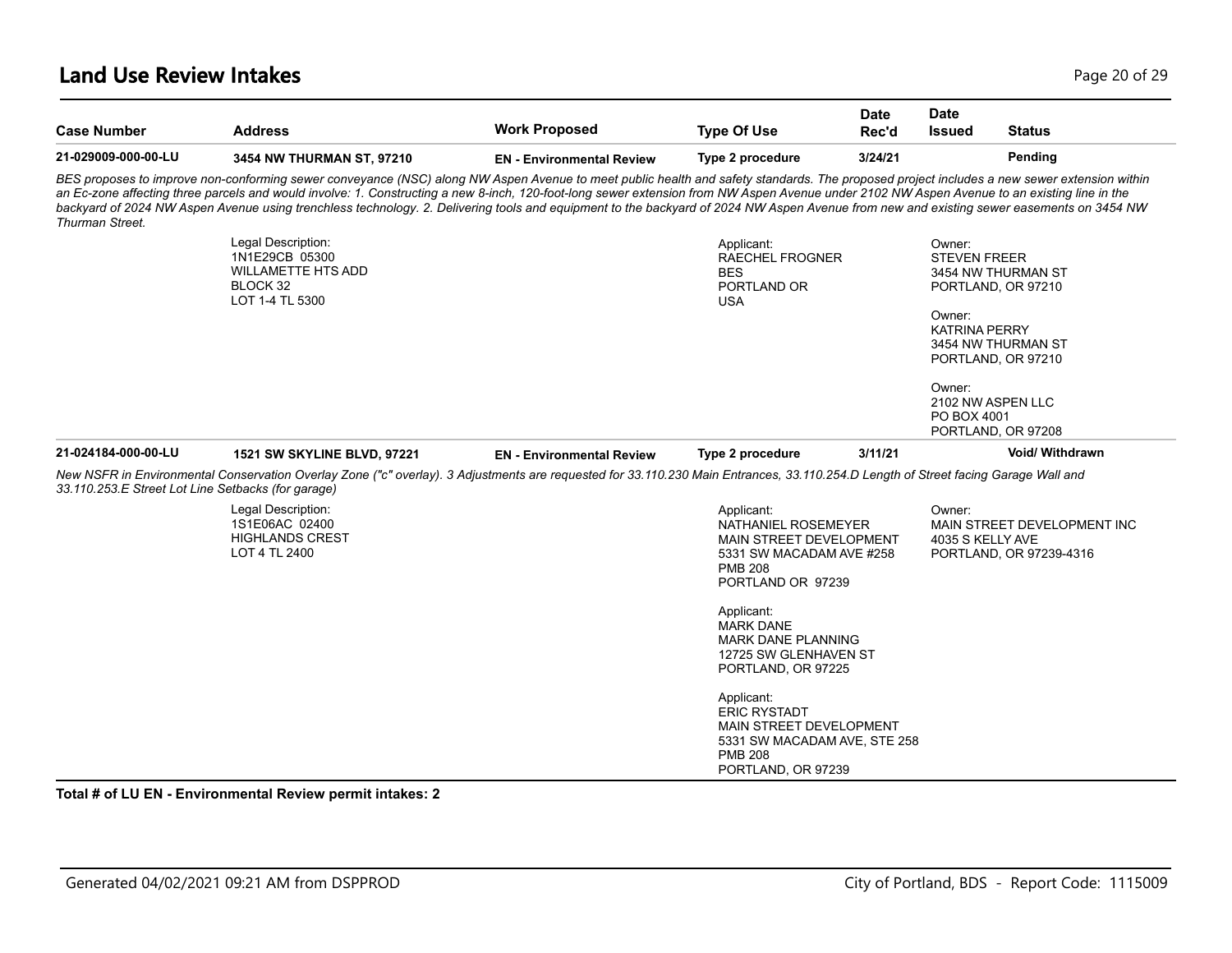| <b>Case Number</b>  | <b>Address</b>                                                                                                                                                                                                                                                                                                                                                                                                   | <b>Work Proposed</b>                 | <b>Type Of Use</b> | <b>Date</b><br>Rec'd | <b>Date</b><br><b>Issued</b> | <b>Status</b> |
|---------------------|------------------------------------------------------------------------------------------------------------------------------------------------------------------------------------------------------------------------------------------------------------------------------------------------------------------------------------------------------------------------------------------------------------------|--------------------------------------|--------------------|----------------------|------------------------------|---------------|
| 21-026649-000-00-LU | <b>1509 NE KLICKITAT ST. 97212</b>                                                                                                                                                                                                                                                                                                                                                                               | <b>HR - Historic Resource Review</b> | Type 2 procedure   | 3/17/21              |                              | Pending       |
|                     | The applicant proposes a new dormer and skylight to the rear of a contributing property located in the Irvington Historic District. The existing contributing house, historically known as the JH Morrow<br>House was constructed in 1923 in the Bungalow/ Colonial Revival styles. The proposal includes: ; A new dormer, with a hinned roof and a set of three ganged windows, similar in form and style to an |                                      |                    |                      |                              |               |

*House, was constructed in 1923 in the Bungalow/ Colonial Revival styles. The proposal includes: ¿ A new dormer, with a hipped roof and a set of three ganged windows, similar in form and style to an existing dormer on the front of the house facing NE Klickitat. The window and dormer details will match the existing dormer at the front of the house. ¿ Ae new skylight, also on the rear of the main*  roof, which will accommodate egress requirements from a bedroom. Historic Design Review is required because the proposal is for non-exempt alterations in the Irvington Historic District, per *Portland Zoning Code Section 33.445.320.*

| 21-029869-000-00-LU | <b>2403 NE KLICKITAT ST. 97212</b> | <b>HR</b> - Historic Resource Review | Type 2 procedure     | 3/24/21 | Pending                     |  |
|---------------------|------------------------------------|--------------------------------------|----------------------|---------|-----------------------------|--|
|                     |                                    |                                      |                      |         | PORTLAND, OR 97212-2338     |  |
|                     |                                    |                                      |                      |         | <b>1509 NE KLICKITAT ST</b> |  |
|                     |                                    |                                      | USA                  |         | MICHAEL DAVIS               |  |
|                     |                                    |                                      | PORTLAND OR 97215    |         | Owner:                      |  |
|                     | <b>LOT 11</b>                      |                                      | 52 SE 66TH AVE       |         |                             |  |
|                     | BLOCK 57                           |                                      | ARCHITECTURE LLC     |         | PORTLAND, OR 97212-2338     |  |
|                     | <b>IRVINGTON</b>                   |                                      | JOSEPH BASHAW        |         | <b>1509 NE KLICKITAT ST</b> |  |
|                     | 1N1E26AB 06700                     |                                      | <b>JOSEPH BASHAW</b> |         | MELISSA HURLEY              |  |
|                     | Legal Description:                 |                                      | Applicant:           |         | Owner:                      |  |

*Project is a proposed new exterior staircase from the side yard on 24th Ave, down to a new exterior door to existing finished basement, remodeled as part of this project. Proposed layout includes*  access from sidewalk, by removing a portion of the low site retaining wall and replacing it with a gate to the new landing at the top of staircase. Project also includes extending white privacy fencing to *screen new entry. Builder proposes connecting new drain at bottom landing of stairs to existing site stormwater (rain drain) if possible; if not possible, builder proposes to install new flowell for drain. This is a contributing resource in the Irvington Historic District.*

| 21-021680-000-00-LU | 2815 NE ALAMEDA ST, 97212 | <b>HR - Historic Resource Review</b> | Type 2 procedure     | 3/4/21 | Pending                     |  |
|---------------------|---------------------------|--------------------------------------|----------------------|--------|-----------------------------|--|
|                     | W 1/2 OF LOT 11&12        |                                      | VERNONIA, OR 97064   |        |                             |  |
|                     | BLOCK <sub>7</sub>        |                                      | PO BOX 362           |        | POWAY, CA 92064             |  |
|                     | <b>EDGEMONT</b>           |                                      | <b>CANDID DESIGN</b> |        | 13639 JACKRABBIT RD         |  |
|                     | 1N1E25BB 07100            |                                      | KYMBER HATFIELD      |        | <b>STAVROS FAMILY TRUST</b> |  |
|                     | Legal Description:        |                                      | Applicant:           |        | Owner:                      |  |
|                     |                           |                                      |                      |        |                             |  |

*The applicant requests Historic Resource Review approval for proposed exterior alterations to the Landmark Louis & Elizabeth Woerner House. These alterations are located on the side (east) and rear (north) elevations of the house and include: ¿ Removal of an existing pair of French doors, a small terrace, and a stair and replacement with new stucco wall infill on the rear elevation; and, ¿ Removal of a ganged set of three casement windows at the ground level and two basement windows on the side (east) elevation. These are proposed to be replaced with a new pair of wood French*  doors with sidelites and a new small terrace and stair which will reuse portions (wood railings, pilaster caps, and pilaster tiles) of the terrace being removed from the rear elevation. Other alterations are proposed on the interior of the house; however, these interior alterations are not subject to Historic Resource Review. Historic Resource Review approval is required for non-exempt exterior *alterations to Historic Landmark structures.*

| Legal Description:                          |  |
|---------------------------------------------|--|
| 1N1E24CC 05200                              |  |
| AI AMFDA PARK                               |  |
| BI OCK 12                                   |  |
| $1$ OT 1-3                                  |  |
| HISTORIC PROPERTY, POTENTIAL ADDITIONAL TAX |  |

Applicant: WHITNEY BOISE 2815 NE ALAMEDA ST PORTLAND, OR 97212-1621

Owner: WHITNEY BOISE 2815 NE ALAMEDA ST PORTLAND, OR 97212-1621

Owner: JULIE VACURA 2815 NE ALAMEDA ST PORTLAND, OR 97212-1621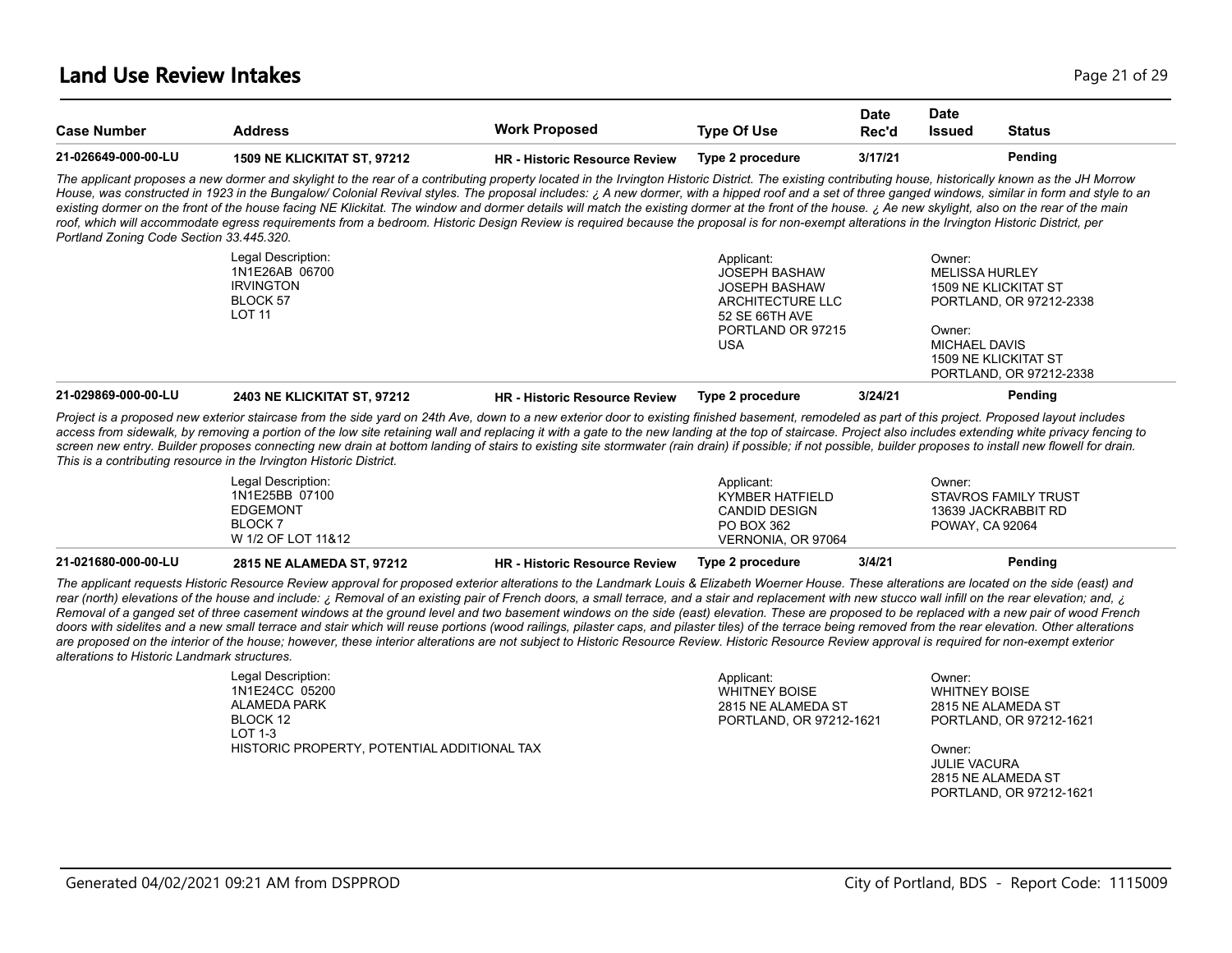### **Land Use Review Intakes** Page 22 of 29

| <b>Case Number</b>  | <b>Address</b>                                                                                                                                                                                                                                                                                                                                                                               | <b>Work Proposed</b>                 | <b>Type Of Use</b>                                                                                                          | <b>Date</b><br>Rec'd | Date<br><b>Issued</b> | <b>Status</b>                                                                    |
|---------------------|----------------------------------------------------------------------------------------------------------------------------------------------------------------------------------------------------------------------------------------------------------------------------------------------------------------------------------------------------------------------------------------------|--------------------------------------|-----------------------------------------------------------------------------------------------------------------------------|----------------------|-----------------------|----------------------------------------------------------------------------------|
| 21-030528-000-00-LU | 807 SW 14TH AVE, 97205                                                                                                                                                                                                                                                                                                                                                                       | <b>HR</b> - Historic Resource Review | Type 2 procedure                                                                                                            | 3/29/21              |                       | Pending                                                                          |
|                     | SINGLE PDF - RE-ROOF AND PARTIAL SEISMIC UPGRADE TO URM BUILDING.                                                                                                                                                                                                                                                                                                                            |                                      |                                                                                                                             |                      |                       |                                                                                  |
|                     | Legal Description:<br>1N1E33DD 06900<br><b>PORTLAND</b><br>BLOCK 309<br><b>LOT 1&amp;2</b><br>HISTORIC PROPERTY 15 YR 2008, POTENTIAL ADDITIONAL TAX                                                                                                                                                                                                                                         |                                      | Applicant:<br><b>BEN STEER</b><br>MILLER CONSULTING<br><b>ENGINEERS</b><br>9570 SW BARBUR BLVD STE 100<br>PORTLAND OR 97219 |                      | Owner:                | THE BROWN APARTMENTS LLC<br>4025 SE HAWTHORNE BLVD APT 207<br>PORTLAND, OR 97214 |
| 21-026281-000-00-LU | 737 SW SALMON ST, 97205                                                                                                                                                                                                                                                                                                                                                                      | <b>HR - Historic Resource Review</b> | Type 2 procedure                                                                                                            | 3/17/21              |                       | Pending                                                                          |
|                     | Request for Land-use review (Historic Resource) for new exterior frontage improvements to the ground level of the Picnic House (GOSH) restaurant along SW Salmon street & SW Park avenue.<br>Scope of work includes: new slider windows, fabric replacement at (E) awnings, new planters, new restaurant entry doors and frames, building security cameras and restaurant signage (5 signs). |                                      |                                                                                                                             |                      |                       |                                                                                  |
|                     | Legal Description:<br>1S1E03BB 04000<br><b>PORTLAND</b><br>BLOCK 209<br>LOT 5&6<br>POTENTIAL ADDITIONAL TAX                                                                                                                                                                                                                                                                                  |                                      | Applicant:<br><b>MICHAEL ROBERTS</b><br><b>LRS ARCHITECTS</b><br>720 NW DAVIS SUITE 300<br>PORTLAND OR 97209<br><b>USA</b>  |                      | Owner:                | <b>CSP-PARK LEXINGTON LP</b><br>6125 SW BOUNDARY ST<br>PORTLAND, OR 97221-1019   |
|                     |                                                                                                                                                                                                                                                                                                                                                                                              |                                      | Applicant:<br><b>QUINN BLACK</b><br><b>HUD PROPERTIES</b><br>ADMINISTRATOR / HARSCH                                         |                      |                       |                                                                                  |

1431 SW 11TH AVE PORTLAND OR 97201

USA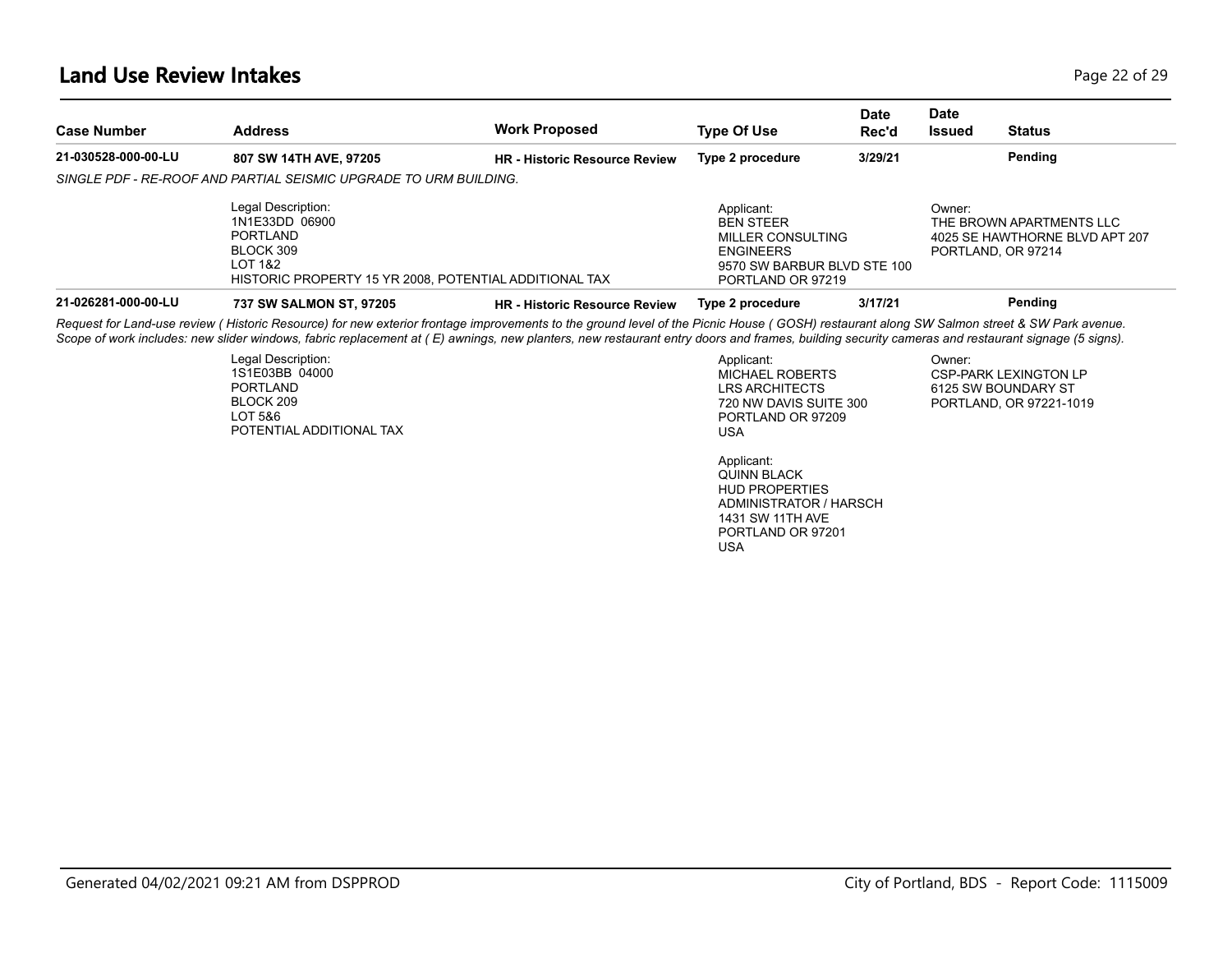### **Land Use Review Intakes** Page 23 of 29

| <b>Address</b>                                                         | <b>Work Proposed</b>          | <b>Type Of Use</b>                                                                                                                                          | Date<br>Rec'd | <b>Date</b><br><b>Issued</b>                                                                | <b>Status</b>                                                                                                                                                                                                                                                                                                                                                                                                                                                                                                                                                                         |
|------------------------------------------------------------------------|-------------------------------|-------------------------------------------------------------------------------------------------------------------------------------------------------------|---------------|---------------------------------------------------------------------------------------------|---------------------------------------------------------------------------------------------------------------------------------------------------------------------------------------------------------------------------------------------------------------------------------------------------------------------------------------------------------------------------------------------------------------------------------------------------------------------------------------------------------------------------------------------------------------------------------------|
| <b>NE 25TH AVE, 97212</b>                                              | HR - Historic Resource Review | Type 2 procedure                                                                                                                                            | 3/23/21       |                                                                                             | Pending                                                                                                                                                                                                                                                                                                                                                                                                                                                                                                                                                                               |
|                                                                        |                               |                                                                                                                                                             |               |                                                                                             |                                                                                                                                                                                                                                                                                                                                                                                                                                                                                                                                                                                       |
| Legal Description:<br>1N1E25CC 70000<br><b>GENERAL COMMON ELEMENTS</b> |                               | Applicant:<br>DANIEL GLENNON                                                                                                                                |               | Owner:<br>Owner:<br>Owner:<br>Owner:<br>Owner:                                              | ASSOCIAION OF UNIT OWNERS OF F E<br>BOWMAN IRVINGTON CONDO<br>PORTLAND, OR 97212-4244<br>F.E. BOWMAN IRVINGTON<br>CONDOMINIUM ASSOC<br>PORTLAND, OR 97212<br>F.E. BOWMAN IRVINGTON<br>CONDOMINIUM ASSOC<br>PORTLAND, OR 97212<br>F.E. BOWMAN IRVINGTON<br>CONDOMINIUM ASSOC<br>PORTLAND, OR 97212<br>F.E. BOWMAN IRVINGTON<br>CONDOMINIUM ASSOC<br>1731 NE 25TH AVE UNIT 4<br>PORTLAND, OR 97212                                                                                                                                                                                      |
|                                                                        |                               |                                                                                                                                                             |               |                                                                                             |                                                                                                                                                                                                                                                                                                                                                                                                                                                                                                                                                                                       |
|                                                                        |                               | existing metal gutters with new identical gutters. This is a contributing resource in the Irvington Historic District.<br>F.E. BOWMAN IRVINGTON CONDOMINIUM |               | F.E. BOWMAN IRVINGTON<br>CONDOMINIUM ASSOC<br>1731 NE 25TH AVE UNIT 4<br>PORTLAND, OR 97212 | 1. Remove existing composition shingles and replace with new shingles to match existing type & color. 2. Remove three existing weather damaged masonry/stucco chimneys (above roof plane) and<br>replace with new mansory/stucco chimneys to match existing. 3. Repair existing roof eaves (fascia boards and soffits) with new identical materials where damaged and/or deteriorated. 4. Replace<br>2416 NE 18TH AVE<br><b>JOAN REID</b><br>1731 NE 25TH AVE #1<br><b>TYLER MATTA</b><br>1731 NE 25TH AVE #2<br><b>BIANCA BARTEL</b><br>1731 NE 25TH AVE #2<br><b>DANIEL GLENNON</b> |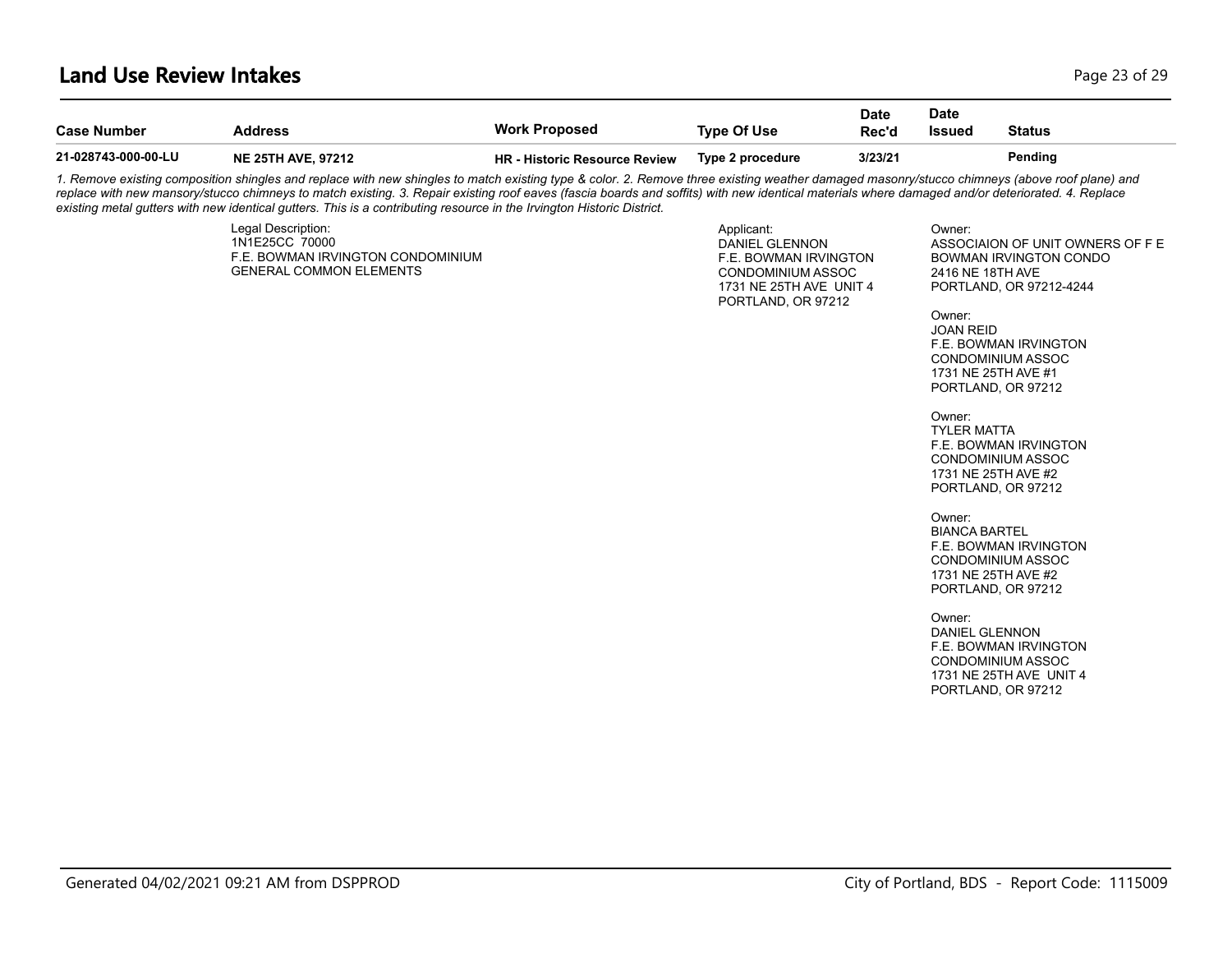| <b>Case Number</b>    | <b>Address</b>                                                                                                                                                                                                                                                                                                         | <b>Work Proposed</b>                 | <b>Type Of Use</b>                                                                                                                    | <b>Date</b><br>Rec'd | <b>Date</b><br><b>Issued</b>                                  | <b>Status</b>                                                                                         |
|-----------------------|------------------------------------------------------------------------------------------------------------------------------------------------------------------------------------------------------------------------------------------------------------------------------------------------------------------------|--------------------------------------|---------------------------------------------------------------------------------------------------------------------------------------|----------------------|---------------------------------------------------------------|-------------------------------------------------------------------------------------------------------|
| 21-031864-000-00-LU   | 2615 NE STANTON ST, 97212                                                                                                                                                                                                                                                                                              | <b>HR - Historic Resource Review</b> | Type 2 procedure                                                                                                                      | 3/30/21              |                                                               | Pending                                                                                               |
|                       | More than 150 sf of exterior changes to existing residence. Remove and Replace (3) existing / non-original windows. Remove and Replace (1) existing / non-original door. Remove non-original<br>window/wall panels on existing / original covered side porch. Add new stairs to yard from restored covered side porch. |                                      |                                                                                                                                       |                      |                                                               |                                                                                                       |
|                       | Legal Description:<br>1N1E25BC 03600<br><b>GLENEYRIE</b><br>BLOCK <sub>8</sub><br>LOT 8&9 TL 3600                                                                                                                                                                                                                      |                                      | Applicant:<br><b>MARY HOGUE</b><br><b>MKM ARCHITECTURE</b><br><b>PO BOX 25</b><br>SKAMOKAWA, WA 98647-0025                            |                      | Owner:<br><b>KRISTEN KILL</b><br>Owner:<br><b>JOSHUA KILL</b> | 2615 NE STANTON ST<br>PORTLAND, OR 97212<br>2615 NE STANTON ST<br>PORTLAND, OR 97212                  |
| 21-027089-000-00-LU   | 3322 NE 14TH AVE, 97212                                                                                                                                                                                                                                                                                                | <b>HR</b> - Historic Resource Review | Type 2 procedure                                                                                                                      | 3/19/21              |                                                               | Pending                                                                                               |
| street facing facade. | Convert existing garage to habitable detached accessory use. Exterior updates of accessory to be compatible with main house and historic resource code. Add exterior entrance to basement on non-                                                                                                                      |                                      |                                                                                                                                       |                      |                                                               |                                                                                                       |
|                       | Legal Description:<br>1N1E26AB 08700<br><b>IRVINGTON</b><br>BLOCK 70<br>LOT <sub>13</sub>                                                                                                                                                                                                                              |                                      | Applicant:<br><b>LYNNE SMITH</b><br>LYNNE SMITH DESIGN LLC<br>4025 NE 13TH AVENUE<br>PORTLAND OR 97212<br><b>USA</b>                  |                      | Owner:<br><b>KAREN AIGUIER</b><br>3322 NE 14TH AVE            | PORTLAND, OR 97212                                                                                    |
| 21-030900-000-00-LU   | 511 NW BROADWAY, 97209                                                                                                                                                                                                                                                                                                 | <b>HR - Historic Resource Review</b> | Type 2 procedure                                                                                                                      | 3/30/21              |                                                               | Pending                                                                                               |
|                       | The intent of this LUR application is to request Historic Resource Review and approval for a new exterior fence enclosure at the back-loading area of the building. This is a Landmark building                                                                                                                        |                                      |                                                                                                                                       |                      |                                                               |                                                                                                       |
|                       | Legal Description:<br>1N1E34BC 07800<br><b>COUCHS ADD</b><br>BLOCK S TL 7800                                                                                                                                                                                                                                           |                                      | Applicant:<br><b>MICHAEL ROBERTS</b><br><b>LRS ARCHITECTS</b><br>720 NW DAVIS SUITE 300<br>PORTLAND OR 97209<br><b>USA</b>            |                      | Owner:<br>222 NW 5TH AVE                                      | PORTLAND CITY OF PDC<br>PORTLAND, OR 97209-3812                                                       |
| 21-029905-000-00-LU   | <b>SW KING AVE, 97205</b>                                                                                                                                                                                                                                                                                              | <b>HR - Historic Resource Review</b> | Type 3 procedure                                                                                                                      | 3/25/21              |                                                               | <b>Void/ Withdrawn</b>                                                                                |
|                       | Rehabilitation of exterior envelope of building to include: Replacement of stucco cladding, rehabilitation of wood windows, replacement of roofing, repair of damaged framing and replacement of<br>damaged sheathing. This is a contributing resource in the King's Hill Historic District.                           |                                      |                                                                                                                                       |                      |                                                               |                                                                                                       |
|                       | Legal Description:<br>1N1E33CD 70000<br>KINGS HILL CONDOMINIUMS<br><b>GENERAL COMMON ELEMENTS</b>                                                                                                                                                                                                                      |                                      | Applicant:<br><b>JAMES RILEY</b><br><b>CERTA BUILDING SOLUTIONS</b><br>4410 SE 44TH AVE, SUITE 102<br>PORTLAND OR 97215<br><b>USA</b> |                      | Owner:                                                        | ASSOCIATION OF UNIT OWNERS OF<br>KINGS HILL CONDOMINIUMS<br>731 SW KING AVE #14<br>PORTLAND, OR 97205 |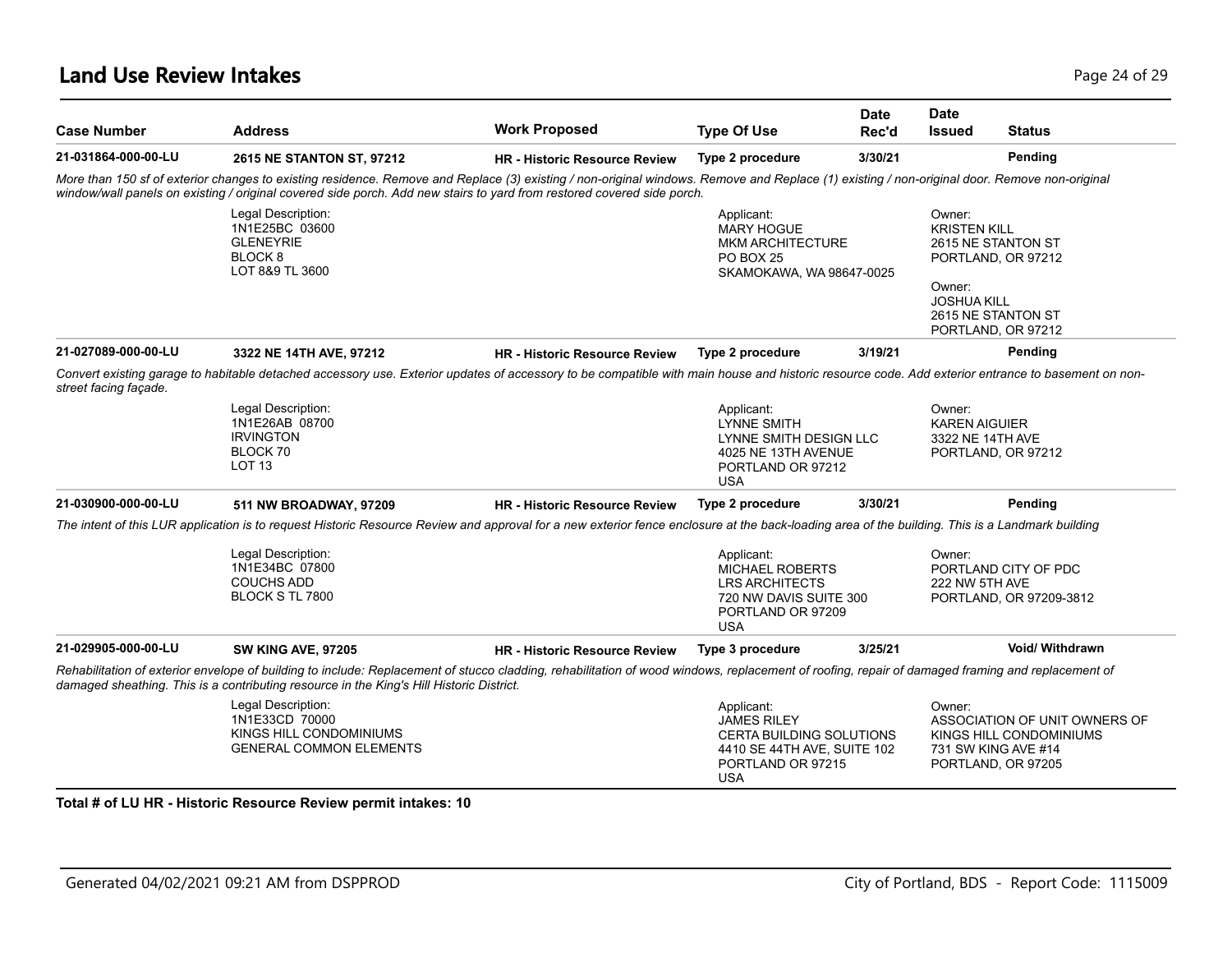### **Land Use Review Intakes** Page 25 of 29

| <b>Case Number</b>  | <b>Address</b>                                                                                                                                                                                                                                                                                                                                                                                              | <b>Work Proposed</b>                | <b>Type Of Use</b>                                                                                      | <b>Date</b><br>Rec'd | <b>Date</b><br><b>Issued</b>                                                                                     | <b>Status</b>         |
|---------------------|-------------------------------------------------------------------------------------------------------------------------------------------------------------------------------------------------------------------------------------------------------------------------------------------------------------------------------------------------------------------------------------------------------------|-------------------------------------|---------------------------------------------------------------------------------------------------------|----------------------|------------------------------------------------------------------------------------------------------------------|-----------------------|
| 21-028798-000-00-LU | 3026 NE 10TH AVE, 97212                                                                                                                                                                                                                                                                                                                                                                                     | <b>HRB - Historic Design Tier B</b> | Type 1 procedure new                                                                                    | 3/24/21              |                                                                                                                  | Pending               |
|                     | This is a retroactive HR review for work that was carried out by the previous owners without a proper permit. The project included the removal of a door, roof cover, and small porch landing (w/ 4<br>steps) on the north side of the house. The area where the door was removed was resided with wood to match the rest of the house. This is a contributing resource in the Irvington Historic District. |                                     |                                                                                                         |                      |                                                                                                                  |                       |
|                     | Legal Description:<br>1N1E26BA 18700<br><b>IRVINGTON</b><br>BLOCK 96<br>LOT <sub>18</sub>                                                                                                                                                                                                                                                                                                                   |                                     | Applicant:<br><b>JESSICA FRANKEL</b><br>3026 NE 10TH AVE<br>PORTLAND, OR 97212                          |                      | Owner:<br><b>JESSICA FRANKEL</b><br>3026 NE 10TH AVE<br>PORTLAND, OR 97212                                       |                       |
| 21-023159-000-00-LU | 2349 NE 20TH AVE, 97212                                                                                                                                                                                                                                                                                                                                                                                     | <b>HRB - Historic Design Tier B</b> | Type 1 procedure new                                                                                    | 3/8/21               |                                                                                                                  | Pending               |
|                     | Remodel existing attached garage. No change to footprint size. New concrete walls at interior side of existing concrete walls. New concrete roof and slab to replace existing concrete roof and slab.<br>Increase garage height by 16" in order to achieve less slope at garage driveway. Replace existing garage door. Existing railing to remain. Non-contributing resource                               |                                     |                                                                                                         |                      |                                                                                                                  |                       |
|                     | Legal Description:<br>1N1E26DA 03500<br><b>IRVINGTON</b><br>BLOCK 34<br>S 1/2 OF LOT 5<br>N 1/2 OF LOT 6                                                                                                                                                                                                                                                                                                    |                                     | Applicant:<br><b>BEATE IOANIDE-CULI</b><br>R & B DESIGN STUDIO<br>70 NE FREMONT ST<br>PORTLAND OR 97212 |                      | Owner:<br>ROETHER, JULIA R TR<br>2349 NE 20TH AVE<br>PORTLAND, OR 97212<br>Owner:                                |                       |
|                     |                                                                                                                                                                                                                                                                                                                                                                                                             |                                     |                                                                                                         |                      | 2349 NE 20TH AVE<br>PORTLAND, OR 97212                                                                           | SIMONSON, THOMAS N TR |
| 21-023196-000-00-LU | 1044 NE ONEONTA ST, 97211                                                                                                                                                                                                                                                                                                                                                                                   | <b>HRB - Historic Design Tier B</b> | Type 1 procedure new                                                                                    | 3/9/21               |                                                                                                                  | Pending               |
|                     | We are remodeling the kitchen and need to make the front window smaller and remove one of the side windows. Contributing resource                                                                                                                                                                                                                                                                           |                                     |                                                                                                         |                      |                                                                                                                  |                       |
|                     | Legal Description:<br>1N1E14BD 12400<br><b>WOODLAWN</b><br><b>BLOCK 7</b><br>LOT <sub>5</sub>                                                                                                                                                                                                                                                                                                               |                                     | Applicant:<br><b>KRAIG LEMAY</b><br>MOUNTAINWOOD HOMES<br>8324 SW NIMBUS AVE<br>BEAVERTON OR 97008      |                      | Owner:<br><b>JUSTIN HARTSELL</b><br>1044 NE ONEONTA ST<br>PORTLAND, OR 97211<br>Owner:<br><b>CORBIN WIECHENS</b> |                       |
|                     |                                                                                                                                                                                                                                                                                                                                                                                                             |                                     |                                                                                                         |                      | 1044 NE ONEONTA ST<br>PORTLAND, OR 97211                                                                         |                       |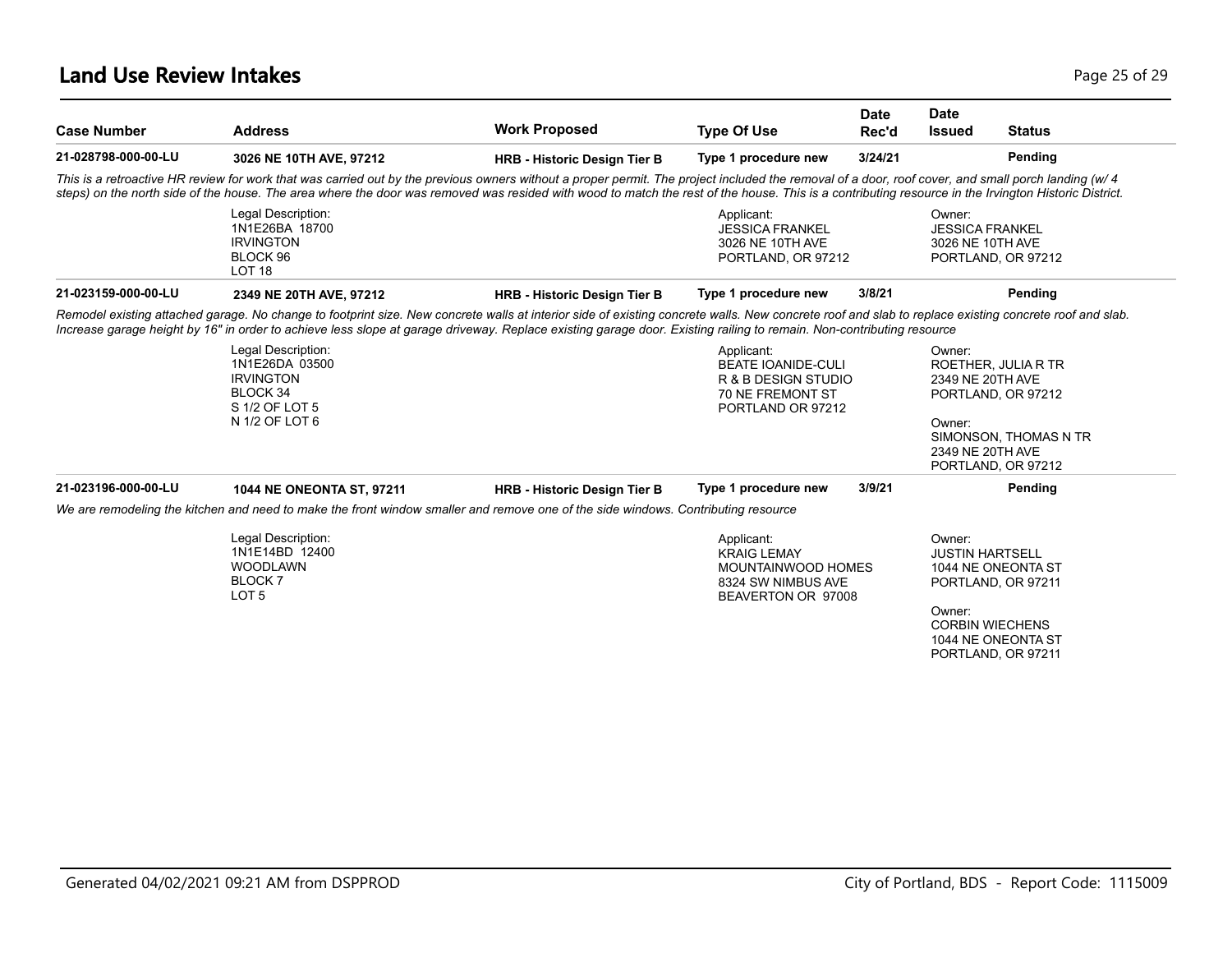#### **Land Use Review Intakes** Page 26 of 29

| <b>Case Number</b>                                  | <b>Address</b>                                                                                                                                                                                                                                                                                                                                                                                                          | <b>Work Proposed</b>                             | <b>Type Of Use</b>                                                                                                    | Date<br>Rec'd | <b>Date</b><br><b>Issued</b>                                               | <b>Status</b>                                                             |
|-----------------------------------------------------|-------------------------------------------------------------------------------------------------------------------------------------------------------------------------------------------------------------------------------------------------------------------------------------------------------------------------------------------------------------------------------------------------------------------------|--------------------------------------------------|-----------------------------------------------------------------------------------------------------------------------|---------------|----------------------------------------------------------------------------|---------------------------------------------------------------------------|
| 21-020756-000-00-LU                                 | 1044 NE FREMONT ST - UNIT A, 97212                                                                                                                                                                                                                                                                                                                                                                                      | <b>HRB - Historic Design Tier B</b>              | Type 1 procedure new                                                                                                  | 3/3/21        |                                                                            | Pending                                                                   |
| exemptions of Section 33.445.320.B.                 | The applicant seeks Historic Resource Review for to replace a deteriorating chimney on the east façade of a contributing single-family home in the Irvington Historic District. The replacement chimney<br>will match the existing in terms of location and dimensions and use a brick color to closely resemble the existing brick. Historic Resource review is required for exterior alterations that do not meet the |                                                  |                                                                                                                       |               |                                                                            |                                                                           |
|                                                     | Legal Description:<br>1N1E26BA 06100<br><b>IRVINGTON</b><br>BLOCK 98<br>LOT <sub>1</sub>                                                                                                                                                                                                                                                                                                                                |                                                  | Applicant:<br><b>JAMES REYNOLDS</b><br>LIFETIME CHIMNEY<br>5722 GLEN ECHO AVE<br><b>GLADSTONE OR 97027</b>            |               | Owner:<br><b>JAMES WITTY</b>                                               | 1044 NE FREMONT ST<br>PORTLAND, OR 97212                                  |
|                                                     |                                                                                                                                                                                                                                                                                                                                                                                                                         |                                                  | <b>USA</b>                                                                                                            |               | Owner:<br><b>ASHLEY WITTY</b>                                              | 1044 NE FREMONT ST<br>PORTLAND, OR 97212                                  |
|                                                     | Total # of LU HRB - Historic Design Tier B permit intakes: 4                                                                                                                                                                                                                                                                                                                                                            |                                                  |                                                                                                                       |               |                                                                            |                                                                           |
| 21-027354-000-00-LU                                 | 4553 NE ALBERTA ST - UNIT A, 97218                                                                                                                                                                                                                                                                                                                                                                                      | <b>LDP - Land Division Review</b><br>(Partition) | Type 1x procedure                                                                                                     | 3/19/21       |                                                                            | Pending                                                                   |
| 2 lot partition                                     |                                                                                                                                                                                                                                                                                                                                                                                                                         |                                                  |                                                                                                                       |               |                                                                            |                                                                           |
|                                                     | Legal Description:<br>1N2E19BB 13700<br><b>BOUNDARY AC</b><br>E 50' OF LOT 39<br>W 25' OF LOT 40                                                                                                                                                                                                                                                                                                                        |                                                  | Applicant:<br>MIKE MONTGOMERY<br>SIMPL HOME DESIGNS<br>4931 SW 76TH AVE, PMB 211<br>PORTLAND, OR 97225                |               | Owner:<br><b>DOUGLAS TANSILL</b><br>4914 NE 17TH AVE<br>PORTLAND, OR 97211 |                                                                           |
| 21-022940-000-00-LU                                 | 3305 SE 71ST AVE, 97206                                                                                                                                                                                                                                                                                                                                                                                                 | <b>LDP - Land Division Review</b><br>(Partition) | Type 1x procedure                                                                                                     | 3/8/21        |                                                                            | Incomplete                                                                |
|                                                     | Two lot partition plat, south parcel to retain existing dwelling, north parcel to be sold. No development plans at this time.                                                                                                                                                                                                                                                                                           |                                                  |                                                                                                                       |               |                                                                            |                                                                           |
|                                                     | Legal Description:<br>1S2E08BD 07900<br>SECTION 08 1S 2E<br>TL 7900 0.23 ACRES                                                                                                                                                                                                                                                                                                                                          |                                                  | Applicant:<br><b>CLAUDE IV BRATCHER</b><br>1739 SE 47TH AVE<br>PORTLAND, OR 97215                                     |               | Owner:<br>1739 SE 47TH AVE                                                 | <b>CLAUDE IV BRATCHER</b><br>PORTLAND, OR 97215                           |
| 21-018667-000-00-LU                                 | 8904 SE KNAPP ST, 97266                                                                                                                                                                                                                                                                                                                                                                                                 | <b>LDP - Land Division Review</b><br>(Partition) | Type 2x procedure                                                                                                     | 3/4/21        |                                                                            | <b>Void/ Withdrawn</b>                                                    |
| driveway will be a shared access to all three lots. | Divide into three parcels. The current property, R183186, has one main house and a detached garage. The total square footage is 0.45 acres or 19,800 square feet. The existing driveway between the<br>house and detached garage will remain and be the main access point to the new flaglot at the rear of the property (south end), and the dividing line between the two northern lots. The existing                 |                                                  |                                                                                                                       |               |                                                                            |                                                                           |
|                                                     | Legal Description:<br>1S2E21BD 10900<br><b>HOLLYWOOD</b><br>W 1/2 OF LOT 24                                                                                                                                                                                                                                                                                                                                             |                                                  | Applicant:<br><b>WILL UEBELACKER</b><br><b>WUD ARCHITECTURE</b><br>1430 SE WATER AVE SUITE #205<br>PORTLAND, OR 97214 |               | Owner:                                                                     | <b>JBA DEVELOPMENT LLC</b><br>1133 NW 11TH AVE #105<br>PORTLAND, OR 97209 |

**Total # of LU LDP - Land Division Review (Partition) permit intakes: 3**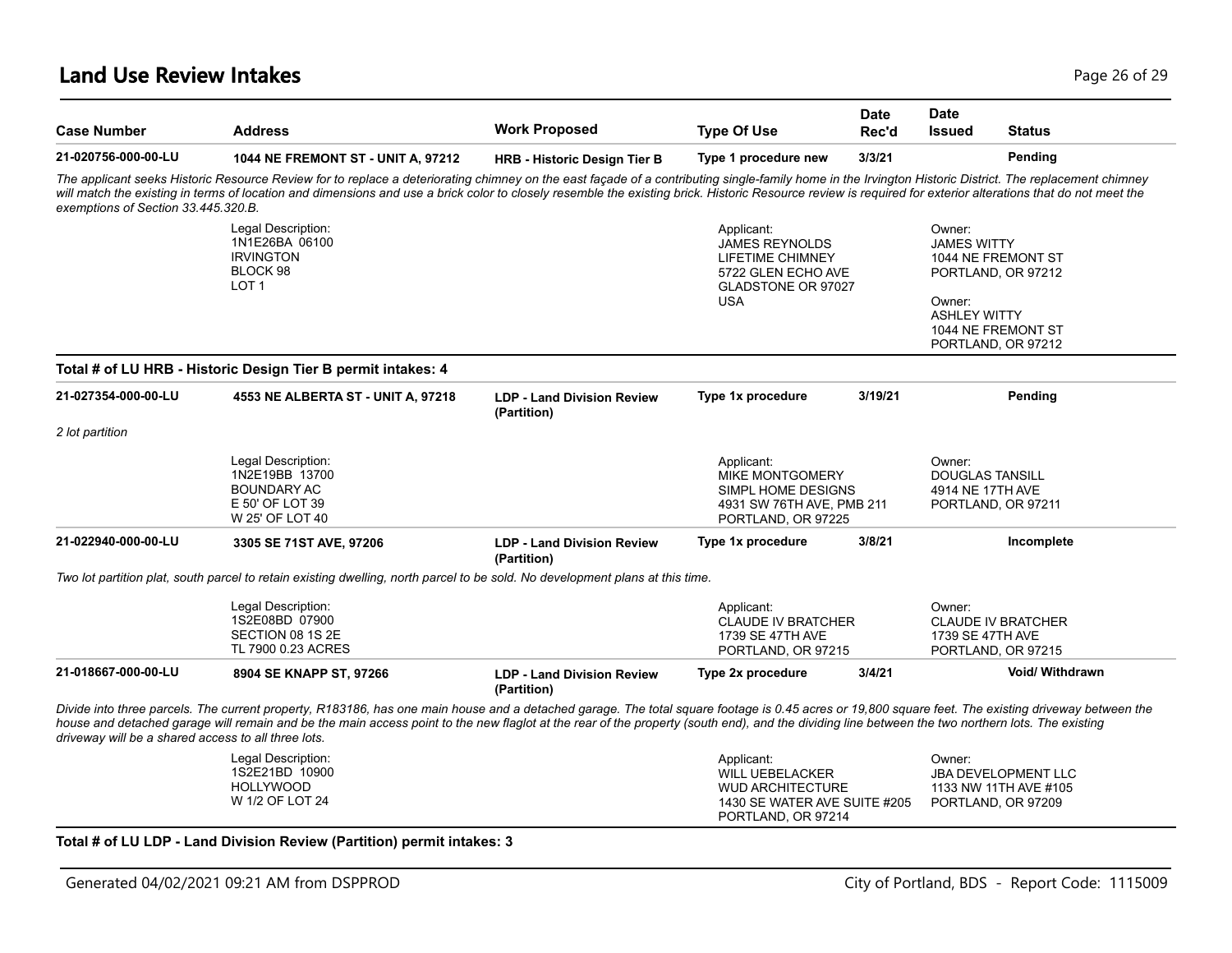### **Land Use Review Intakes** Page 27 of 29

| <b>Case Number</b>  | <b>Address</b>                                                                                                                                                                                                                                                                                                                                                                                                                                                | <b>Work Proposed</b>                                  | <b>Type Of Use</b>                                                                                                                                               | <b>Date</b><br>Rec'd | <b>Date</b><br><b>Issued</b> | <b>Status</b>                                                           |
|---------------------|---------------------------------------------------------------------------------------------------------------------------------------------------------------------------------------------------------------------------------------------------------------------------------------------------------------------------------------------------------------------------------------------------------------------------------------------------------------|-------------------------------------------------------|------------------------------------------------------------------------------------------------------------------------------------------------------------------|----------------------|------------------------------|-------------------------------------------------------------------------|
| 21-025649-000-00-LU | 7813 SE LUTHER RD, 97206                                                                                                                                                                                                                                                                                                                                                                                                                                      | <b>NE - Nonconf. Status</b><br><b>Establishment</b>   | Type 2 procedure                                                                                                                                                 | 3/16/21              |                              | Pending                                                                 |
|                     | In the context of previous LUCs submissions, Eagle Trailer learned that an environmental overlay, instituted in 1994, would prevent Eagle Trailer from using and storing hazardous substances on site.<br>However, the paint booth was established in the 1970s. It has been used by various entities consistently since it was installed.                                                                                                                    |                                                       |                                                                                                                                                                  |                      |                              |                                                                         |
|                     | Legal Description:<br>1S2E20DD 05700<br>SECTION 20 1S 2E<br>TL 5700 1.12 ACRES                                                                                                                                                                                                                                                                                                                                                                                |                                                       | Applicant:<br><b>RICK BARNES</b><br><b>EAGLE TRAILER</b><br>MANUFACTURING/SB<br>NORTHWEST INVESTMENTS LLC<br>7813 LUTHER ROAD<br>PORTLAND OR 97206<br><b>USA</b> |                      | Owner:                       | SB NORTHWEST INVESTMENTS LLC<br>7813 SE LUTHER RD<br>PORTLAND, OR 97206 |
|                     | Total # of LU NE - Nonconf. Status Establishment permit intakes: 1                                                                                                                                                                                                                                                                                                                                                                                            |                                                       |                                                                                                                                                                  |                      |                              |                                                                         |
| 21-028684-000-00-LU | 7130,50,70 SW GARDEN HOME RD                                                                                                                                                                                                                                                                                                                                                                                                                                  | <b>NU - Nonconforming Situations</b><br><b>Review</b> | Type 2 procedure                                                                                                                                                 | 3/23/21              |                              | Pending                                                                 |
|                     | Expansion of a non-conforming use. Enclosing a porch area and interior renovations.                                                                                                                                                                                                                                                                                                                                                                           |                                                       |                                                                                                                                                                  |                      |                              |                                                                         |
|                     | Legal Description:<br>1S124DC02600<br>NICHOL'S ADDITION, ACRES .40                                                                                                                                                                                                                                                                                                                                                                                            |                                                       | Applicant:<br><b>BETH ZAUNER</b><br>AAI ENGINEERING<br>4875 SW GRIFFITH DR, #100<br>BEAVERTON, OR 97005                                                          |                      |                              |                                                                         |
|                     | Total # of LU NU - Nonconforming Situations Review permit intakes: 1                                                                                                                                                                                                                                                                                                                                                                                          |                                                       |                                                                                                                                                                  |                      |                              |                                                                         |
| 21-024645-000-00-LU | , 97204                                                                                                                                                                                                                                                                                                                                                                                                                                                       | <b>PR - Central City Parking</b><br><b>Review</b>     | Type 1x procedure                                                                                                                                                | 3/12/21              |                              | Pending                                                                 |
|                     | Central City Parking Review for converting existing Visitor Parking to Preservation Parking associated with Multnomah County Courthouse. Previous design review includes new perimeter fenced<br>enclosure of the existing "Salmon Street Parking Lot" with a motorized vehicular gate and 2 secured person gates for access by Multnomah County Sheriffs vehicles supporting the operations of the<br>Multnomah County Central Courthouse south of the site. |                                                       |                                                                                                                                                                  |                      |                              |                                                                         |
|                     | Legal Description:<br>1S1E03BD 00700<br><b>PORTLAND</b><br>BLOCK <sub>7</sub><br><b>LOT 1-8</b>                                                                                                                                                                                                                                                                                                                                                               |                                                       | Applicant:<br><b>MARK KOGUT</b><br>SRG PARTNERSHIP. INC.<br>621 SW COLUMBIA ST<br>PORTLAND, OR 97201                                                             |                      | Owner:<br>401 N DIXON ST     | MULTNOMAH COUNTY<br>PORTLAND, OR 97227-1865                             |

**Total # of LU PR - Central City Parking Review permit intakes: 1**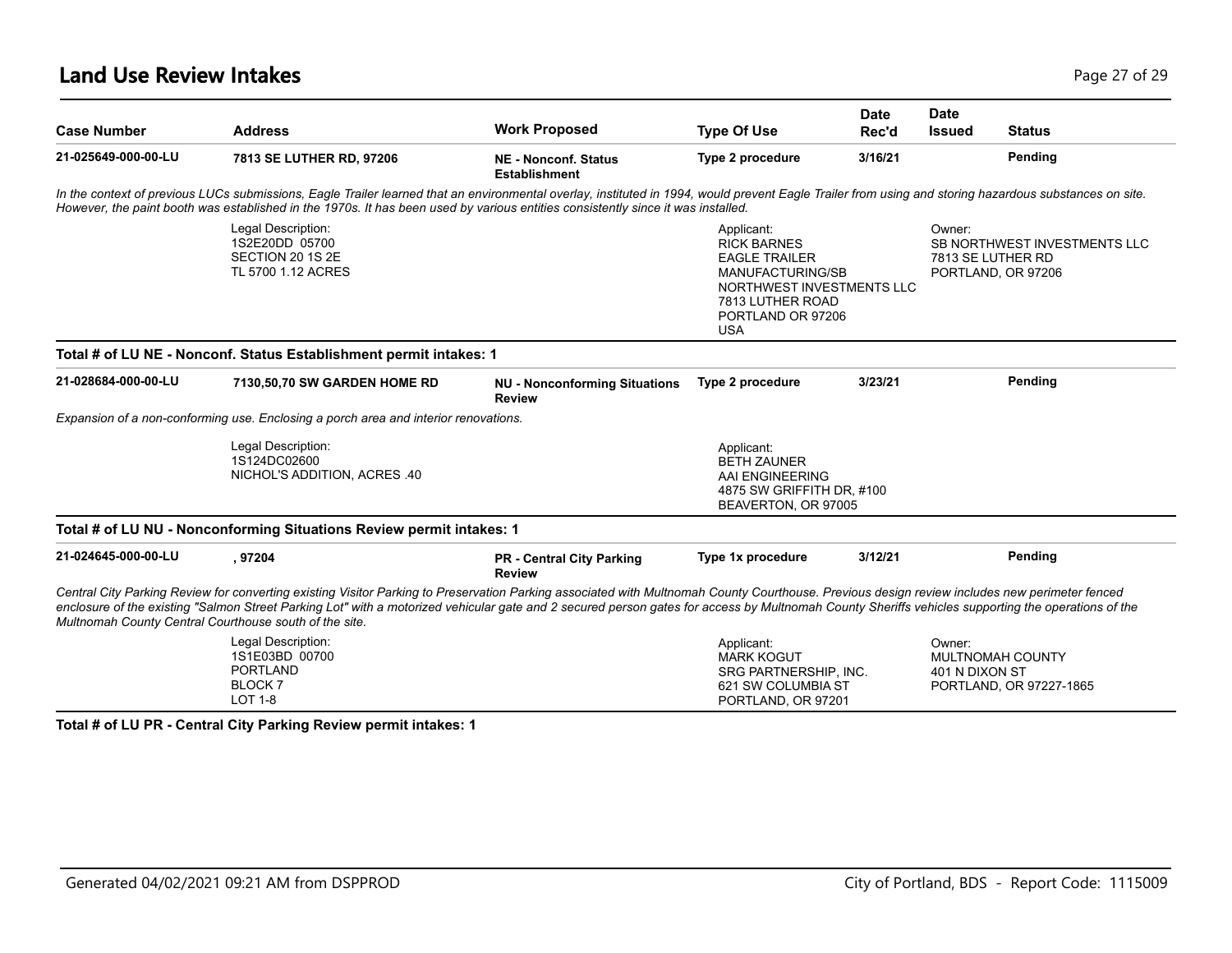### **Land Use Review Intakes** Page 28 of 29

| <b>Case Number</b>                          | <b>Address</b>                                                                                                                                                                                                                                                                                                                                                                                                                                                                                                                                                                                                                                                                     | <b>Work Proposed</b>                                   | <b>Type Of Use</b>                                                                                                   | <b>Date</b><br>Rec'd | <b>Date</b><br><b>Issued</b><br><b>Status</b>                                     |
|---------------------------------------------|------------------------------------------------------------------------------------------------------------------------------------------------------------------------------------------------------------------------------------------------------------------------------------------------------------------------------------------------------------------------------------------------------------------------------------------------------------------------------------------------------------------------------------------------------------------------------------------------------------------------------------------------------------------------------------|--------------------------------------------------------|----------------------------------------------------------------------------------------------------------------------|----------------------|-----------------------------------------------------------------------------------|
| 21-023319-000-00-LU                         | <b>SE JENNE RD, 97236</b>                                                                                                                                                                                                                                                                                                                                                                                                                                                                                                                                                                                                                                                          | <b>PV - Pleasant Valley Resources</b><br><b>Review</b> | Type 2 procedure                                                                                                     | 3/8/21               | Pending                                                                           |
|                                             | Review to mitigate for a violation of fill and a wall in the 'v' overlay.                                                                                                                                                                                                                                                                                                                                                                                                                                                                                                                                                                                                          |                                                        |                                                                                                                      |                      |                                                                                   |
|                                             | Legal Description:<br>1S3E18C 02600<br><b>JENNELYND AC</b><br>LOT 28 EXC W 339'                                                                                                                                                                                                                                                                                                                                                                                                                                                                                                                                                                                                    |                                                        | Applicant:<br><b>SARAH RADELET</b><br>STRATA LAND USE PLANNING<br>PO BOX 90833<br>PORTLAND OR 97290                  |                      | Owner:<br>ARMANDO GARCIA<br>1739 NE 155TH AVE<br>PORTLAND, OR 97230               |
|                                             | Total # of LU PV - Pleasant Valley Resources Review permit intakes: 1                                                                                                                                                                                                                                                                                                                                                                                                                                                                                                                                                                                                              |                                                        |                                                                                                                      |                      |                                                                                   |
| 21-021623-000-00-LU                         | 7808 SE 60TH AVE, 97206                                                                                                                                                                                                                                                                                                                                                                                                                                                                                                                                                                                                                                                            | RP - Replat                                            | Type 1x procedure                                                                                                    | 3/4/21               | Pending                                                                           |
| Replat to reorient two historical lots      |                                                                                                                                                                                                                                                                                                                                                                                                                                                                                                                                                                                                                                                                                    |                                                        |                                                                                                                      |                      |                                                                                   |
|                                             | Legal Description:<br>1S2E19DA 04600<br><b>DARLINGTON</b><br>BLOCK 13<br><b>LOT 1&amp;2</b><br>W 10 1/2' OF LOT 3                                                                                                                                                                                                                                                                                                                                                                                                                                                                                                                                                                  |                                                        | Applicant:<br><b>RUDI PINO</b><br>7808 SE 60TH LLC<br>10117 SE SUNNYSIDE RD #F1123<br>CLACKAMAS, OR 97015            |                      | Owner:<br>7808 SE 60TH LLC<br>10117 SE SUNNYSIDE RD #F1123<br>CLACKAMAS, OR 97015 |
| Total # of LU RP - Replat permit intakes: 1 |                                                                                                                                                                                                                                                                                                                                                                                                                                                                                                                                                                                                                                                                                    |                                                        |                                                                                                                      |                      |                                                                                   |
| 21-025192-000-00-LU                         | 5355 NW RUBICON LN, 97229                                                                                                                                                                                                                                                                                                                                                                                                                                                                                                                                                                                                                                                          | <b>TR - Tree Review</b>                                | Type 2 procedure                                                                                                     | 3/15/21              | Pending                                                                           |
|                                             | This is a tree review to remove four native trees to construct a pool and pool house.                                                                                                                                                                                                                                                                                                                                                                                                                                                                                                                                                                                              |                                                        |                                                                                                                      |                      |                                                                                   |
|                                             | Legal Description:<br>1N1W22AA 00613<br>PARTITION PLAT 2011-33<br>LOT 2 INC UND INT TRACT A OF PARTITION PLAT 2002-60                                                                                                                                                                                                                                                                                                                                                                                                                                                                                                                                                              |                                                        | Applicant:<br><b>TODD PRAGER</b><br><b>TERAGAN &amp; ASSOCIATES</b><br>3145 WESTVIEW CIRCLE<br>LAKE OSWEGO, OR 97034 |                      | Owner:<br><b>ZION ARMSTRONG</b><br>5355 NW RUBICON LN<br>PORTLAND, OR 97229       |
|                                             | Total # of LU TR - Tree Review permit intakes: 1                                                                                                                                                                                                                                                                                                                                                                                                                                                                                                                                                                                                                                   |                                                        |                                                                                                                      |                      |                                                                                   |
| 21-024481-000-00-LU                         | 5081 SE MALDEN DR, 97206                                                                                                                                                                                                                                                                                                                                                                                                                                                                                                                                                                                                                                                           | <b>TV - Tree Preservation Plan</b><br>Violation        | Type 2 procedure                                                                                                     | 3/11/21              | Incomplete                                                                        |
|                                             | The proposal consists of mitigation for removal of a 17-inch English Walnut Tree (identified as Tree #10266) on the site plan and that was required to be preserved through the approved tree<br>preservation plan. The tree preservation plan was approved through the land division approval under Land Use Case File# LU 2019-157197 LDP. The tree was removed illegally by the neighbors at<br>5009 SE MALDEN DR ANDERSON, THOMAS E & ANDERSON, KARLA without contacting the owner of the property or the City of Portland. To mitigate for the removal of the Tree #2 -English Walnut<br>Tree, the applicant proposes to plant five (5) trees on the site during development. |                                                        |                                                                                                                      |                      |                                                                                   |
|                                             | Legal Description:<br>LOT <sub>2</sub>                                                                                                                                                                                                                                                                                                                                                                                                                                                                                                                                                                                                                                             |                                                        | Applicant:<br><b>DMITRY SHMELEV</b><br>6048 SE KNAPP ST<br>PORTLAND, OR 97206-7546                                   |                      | Owner:<br><b>DMITRY SHMELEV</b><br>6048 SE KNAPP ST<br>PORTLAND, OR 97206-7546    |